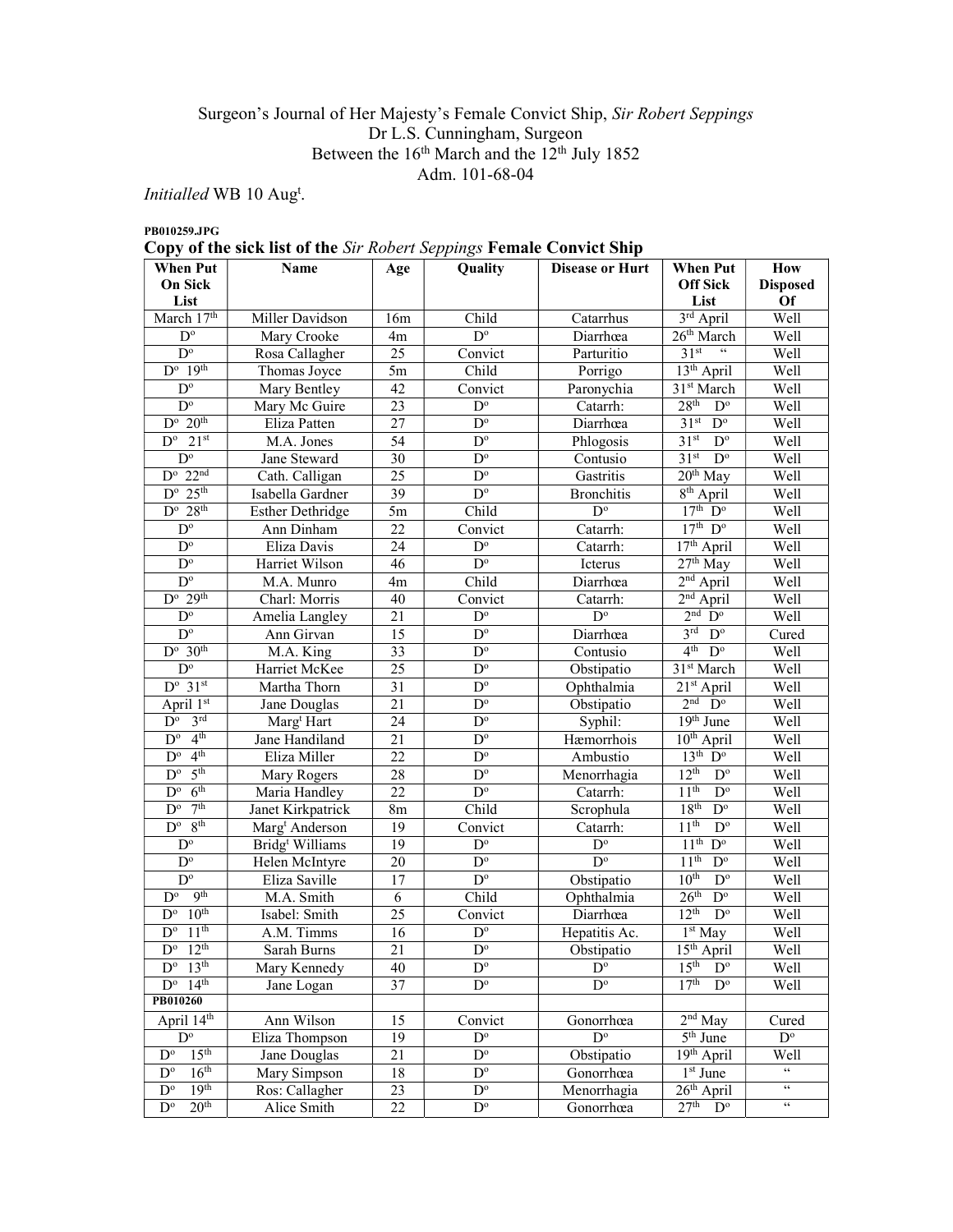| 22nd<br>$\mathbf{D}^{\circ}$                       | Mary Crighton<br>18<br>$D^{\circ}$ |                 | Cyanche                 | $25th$ D <sup>o</sup>   | $\epsilon\epsilon$                          |                                                    |
|----------------------------------------------------|------------------------------------|-----------------|-------------------------|-------------------------|---------------------------------------------|----------------------------------------------------|
| 25 <sup>th</sup><br>$D^{\circ}$                    | Eliz. McWalters                    | $\overline{28}$ | $D^{\circ}$             | Diarrhœa                | 2 <sup>nd</sup> May                         | $\zeta\,\zeta$                                     |
| 26 <sup>th</sup><br>$\overline{D^{\circ}}$         | M.A. Hicks                         | $\overline{25}$ | $\overline{D^o}$        | Catarrh                 | 1 <sup>st</sup><br>$\overline{D^{\circ}}$   | $\zeta\,\zeta$                                     |
| $D^{\circ}$                                        | Mary Crooke                        | 6m              | $D^{\circ}$             | Marasmas                | 13 <sup>th</sup><br>$D^{\circ}$             | Died                                               |
| 28 <sup>th</sup><br>$D^{\circ}$                    | Ann Scholes                        | 31              | Convict                 | Diarrhœa                | 3 <sup>rd</sup><br>$\mathbf{D}^{\text{o}}$  | Cured                                              |
| 30 <sup>th</sup><br>$D^{\circ}$                    | Han <sup>h</sup> . Hyde            | 28              | $D^{\circ}$             | Diarrhœa                | 6 <sup>th</sup><br>$\mathbf{D}^{\text{o}}$  | $\boldsymbol{\varsigma}$                           |
| $\mathbf{D}^{\text{o}}$<br>$D^{\circ}$             | <b>Esther Dethridge</b>            | 6m              | Child                   | Scrophula               | $13th$ July                                 | $\boldsymbol{\varsigma} \, \boldsymbol{\varsigma}$ |
| May 1st                                            | Eliz Denham                        | 13m             | $\mathbf{D}^{\text{o}}$ | Diarrhœa                | $3rd$ May                                   | Died                                               |
| $D^{\circ}$<br>$D^{\circ}$                         | Ann Etherington                    | 18              | Convict                 | Cyanch                  | 5 <sup>th</sup><br>$\overline{D^{\circ}}$   | Well                                               |
| $D^{\circ}$<br>$D^{\circ}$                         | M.A. Calligan                      | 18m             | Child                   | Marasmas                | 27 <sup>th</sup><br>$\mathbf{D}^{\text{o}}$ | Died                                               |
| $D^{\circ}$<br>$D^{\circ}$                         | M. Rogers                          | 21              | Convict                 | Obstipatio              | 2 <sup>nd</sup><br>$\overline{D^{\circ}}$   | Well                                               |
| $D^{\circ}$<br>2 <sup>nd</sup>                     | A. Cruickshank                     | 23              | $\overline{D^{\circ}}$  | Diarrhœa                | 6 <sup>th</sup><br>$\overline{D^o}$         | $\overline{\mathfrak{c}}$                          |
| $D^{\circ}$<br>$D^{\circ}$                         | Sarah Burns                        | 21              |                         | $D^{\circ}$             | 27 <sup>th</sup><br>$D^{\circ}$             | $\mathsf{c}\,\mathsf{c}$                           |
| $\mathbf{D}^{\text{o}}$<br>$D^{\circ}$             | Thos. Joyce                        | 8m              | Child                   | $D^{\circ}$             | 19 <sup>th</sup><br>$D^{\circ}$             | $\zeta\,\zeta$                                     |
| 3 <sup>rd</sup><br>$D^{\circ}$                     | M.A. Price                         | 23              | Convict                 | Menorrhagia             | 5 <sup>th</sup><br>$\mathbf{D}^{\text{o}}$  | $\zeta\,\zeta$                                     |
| $\mathbf{D}^{\text{o}}$<br>$D^{\circ}$             | C. Willis                          | 28              | $\mathbf{D}^{\text{o}}$ | Dyspepsia               | 4 <sup>th</sup><br>$\overline{D^o}$         | $\zeta\,\zeta$                                     |
| $D^{\circ}$<br>$D^{\circ}$                         | E. Attwood                         | 21              | $\mathbf{D}^{\text{o}}$ | Menorrhagia             | 6 <sup>th</sup><br>$D^{\circ}$              | $\zeta$ $\zeta$                                    |
| $\mathbf{D}^{\text{o}}$<br>$D^{\circ}$             | C. Shannon                         | 20              | $\overline{D^{\circ}}$  | Luxatio                 | 7 <sup>th</sup><br>$D^{\circ}$              | $\zeta\,\zeta$                                     |
| $\mathbf{D}^{\text{o}}$<br>$D^{\circ}$             | Miller Davidson                    | 16m             | Child                   | Diarrhœa                | 30 <sup>th</sup><br>$D^{\circ}$             | $\zeta\,\zeta$                                     |
| $\mathbf{D}^{\text{o}}$<br>$D^{\circ}$             | Phoebe Parkin                      | 29              | Convict                 | Dyspepsia               | 8t July                                     | Col. Hospl.                                        |
| $\mathbf{D}^{\text{o}}$<br>$D^{\circ}$             | L. Alexander                       | 22              | $\mathbf{D}^{\text{o}}$ | Amenorrhœa              | $15th$ May                                  | Cured                                              |
| $D^{\circ}$<br>$D^{\circ}$                         | Mary Milne                         | 19              | $D^{\circ}$             | $D^{\circ}$             | 7 <sup>th</sup><br>$D^{\circ}$              | $\epsilon\epsilon$                                 |
| $\mathbf{D}^{\text{o}}$<br>$D^{\circ}$             | Ann Alford                         | 47              | Convict                 | Menorrhagia             | $4th$ June                                  | $\epsilon\,\epsilon$                               |
| $\mathbf{D}^{\text{o}}$<br>$D^{\circ}$             | A. Wilson                          | 20              | $D^{\circ}$             | Obstipatio              | 5 <sup>th</sup><br>$\mathbf{D}^{\text{o}}$  | $\zeta\,\zeta$                                     |
| $\mathbf{D}^{\text{o}}$<br>$D^{\circ}$             | H. Hewins                          | 22              | $\mathbf{D}^{\text{o}}$ | Dysmenorrhœa            | 7 <sup>th</sup><br>$D^{\circ}$              | $\zeta$ $\zeta$                                    |
| 4 <sup>th</sup><br>$\mathbf{D}^{\text{o}}$         | M. Williams                        | $\overline{22}$ | $\overline{D^o}$        | Obstipatio              | 5 <sup>th</sup><br>$D^{\circ}$              | $\zeta\,\zeta$                                     |
| 4 <sup>th</sup><br>$D^{\circ}$                     | M. Bane                            | $\overline{5}$  | Child                   | $\overline{D^o}$        | 8 <sup>th</sup><br>$D^{\circ}$              | $\zeta$ $\zeta$                                    |
| $\mathbf{D}^{\text{o}}$<br>$D^{\circ}$             | Janet Lindsay                      | 33              | Convict                 | $\overline{D^{\circ}}$  | 6 <sup>th</sup><br>$\mathbf{D}^{\text{o}}$  | $\textsf{c}\,\textsf{c}$                           |
| $\mathbf{D}^{\text{o}}$<br>$D^{\circ}$             | A.M. Timms                         | 16              | $D^{\circ}$             | Nyctalopia              | 13 <sup>th</sup><br>$D^{\circ}$             | $\zeta\,\zeta$                                     |
| $D^{\circ}$<br>$D^{\circ}$                         | S. Gleed                           | 19              | $\mathbf{D}^{\text{o}}$ | Obstipatio              | 5 <sup>th</sup><br>$D^{\circ}$              | $\zeta\,\zeta$                                     |
| $\overline{D^o}$<br>$D^{\circ}$                    | J. Cooper                          | 18              | $\mathbf{D}^{\text{o}}$ | Tinia tarsi             | 19 <sup>th</sup><br>$D^{\circ}$             | $\zeta\,\zeta$                                     |
| $\mathbf{D}^{\text{o}}$<br>$D^{\circ}$             | A. Orton                           | 33              | $\mathbf{D}^{\text{o}}$ | Phlegmon                | 16 <sup>th</sup><br>$D^{\circ}$             | $\zeta\,\zeta$                                     |
| May 4 <sup>th</sup>                                | Jane Davis                         | 18              | $\mathbf{D}^{\text{o}}$ | Diarrhœa                | $17th$ May                                  | Cured                                              |
| $D^{\circ}$<br>$D^{\circ}$                         | Eliz: Manwarren                    | $\overline{35}$ | $D^{\circ}$             | Obstipatio              | 6 <sup>th</sup>                             | $\mathfrak{c}\mathfrak{c}$                         |
| $D^{\circ}$<br>$D^{\circ}$                         | Eliz: Davis                        | 24              | $D^{\circ}$             | Diarrhœa                | $24th$ June                                 | $\epsilon\epsilon$                                 |
| $D^{\circ}$<br>$D^{\circ}$                         | Ann Tyson                          | 27              | $\overline{D^{\circ}}$  | Amenorrhœa              | $6th$ May                                   | Well                                               |
| $\mathbf{D}^{\text{o}}$<br>$D^{\circ}$             | Jane Marshall                      | 24              | $\mathbf{D}^{\text{o}}$ | Catarrhus               | <b>9th</b><br>$\overline{D^{\circ}}$        | $\zeta\,\zeta$                                     |
| $\mathbf{D}^{\text{o}}$<br>$D^{\circ}$             | Eliz: Hill                         | 35              | $\mathbf{D}^{\text{o}}$ | Obstipatio              | $6th$ D <sup>o</sup>                        | $\zeta \, \zeta$                                   |
| 5 <sup>th</sup><br>$D^{\circ}$                     | Ann Scholes                        | 31              | $\mathbf{D}^{\text{o}}$ | Diarrhœa                | 10 <sup>th</sup><br>$D^{\circ}$             | $\epsilon\epsilon$                                 |
| $\mathbf{D}^{\text{o}}$<br>$D^{\rm o}$             | Amel: Langley                      | $\overline{21}$ | $\overline{D^{\circ}}$  | Phlegmon                | $10^{th}$ $D^{\circ}$                       | $\zeta\,\zeta$                                     |
| $D^{\circ}$ $D^{\circ}$                            | M.A. Jackson                       | 21              | $\mathbf{D}^{\text{o}}$ | Nyctalopia              | $16^{th}$ D <sup>o</sup>                    | $\zeta\,\zeta$                                     |
| $D^o$ $D^o$                                        | M. Danock                          | 44              | $\mathbf{D}^{\text{o}}$ | Phlegmon                | $7th$ D <sup>o</sup>                        | $\zeta\,\zeta$                                     |
| $D^o$ $D^o$                                        | M.A. Prosser                       | 22              | $\overline{D^{\circ}}$  | Obstipatio              | 6 <sup>th</sup><br>$D^{\circ}$              | $\zeta\,\zeta$                                     |
| $D^{\rm o}$ $D^{\rm o}$                            | Ann Martin                         | 25              | $\mathbf{D}^{\text{o}}$ | Ulcus                   | $12^{\text{th}}$<br>$D^{\circ}$             | $\epsilon\epsilon$                                 |
| $D^{\circ}$<br>$\mathbf{D}^{\text{o}}$             | Eliz: Andrews                      | 33              | $D^{\circ}$             | Obstipatio              | 7 <sup>th</sup><br>$\mathbf{D}^{\text{o}}$  | $\zeta\,\zeta$                                     |
| $\mathbf{D}^{\text{o}}$<br>$D^{\circ}$             | Janet Adams                        | 40              | $D^{\circ}$             | $D^{\circ}$             | 13 <sup>th</sup><br>$D^{\circ}$             | $\zeta\,\zeta$                                     |
| $D^{\circ}$<br>$D^{\circ}$                         | Cath: Stewart                      | 21              | $\mathbf{D}^{\text{o}}$ | $D^{\circ}$             | 6 <sup>th</sup><br>$D^{\circ}$              | $\zeta\,\zeta$                                     |
| $\mathbf{D}^{\text{o}}$<br>$D^{\circ}$             | Ann Booth                          | 36              | $D^{\circ}$             | Phlogosis               | 19 <sup>th</sup><br>$D^{\circ}$             | $\zeta\,\zeta$                                     |
| $\mathbf{D}^{\text{o}}$<br>$D^{\circ}$             | Eliz: Saville                      | 17              | $\mathbf{D}^{\text{o}}$ | Amenorrhœa              | 8 <sup>th</sup><br>$D^{\circ}$              | $\zeta\,\zeta$                                     |
| $D^{\rm o}$ $D^{\rm o}$                            | Cath: Brown                        | 21              | $\mathbf{D}^{\text{o}}$ | Obstipatio              | 6 <sup>th</sup><br>$D^{\circ}$              | $\zeta\,\zeta$                                     |
| $D^{\circ}$<br>$\mathbf{D}^{\circ}$                | Jane Wilson                        | 22              | $\overline{D^{\circ}}$  | $\mathbf{D}^{\text{o}}$ | <b>Qth</b><br>$D^{\circ}$                   | $\zeta \, \zeta$                                   |
| 6 <sup>th</sup><br>$\mathbf{D}^{\text{o}}$         | Sarah Naylor                       | $\overline{4}$  | Child                   | $D^{\circ}$             | 7 <sup>th</sup><br>$D^{\circ}$              | $\mathcal{C}\mathcal{C}$                           |
| $\mathbf{D}^{\text{o}}$<br>$\mathbf{D}^{\text{o}}$ | M. A. McDonald                     | 21              | Convict                 | $D^{\circ}$             | 8 <sup>th</sup><br>$\overline{D^o}$         | $\mathfrak{c}\mathfrak{c}$                         |
| $D^{\circ}$<br>$D^{\circ}$                         | <b>Bridget Lyons</b>               | 42              | $\mathbf{D}^{\text{o}}$ | Dysentery               | $\overline{14}$ <sup>th</sup> June          | Died                                               |
| $D^{\circ}$<br>$D^{\circ}$                         | Jane Jones                         | 19              | $\mathbf{D}^{\text{o}}$ | Obstipatio              | 9 <sup>th</sup> May                         | Well                                               |
| $D^{\circ}$<br>$D^{\circ}$                         | Ann Dawson                         | 20              | $D^{\circ}$             | Menorrhagia             | 8 <sup>th</sup><br>$D^{\circ}$              | $\zeta\,\zeta$                                     |
| $\mathbf{D}^{\text{o}}$<br>$D^{\circ}$             | Mary Anderson                      | 19              | $\mathbf{D}^{\text{o}}$ | Phlegmon                | 9 <sup>th</sup><br>$D^{\circ}$              | $\zeta\,\zeta$                                     |
| $D^{\rm o}$ $D^{\rm o}$                            | Carol Rodgers                      | 21              | $\mathbf{D}^{\text{o}}$ | Obstipatio              | 8 <sup>th</sup><br>$D^{\circ}$              | $\epsilon\epsilon$                                 |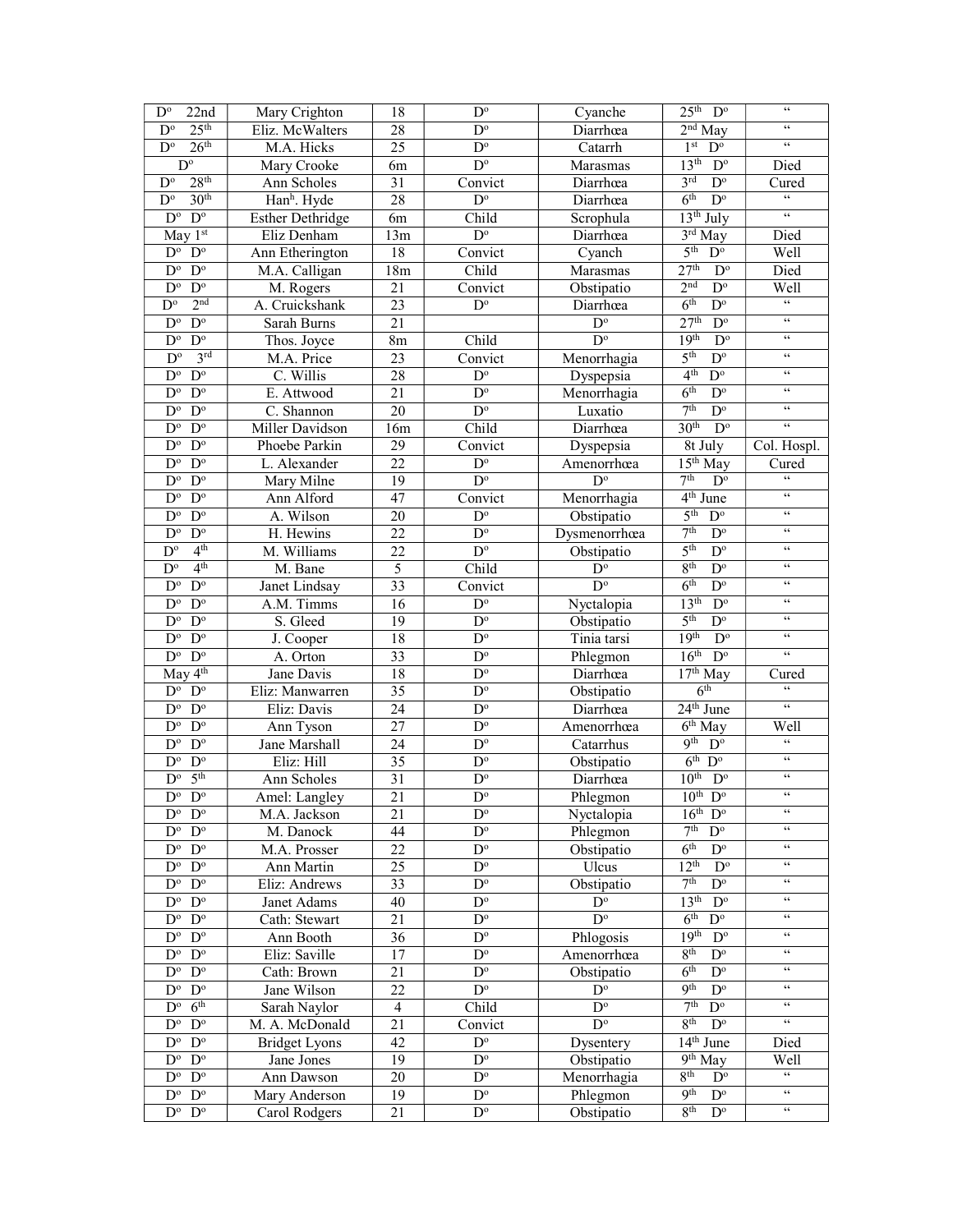| $D^{\circ}$<br>$D^{\circ}$                         | E. Webster                | $D^{\circ}$<br>30 |                                       | $\mathbf{D}^{\text{o}}$ | 8 <sup>th</sup><br>$D^{\circ}$                            | $\zeta\,\zeta$                                     |
|----------------------------------------------------|---------------------------|-------------------|---------------------------------------|-------------------------|-----------------------------------------------------------|----------------------------------------------------|
| 7 <sup>th</sup><br>$D^{\circ}$                     | M. Bateman                | 24                | $D^{\circ}$                           | $D^{\circ}$             | 12 <sup>th</sup><br>$\overline{D^{\circ}}$                | $\zeta\,\zeta$                                     |
| $D^{\circ}$<br>$D^{\circ}$                         | Harriet Pratt             | 22                | $\mathbf{D}^{\text{o}}$               | $\mathbf{D}^{\text{o}}$ | 10 <sup>th</sup><br>$\mathbf{D}^{\text{o}}$               | $\zeta\,\zeta$                                     |
| 8 <sup>th</sup><br>$D^{\circ}$                     | <b>Bridget Connell</b>    | 24                | $D^{\circ}$                           | $D^{\circ}$             | <b>9th</b><br>$\mathbf{D}^{\text{o}}$                     | $\zeta \, \zeta$                                   |
| 9 <sup>th</sup><br>$D^{\circ}$                     | Eliza Hill                | 35                | $\mathbf{D}^{\text{o}}$               | Diarrhœa                | 13 <sup>th</sup><br>$D^{\circ}$                           | $\zeta\,\zeta$                                     |
| $\mathbf{D}^{\text{o}}$<br>$D^{\circ}$             | Mary Rowe                 | 31                | $\mathbf{D}^{\text{o}}$               | Hysteria                | 12 <sup>th</sup><br>$D^{\circ}$                           | $\zeta\,\zeta$                                     |
| $D^{\circ}$<br>$D^{\circ}$                         | Mary McGuire              | 24                | $\mathbf{D}^{\text{o}}$               | Obstipatio              | 10 <sup>th</sup><br>$D^{\circ}$                           | $\zeta\,\zeta$                                     |
| $\mathbf{D}^{\text{o}}$<br>$D^{\circ}$             | Jane Giles                | 26                | $\mathbf{D}^{\text{o}}$               | Amenorrhœa              | 17 <sup>th</sup><br>$\mathbf{D}^{\text{o}}$               | $\zeta \, \zeta$                                   |
| $\mathbf{D}^{\text{o}}$<br>$D^{\circ}$             | Eliza Coulson             | 44                | $\overline{D^{\circ}}$                | Phlegmon                | 18 <sup>th</sup><br>$\overline{D^{\circ}}$                | $\zeta\,\zeta$                                     |
| $\mathbf{D}^{\text{o}}$<br>$D^{\circ}$             | Margt Foreman             | $\overline{35}$   | $\overline{D^{\circ}}$                | Rheumatism Ch.          | 13 <sup>th</sup><br>$\overline{D}^{\circ}$                | $\zeta\,\zeta$                                     |
| 10 <sup>th</sup><br>$D^{\overline{o}}$             | Sophia Rennie             | 29                | $D^{\circ}$                           | Dysuria                 | $\overline{D^o}$<br>14 <sup>th</sup>                      | $\zeta\,\zeta$                                     |
| $\mathbf{D}^{\text{o}}$<br>$D^{\circ}$             | Mary Dethridge            | 18                | $\mathbf{D}^{\text{o}}$               | Diarrhœa                | 27 <sup>th</sup><br>$D^{\circ}$                           | $\zeta \, \zeta$                                   |
| $\mathbf{D}^{\text{o}}$<br>$\mathbf{D}^{\text{o}}$ | Mary Collins              | 22                | $D^{\circ}$                           | Catarrhus               | 13 <sup>th</sup><br>$\mathbf{D}^{\text{o}}$               | $\zeta\,\zeta$                                     |
| PB010261                                           |                           |                   |                                       |                         |                                                           |                                                    |
| May $10th$                                         | Hannah Johns              | 19                | Convict                               | Otitis                  | $17th$ May                                                | Well                                               |
| $\mathbf{D}^{\text{o}}$<br>$D^{\circ}$             | Mary Hines                | 19                | $D^{\circ}$                           | Obstipatio              | 11th<br>$D^{\circ}$                                       | $\zeta\,\zeta$                                     |
| 11 <sup>th</sup><br>$D^{\circ}$                    | Ann Dawson                | 21                | $\mathbf{D}^{\text{o}}$               | $D^{\circ}$             | 15 <sup>th</sup><br>$\mathbf{D}^{\text{o}}$               | $\zeta\,\zeta$                                     |
| $D^{\circ}$<br>$D^{\circ}$                         | Eliza Patten              | 31                | $D^{\circ}$                           | Diarrhœa                | 31 <sup>st</sup><br>$D^{\circ}$                           | $\zeta \, \zeta$                                   |
| $D^{\circ}$<br>$D^{\circ}$                         | M. Smith                  | 22                | $\overline{D^{\circ}}$                | Obstipatio              | 13 <sup>th</sup><br>$D^{\circ}$                           | $\zeta \, \zeta$                                   |
| $D^{\circ}$<br>$D^{\circ}$                         | Nancy Morris              | 26                | $D^{\circ}$                           | $D^{\circ}$             | $12^{th}$<br>$D^{\circ}$                                  | $\zeta\,\zeta$                                     |
| $D^{\circ}$<br>$D^{\circ}$                         | Jean Lamond               | 35                | $D^{\circ}$                           | Catarrhus               | 19 <sup>th</sup><br>$D^{\circ}$                           | $\zeta\,\zeta$                                     |
| $\mathbf{D}^{\text{o}}$<br>$D^{\circ}$             | Ann Jones                 | 55                | $\mathbf{D}^{\text{o}}$               | Catarrhus               | 31 <sup>st</sup><br>$\mathbf{D}^{\text{o}}$               | $\zeta \, \zeta$                                   |
| 12 <sup>th</sup><br>$D^{\overline{o}}$             | Rachel Jackson            | 21                | $\mathbf{D}^{\text{o}}$               | Obstipatio              | 13 <sup>th</sup><br>$\overline{D^o}$                      | $\zeta\,\zeta$                                     |
| $\mathbf{D}^{\text{o}}$<br>$D^{\circ}$             | Sarah Hinton              | 20                | $\mathbf{D}^{\text{o}}$               | Diarrhœa                | 15 <sup>th</sup><br>$\mathbf{D}^{\text{o}}$               | $\zeta \, \zeta$                                   |
| $\mathbf{D}^{\text{o}}$<br>$D^{\circ}$             | Jane Davis                | 8m                | Child                                 | $\mathbf{D}^{\text{o}}$ | 21 <sup>st</sup><br>$\mathbf{D}^{\text{o}}$               | $\zeta\,\zeta$                                     |
| $\mathbf{D}^{\text{o}}$<br>$D^{\circ}$             | Ann Girvan                | 15                | Convict                               | Cyanch. T               | 13 <sup>th</sup><br>$\mathbf{D}^{\text{o}}$               | $\zeta \, \zeta$                                   |
| $D^{\circ}$<br>$D^{\circ}$                         | Hanh Browning             | 22                | $\mathbf{D}^{\text{o}}$               |                         | $\overline{D^{\circ}}$<br>19 <sup>th</sup>                | $\zeta \, \zeta$                                   |
| $D^{\rm o}$<br>$D^{\circ}$                         |                           | 25                | $\overline{D^{\circ}}$                | Menorrhagia             | 25 <sup>th</sup><br>$D^{\circ}$                           | $\zeta \, \zeta$                                   |
| $\mathbf{D}^{\text{o}}$<br>$D^{\circ}$             | Maria Handley             | 19                | $\mathbf{D}^{\text{o}}$               | Phlegmon                | 14 <sup>th</sup><br>$\mathbf{D}^{\text{o}}$               | $\zeta \, \zeta$                                   |
| 13 <sup>th</sup>                                   | Helen Riley               | $\overline{3}$    |                                       | Obstipatio              | $13th$ July                                               | $\zeta\,\zeta$                                     |
| $D^{\circ}$                                        | S. Jeffrey                |                   | Child                                 | Scrophula               |                                                           |                                                    |
| $D^{\circ}$<br>$D^{\circ}$                         | Jane Logan                | 40                | Convict                               | Abscessus               | $24$ <sup>th</sup> May<br>24 <sup>th</sup><br>$D^{\circ}$ | Cured<br>$\epsilon\,\epsilon$                      |
| $D^{\circ}$<br>$D^{\circ}$                         | M.A. Joyce                | 28                | $\mathbf{D}^{\text{o}}$               | $D^{\circ}$             |                                                           |                                                    |
| $\mathbf{D}^{\text{o}}$<br>$D^{\circ}$             | Patk Condray              | 2 <sub>yrs</sub>  | Child                                 | Diarrhœa                | $19th$ May                                                | Well<br>$\mathfrak{c}\mathfrak{c}$                 |
| $\mathbf{D}^{\text{o}}$<br>$D^{\circ}$             | Cath Frankland            | 23                | Convict                               | Menorrhagia             | 17 <sup>th</sup><br>$D^{\circ}$                           | $\zeta\,\zeta$                                     |
| $\mathbf{D}^{\text{o}}$<br>$D^{\circ}$             | M.A. Hogan                | 27                | $\overline{D^{\circ}}$<br>$D^{\circ}$ | Hæmorrhagia             | 19 <sup>th</sup><br>$\overline{D}^{\circ}$                | $\zeta\,\zeta$                                     |
| $\overline{D^{\circ}}$<br>$D^{\circ}$              | Ann Wolf                  | $\overline{33}$   |                                       | Obstipatio              | 15 <sup>th</sup><br>$\overline{D^{\circ}}$                | $\zeta \, \zeta$                                   |
| 14 <sup>th</sup><br>$D^{\circ}$                    | Carol Rodgers             | 21                | $\mathbf{D}^{\text{o}}$               | Catarrhus               | 17 <sup>th</sup><br>$\mathbf{D}^{\text{o}}$               | $\zeta\,\zeta$                                     |
| $D^{\circ}$<br>$D^{\circ}$                         | Ann Wallace               | 23                | $D^{\circ}$                           | Hæmorrhagia             | 17 <sup>th</sup><br>$\mathbf{D}^{\text{o}}$               | $\zeta\,\zeta$                                     |
| $D^{\circ}$<br>$D^{\circ}$                         | Maria Fay                 | 27                | $D^{\circ}$                           | Contusio                | 17 <sup>th</sup><br>$\mathbf{D}^{\text{o}}$               | $\epsilon\,\epsilon$                               |
| $D^{\circ}$<br>$D^{\circ}$                         | Mary Rowe                 | 31                | $D^{\circ}$                           | $\mathbf{D}^{\text{o}}$ | 21 <sup>st</sup><br>$\mathbf{D}^{\text{o}}$               | $\zeta\,\zeta$                                     |
| $D^{\circ}$ $D^{\circ}$                            | Ann Etherington           | 18                | $\mathbf{D}^{\text{o}}$               | Abscessus               | $20th$ D <sup>o</sup>                                     |                                                    |
| $D^{\circ}$ 15th                                   | M. F. Thorn               | 31                | $D^{\circ}$                           | Ophthalmia              | $8th$ July                                                | Col.                                               |
| 16 <sup>th</sup><br>$D^{\circ}$                    |                           | 40                | $\mathbf{D}^{\text{o}}$               |                         | $27th$ May                                                | Hospt <sup>1</sup> .<br>$\mathfrak{c}\mathfrak{c}$ |
|                                                    | Isabel. Gardner           |                   |                                       | Catarrh:                |                                                           | $\zeta\,\zeta$                                     |
| $D^{\rm o}$ $D^{\rm o}$                            | Ann Wall                  | 21                | $D^{\circ}$                           | Diarrhœa                | $24th$ D <sup>o</sup><br>18 <sup>th</sup>                 | $\zeta\,\zeta$                                     |
| $\mathbf{D}^{\text{o}}$<br>$D^{\circ}$             | Sarah Jones               | 44                | $\mathbf{D}^{\text{o}}$               | Obstipatio              | $D^{\circ}$                                               | $\mathcal{C}\mathcal{C}$                           |
| $D^{\circ}$<br>$D^{\circ}$                         | Eleanor Smith             | 21                | $D^{\circ}$                           | $\mathbf{D}^{\text{o}}$ | 20 <sup>th</sup><br>$\overline{D^o}$                      | $\zeta\,\zeta$                                     |
| $D^{\circ}$<br>$D^{\circ}$                         | E. Johnson                | 22                | $D^{\circ}$                           | $D^{\circ}$             | 21 <sup>st</sup><br>$D^{\circ}$                           |                                                    |
| 17 <sup>th</sup><br>$D^{\circ}$                    | Mary Rankin               | 47                | $\mathbf{D}^{\text{o}}$               | Catarrh                 | 19 <sup>th</sup><br>$D^{\circ}$                           | $\zeta\,\zeta$                                     |
| $D^{\circ}$<br>$D^{\circ}$                         | Tho <sup>s</sup> Foley    | 4                 | Child                                 | Phlegmon                | 19 <sup>th</sup><br>$D^{\circ}$                           | $\zeta\,\zeta$                                     |
| $D^{\circ}$<br>$D^{\circ}$                         | Marg <sup>t</sup> Field   | 27                | Convict                               | Obstipatio              | 18 <sup>th</sup><br>$\mathbf{D}^{\text{o}}$               | $\zeta\,\zeta$                                     |
| May $17th$                                         | Emma Jones                | 22                | Convict                               | Obstipatio              | $20th$ May                                                | Cured                                              |
| $D^{\rm o}$ $D^{\rm o}$                            | Eliz: Miller              | 21                | $\mathbf{D}^{\text{o}}$               | $\overline{D^{\circ}}$  | 21 <sup>st</sup><br>$D^{\circ}$                           | $\zeta\,\zeta$                                     |
| $D^{\circ}$<br>18 <sup>th</sup>                    | Marg <sup>t</sup> Maynard | 19                | $D^{\circ}$                           | Catarrhus               | 24 <sup>th</sup><br>$D^{\circ}$                           | $\mathcal{C}\mathcal{C}$                           |
| $D^{\circ}$<br>$D^{\circ}$                         | Jane Anderson             | 19                | $D^{\circ}$                           | Obstipatio              | 19 <sup>th</sup><br>$\mathbf{D}^{\text{o}}$               | $\zeta\,\zeta$                                     |
| $D^{\rm o}$ $D^{\rm o}$                            | Jane Doulas               | 21                | $D^{\circ}$                           | $D^{\circ}$             | 19 <sup>th</sup><br>$D^{\circ}$                           | $\zeta\,\zeta$                                     |
| $D^{\rm o}$ $D^{\rm o}$                            | Ann McMenemy              | 23                | $D^{\rm o}$                           | $D^{\circ}$             | 19 <sup>th</sup><br>$D^{\circ}$                           | $\epsilon\epsilon$                                 |
| $D^o$ $D^o$                                        | Mary Jones                | 21                | $\mathbf{D}^{\text{o}}$               | $D^{\circ}$             | 19 <sup>th</sup><br>$D^{\circ}$                           | $\zeta\,\zeta$                                     |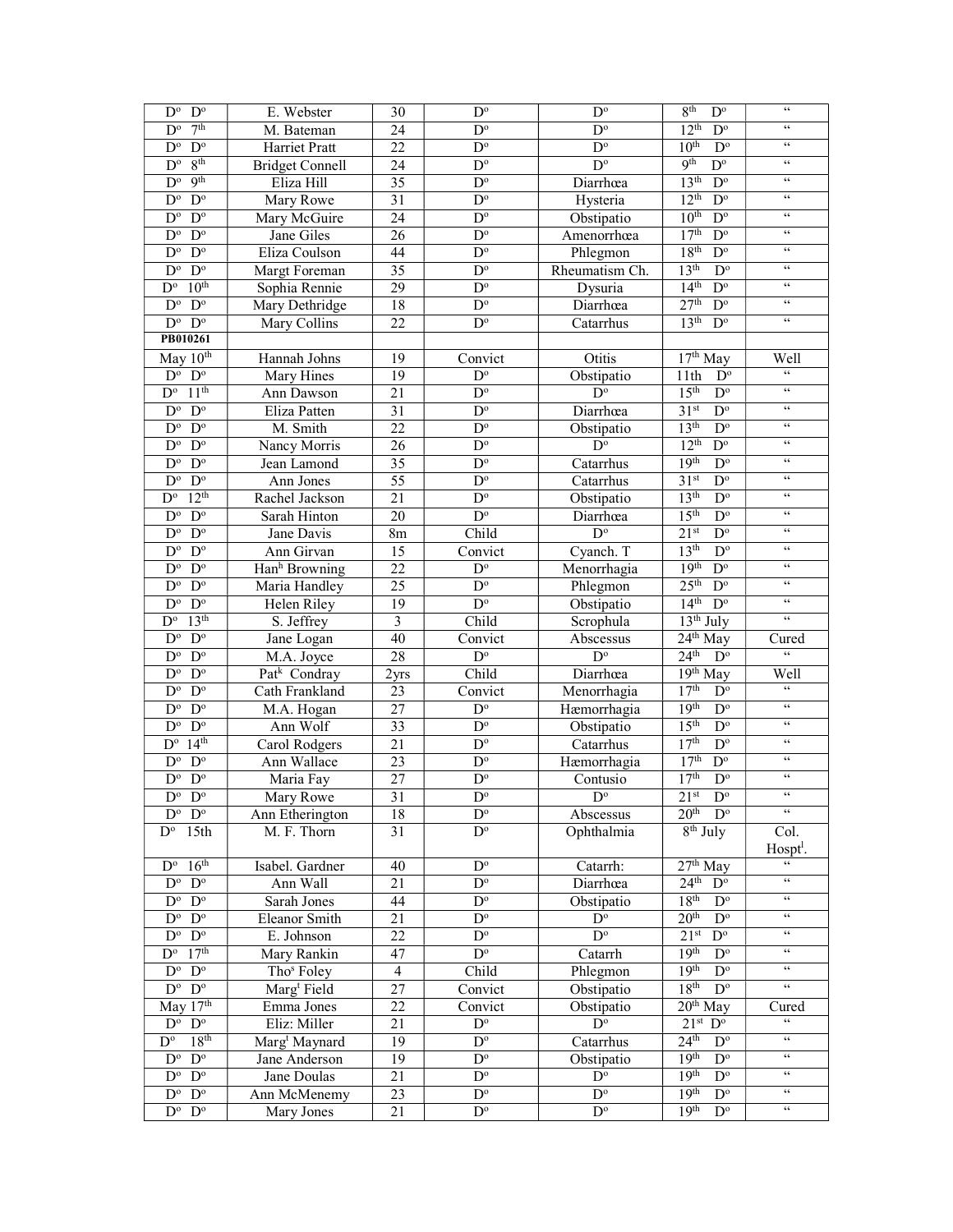| $D^{\circ}$<br>$D^{\circ}$                         | Marg <sup>t</sup> Daley   | 25           | $\mathbf{D}^{\text{o}}$                | $\mathbf{D}^{\text{o}}$ | $19th$ $Do$                            | $\zeta\,\zeta$                                     |
|----------------------------------------------------|---------------------------|--------------|----------------------------------------|-------------------------|----------------------------------------|----------------------------------------------------|
| $\mathbf{D}^{\text{o}}$<br>$D^{\circ}$             | Susan Williams            | 47           | $\overline{D^{\circ}}$                 | $D^{\circ}$             | $20th$ D <sup>o</sup>                  | $\zeta\,\zeta$                                     |
| $D^{\circ}$<br>$D^{\circ}$                         | Janet Weir                | 45           | $\mathbf{D}^{\text{o}}$                | $\overline{D^{\circ}}$  | $21^{st}$ D <sup>o</sup>               | $\zeta \, \zeta$                                   |
| $\mathbf{D}^{\text{o}}$<br>$D^{\circ}$             | Har <sup>t</sup> Hewins   | 22           | $D^{\circ}$                            | Diarrhœa                | $24^{\text{th}}$ D <sup>o</sup>        | $\zeta \, \zeta$                                   |
| 19 <sup>th</sup><br>$D^{\circ}$                    | M. J. Smith               | 25           | $D^{\circ}$                            | Obstipatio              | $20th$ D <sup>o</sup>                  | $\zeta \, \zeta$                                   |
| $\mathbf{D}^{\text{o}}$<br>$D^{\circ}$             | Carol. Rodgers            | 21           | $\mathbf{D}^{\text{o}}$                | Diarrhœa                | $24th$ D <sup>o</sup>                  | $\zeta\,\zeta$                                     |
| 20 <sup>th</sup><br>$D^{\circ}$                    | Mary Kennedy              | 40           | $\mathbf{D}^{\text{o}}$                | $\mathbf{D}^{\text{o}}$ | $29th$ $Do$                            | $\zeta\,\zeta$                                     |
| $\mathbf{D}^{\text{o}}$<br>$D^{\circ}$             | Eliz Smith                | 28           | $\mathbf{D}^{\text{o}}$                | Ulcus                   | $19th$ June                            | $\zeta\,\zeta$                                     |
| $\mathbf{D}^{\text{o}}$<br>$D^{\circ}$             | M. A. Hogan               | 27           | $D^{\circ}$                            | Diarrhœa                | $27th$ May                             | Well                                               |
| 21 <sup>st</sup><br>$D^{\circ}$                    | <b>Grace Eccles</b>       | 21           | $\overline{D^{\circ}}$                 | $D^{\circ}$             | 24 <sup>th</sup><br>$D^{\circ}$        | $\boldsymbol{\zeta} \boldsymbol{\zeta}$            |
| $\overline{D^o}$<br>$D^{\circ}$                    | Jane Davis                | 18           | $\overline{D^{\circ}}$                 | Catarrhus               | $28th$ D <sup>o</sup>                  | $\zeta \, \zeta$                                   |
| $D^{\circ}$<br>$D^{\circ}$                         | Helen Riley               | 19           | $D^{\circ}$                            | Obstipatio              | $25th$ D <sup>o</sup>                  | $\,$ 6 $\,$                                        |
| 23 <sup>rd</sup><br>$D^{\circ}$                    | Sarah Jones               | 44           | $D^{\circ}$                            | Catarrhus               | 27 <sup>th</sup><br>$D^{\circ}$        | $\zeta\,\zeta$                                     |
| $D^{\circ}$<br>$D^{\circ}$                         | Marg <sup>t</sup> Miller  | 33           | $\mathbf{D}^{\text{o}}$                | Obstipatio              | 25 <sup>th</sup><br>$D^{\circ}$        | $\zeta \, \zeta$                                   |
| 24 <sup>th</sup><br>$D^{\circ}$                    | Eliz Beever               | 25           | $\mathbf{D}^{\text{o}}$                | Scrophula               | 18 <sup>th</sup> June                  | $\zeta\,\zeta$                                     |
| $D^{\circ}$<br>$D^{\circ}$                         | M. A. Hicks               | 25           | $\mathbf{D}^{\text{o}}$                | Amenorrhœa              | 27 <sup>th</sup> May                   | Well                                               |
| $\mathbf{D}^{\text{o}}$<br>$D^{\circ}$             | Ann Swap                  | 36           | $\mathbf{D}^{\text{o}}$                | Obbstipatio             | $26th$ v                               | $\zeta\,\zeta$                                     |
| $D^{\circ}$<br>$D^{\circ}$                         | Ann Everitt               | 21           | $D^{\circ}$                            | $D^{\circ}$             | $25^{\text{th}}$ $D^{\circ}$           | $\zeta \, \zeta$                                   |
| $\mathbf{D}^{\text{o}}$<br>$D^{\circ}$             | Har <sup>t</sup> McKee    | 25           | $\overline{D^{\circ}}$                 | $\overline{D^{\circ}}$  | $25th$ D <sup>o</sup>                  | $\zeta\,\zeta$                                     |
| $D^{\circ}$<br>$D^{\circ}$                         | Sarah Crawford            | 20           | $D^{\circ}$                            | $D^{\circ}$             | $25th$ D <sup>o</sup>                  | $\zeta \, \zeta$                                   |
| $D^{\circ}$<br>$D^{\circ}$                         | M. Gorman                 | 24           | $\mathbf{D}^{\text{o}}$                | $D^{\circ}$             | $26th$ D <sup>o</sup>                  | $\zeta\,\zeta$                                     |
| $\mathbf{D}^{\text{o}}$<br>$D^{\circ}$             | Eliz: Wilson              | $\mathbf{1}$ | Child                                  | Catarrhus               | $8th$ June                             | Died                                               |
| $\mathbf{D}^{\text{o}}$<br>$\mathbf{D}^{\text{o}}$ | M. A. Jackson             | 20           | Convict                                | $D^{\circ}$             | $9th$ June                             | Cured                                              |
| 25 <sup>th</sup><br>$D^{\circ}$                    | Ann Orton                 | 33           | $\mathbf{D}^{\text{o}}$                | Diarrhœa                | 1 <sup>st</sup> June                   | Cured                                              |
| $D^{\circ}$<br>$D^{\circ}$                         | Susan Williams            | 47           | $\mathbf{D}^{\text{o}}$                | Plegmon                 | $3^{\rm rd}$ ${\rm D^o}$               | $\zeta\,\zeta$                                     |
| $D^{\rm o}$ $D^{\rm o}$                            | Cath: Calligan            | 25           | $\mathbf{D}^{\text{o}}$                | Diarrhœa                | $13th$ July                            | $\zeta \, \zeta$                                   |
| $D^{\rm o}$ $D^{\rm o}$                            | Ann Etherington           | 18           | $\overline{D^{\circ}}$                 | Catarrhus               | $28th$ May                             | Cured                                              |
| PB010262                                           |                           |              |                                        |                         |                                        |                                                    |
| May 26th                                           | Rosa Gallagher            | 25           | Convict                                | Obstipatio              | $29th$ May                             | Cured                                              |
|                                                    |                           |              |                                        |                         |                                        |                                                    |
|                                                    |                           |              |                                        |                         |                                        | $\zeta\,\zeta$                                     |
| $\mathbf{D}^{\text{o}}$<br>$D^{\circ}$             | Ann Girvan                | 15           | $D^{\circ}$                            | Diarrhœa                | $30th$ D <sup>o</sup>                  | $\zeta\,\zeta$                                     |
| $\mathbf{D}^{\text{o}}$<br>$\mathbf{D}^{\text{o}}$ | Jane Marshall             | 27           | $\mathbf{D}^{\text{o}}$                | $\mathbf{D}^{\text{o}}$ | $30^{th}$ D <sup>o</sup>               | $\zeta\,\zeta$                                     |
| $\mathbf{D}^{\text{o}}$<br>$D^{\circ}$             | Sarah Hinton              | 19           | $\mathbf{D}^{\text{o}}$                | $\mathbf{D}^{\text{o}}$ | $\overline{13^{th}}$ July              |                                                    |
| $\mathbf{D}^{\text{o}}$<br>$D^{\circ}$             | M. A. Tweedie             | 20           | $\mathbf{D}^{\text{o}}$                | Obstipatio              | 29th May                               | Well                                               |
| 27 <sup>th</sup><br>$D^{\circ}$                    | Eleanor Smith             | 21           | $\overline{D}^{\circ}$                 | Diarrhœa                | $4th$ June                             |                                                    |
| $D^{\circ}$<br>$D^{\circ}$                         | Ann Dawson                | 20           | $\overline{D^{\circ}}$                 | Obstipatio              | $30th$ May                             | Well<br>$\epsilon\,\epsilon$                       |
| $\overline{D}^{\circ}$<br>$D^{\circ}$              | Julia Magner              | 40           | $D^{\circ}$                            | $\overline{D^{\circ}}$  | $28th$ $Do$                            | $\zeta\,\zeta$                                     |
| $D^{\circ}$<br>$D^{\circ}$                         | Janet Weir                | 35           | $D^{\circ}$                            | $D^{\circ}$             | $28th$ $Do$                            | $\zeta\,\zeta$                                     |
| 28 <sup>th</sup><br>$D^{\circ}$                    | Jane Logan                | 37           | $\mathbf{D}^{\text{o}}$                | $D^{\circ}$             | $30th$ $Do$                            |                                                    |
| $D^{\circ}$<br>$D^{\circ}$                         | Marg <sup>t</sup> Munro   | 31           | $D^{\circ}$                            | Diarrhœa                | $8th$ July                             | Col Hosp <sup>1</sup>                              |
| $\overline{D^o}$<br>$D^{\circ}$                    | Mary Collins              | 23           | $\mathbf{D}^{\text{o}}$                | Menorrhagia             | $2nd$ June                             | Cured                                              |
| 29 <sup>th</sup><br>$D^{\circ}$                    | M. A. Joyce               | 39           | $D^{\circ}$                            | Diarrhœa                | $12th$ July                            |                                                    |
| $D^{\rm o}$ $D^{\rm o}$                            | Janet Weir                | 35           | $\mathbf{D}^{\text{o}}$                | Catarrhus               | $2nd$ June                             | Cured                                              |
| $D^{\circ}$ 30 <sup>th</sup>                       | Jane Handiland            | 21           | $D^{\circ}$                            | Obstipatio              | 2 <sup>nd</sup><br>$D^{\circ}$         | $\boldsymbol{\varsigma} \, \boldsymbol{\varsigma}$ |
| $D^{\rm o}$ $D^{\rm o}$                            | M. A. Prosser             | 26           | $\overline{D^{\circ}}$                 | Catarrh:                | 2 <sub>nd</sub><br>$D^{\circ}$         | $\zeta\,\zeta$                                     |
| $D^{\circ}$<br>$\mathbf{D}^{\rm o}$                | Ann Scholes               | 31           | $D^{\circ}$                            | Diarrhœa                | 5 <sup>th</sup><br>$D^{\circ}$         | $\zeta\,\zeta$                                     |
| $D^o$ $D^o$                                        | Mary Jones                | 22           | $\mathbf{D}^{\text{o}}$                | Obstipatio              | $31st$ May                             | Cured                                              |
| $D^o$ $D^o$                                        | Marg <sup>t</sup> Stewart | 23           | $D^{\circ}$                            | $D^{\circ}$             | 31 <sup>st</sup>                       |                                                    |
| $D^{\rm o}$ $D^{\rm o}$                            | Ann McMenemy              | 23           | $\mathbf{D}^{\text{o}}$                | Cynanche Ton.           | $5th$ June                             |                                                    |
| $D^{\circ}$<br>31 <sup>st</sup>                    | Margt Combs               | 25           | $\mathbf{D}^{\text{o}}$                | Catarrh:                | $2nd$ June                             | Cured                                              |
| $D^{\circ}$ $D^{\circ}$                            | Cath McArdle              | 47           | $\mathbf{D}^{\text{o}}$                | Obstipatio              | $1^{\rm st}~~{\rm D^o}$                | $\zeta\,\zeta$                                     |
| June 1st                                           | Jane Davis                | 9m           | Child                                  | Diarrhœa                | 8 <sup>th</sup><br>$D^{\circ}$         | $\mathfrak{c}\mathfrak{c}$                         |
| $D^{\rm o}$ $D^{\rm o}$                            | <b>Bridget Williams</b>   | 19           | Convict                                | Obstipatio              | 4 <sup>th</sup><br>$D^{\circ}$         | $\mathfrak{c}\,\mathfrak{c}$                       |
| $D^{\rm o}$ $D^{\rm o}$                            | Nancy Morris              | 26           | $\mathbf{D}^{\text{o}}$                | Ulcus                   | $18th$ $Do$                            | $\zeta\,\zeta$                                     |
| $D^{\rm o}$ $D^{\rm o}$                            | Ann Perry                 | 20           | $\mathbf{D}^{\text{o}}$                | Amenorrhœa              | $8th$ July                             | Col Hosp <sup>1</sup>                              |
| $D^{\circ}$ $D^{\circ}$                            | Rachel Jackson            | 23           | $D^{\circ}$                            | Conjunctivitis          | 5 <sup>th</sup> June                   | $\zeta \, \zeta$                                   |
| $D^{\circ}$ $D^{\circ}$                            | Jessie Cooper             | 19           | $D^{\circ}$                            | Tonia Tarsi             | $27th$ D <sup>o</sup>                  | $\zeta\,\zeta$                                     |
| $D^{\circ}$ $D^{\circ}$<br>$D^{\rm o}$ $D^{\rm o}$ | Maria Fay<br>Mary Rodgers | 29<br>28     | $D^{\circ}$<br>$\mathbf{D}^{\text{o}}$ | Catarrh:<br>Diarrhœa    | $4th$ June<br>$10^{th}$ D <sup>o</sup> | $\mathfrak{c}\,\mathfrak{c}$<br>$\zeta\,\zeta$     |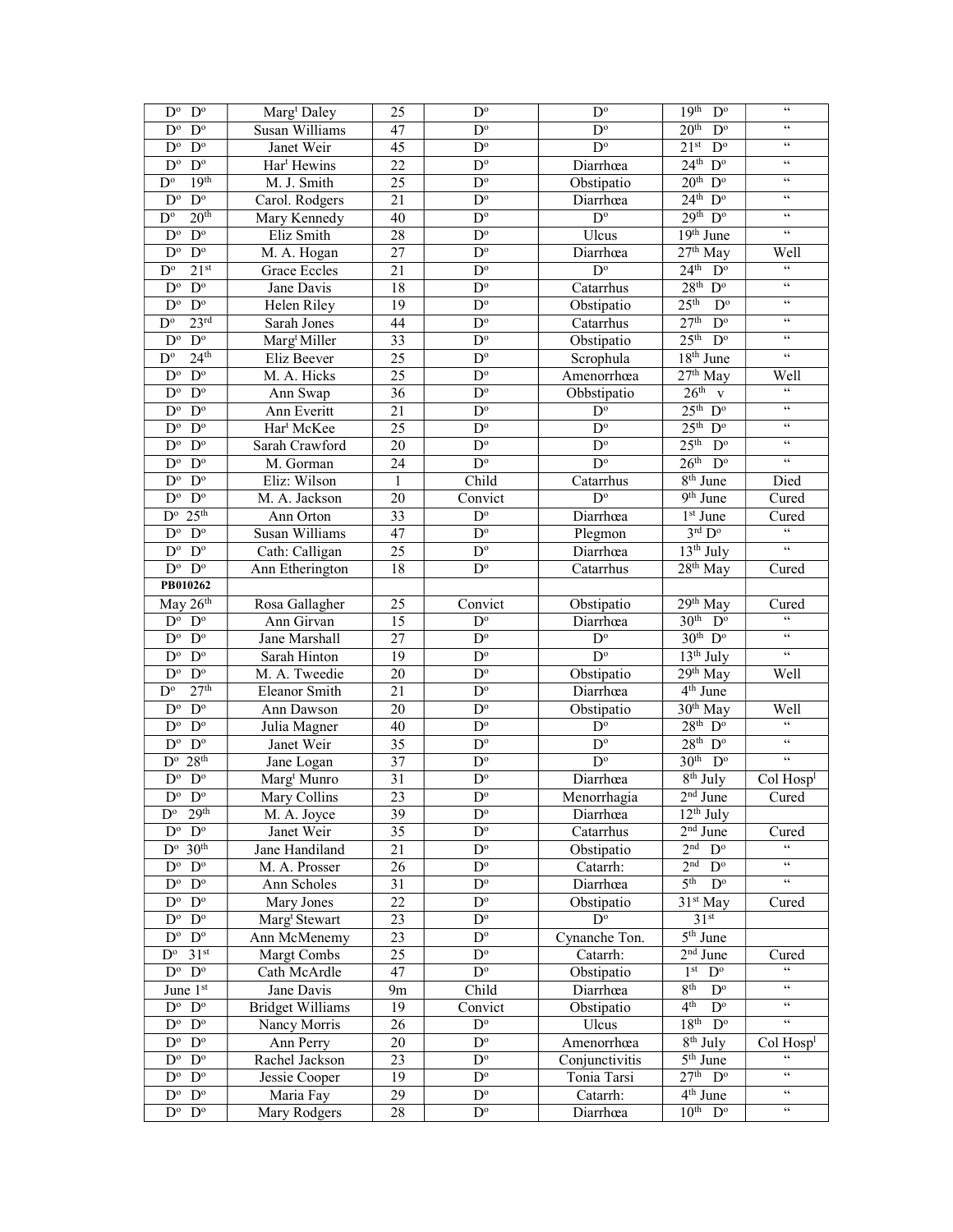| $D^{\circ}$<br>$D^{\circ}$                         | Martha Robinson<br>25   |                 | $D^{\circ}$             | $D^{\circ}$             | 3 <sup>rd</sup><br>$\mathbf{D}^{\text{o}}$  | Cured                                              |
|----------------------------------------------------|-------------------------|-----------------|-------------------------|-------------------------|---------------------------------------------|----------------------------------------------------|
| $D^{\circ}$<br>$D^{\circ}$                         | Sabina Doran            | 24              | $\overline{D^{\circ}}$  | Obstipatio              | 3 <sup>rd</sup><br>$D^{\circ}$              | $\epsilon\epsilon$                                 |
| June $2nd$                                         | Sarah Jones             | 44              | $\mathbf{D}^{\text{o}}$ | Catarrhus               | $14th$ $Do$                                 | $\mathfrak{c}\mathfrak{c}$                         |
| $\mathbf{D}^{\text{o}}$<br>$D^{\circ}$             | Martha Osborne          | 34              | $\mathbf{D}^{\text{o}}$ | Erysipelas              | 8 <sup>th</sup><br>July                     | Col Hosp <sup>1</sup>                              |
| $\mathbf{D}^{\text{o}}$<br>$D^{\circ}$             | Barbara Ruddock         | 22              | $\mathbf{D}^{\text{o}}$ | Catarrhus               | $\overline{6}$ <sup>th</sup> June           | Well                                               |
| $D^{\circ}$<br>$\mathbf{D}^{\text{o}}$             | <b>Charlotte Morris</b> | 40              | $D^{\circ}$             | Rheumatism Co           | 20 <sup>th</sup><br>$D^{\circ}$             | $\epsilon$                                         |
| June 2 <sup>nd</sup>                               | Helen McIntyre          | 20              | Convict                 | Menorrhagia             | $\overline{6}$ <sup>th</sup> June           | Cured                                              |
| $\mathbf{D}^{\text{o}}$<br>$\mathbf{D}^{\text{o}}$ | Eliz Saville            | 17              | $\mathbf{D}^{\text{o}}$ | Obstipatio              | $4th$ June                                  | $\zeta\,\zeta$                                     |
| $D^{\overline{o}}$<br>$D^{\rm o}$                  | Ann O'Neil              | 26              | $\overline{D^{\circ}}$  | $\overline{D^{\circ}}$  | 7 <sup>th</sup><br>$\overline{D^{\circ}}$   | $\mathcal{C}\mathcal{C}$                           |
| $\mathbf{D}^{\text{o}}$<br>$D^{\circ}$             | Ann McDonald            | $\overline{19}$ | $\overline{D^o}$        | Diarrhœa                | 6 <sup>th</sup><br>$D^{\circ}$              | $\zeta\,\zeta$                                     |
| $\mathbf{D}^{\text{o}}$<br>$\mathbf{D}^{\text{o}}$ | Cath McArdle            | 47              | $\overline{D^o}$        | Subluxatio              | 6 <sup>th</sup><br>$D^{\circ}$              | $\zeta \, \zeta$                                   |
| 4 <sup>th</sup><br>$D^{\circ}$                     | Hannah Beebe            | 21              | $\mathbf{D}^{\text{o}}$ | Obstipatio              | 6 <sup>th</sup><br>$\overline{D^{\circ}}$   | $\zeta\,\zeta$                                     |
| $D^{\circ}$<br>$D^{\rm o}$                         | Ann O'Neil              | 26              | $\mathbf{D}^{\text{o}}$ | Contusio                | 7 <sup>th</sup><br>$D^{\circ}$              | $\zeta\,\zeta$                                     |
| $D^{\circ}$<br>$D^{\circ}$                         | M.A. Timms              | 17              | $\mathbf{D}^{\text{o}}$ | Nyctalopia              | <b>9th</b><br>$\overline{D^{\circ}}$        | $\zeta\,\zeta$                                     |
| $D^{\circ}$<br>$D^{\circ}$                         | M. McGuire              | 24              | $\mathbf{D}^{\text{o}}$ | Amenorrhœa              | $21^{st}$ D <sup>o</sup>                    | $\zeta\,\zeta$                                     |
| $\mathbf{D}^{\text{o}}$<br>$D^{\circ}$             | Jane Stewart            | 31              | $\mathbf{D}^{\text{o}}$ | Cyanch. Ton             | 9 <sup>th</sup> June                        | $\zeta\,\zeta$                                     |
| 5 <sup>th</sup><br>$D^{\circ}$                     | Mary Rowe               | 31              | $\mathbf{D}^{\text{o}}$ | Amenorrhœa              | $22^{\text{nd}}$ $D^{\text{o}}$             | $\zeta\,\zeta$                                     |
| $D^{\circ}$<br>$\mathbf{D}^{\text{o}}$             | Elizab: Rodgers         | 24              | $\overline{D^{\circ}}$  | Obstipatio              | 8 <sup>th</sup> June                        | $\zeta\,\zeta$                                     |
| $\mathbf{D}^{\text{o}}$<br>$\mathbf{D}^{\text{o}}$ | Caroline Gant           | 20              | $\overline{D^{\circ}}$  | $D^{\circ}$             | $8th$ D <sup>o</sup>                        | $\zeta\,\zeta$                                     |
| 6 <sup>th</sup><br>$D^{\circ}$                     | Mary Bateman            | 25              | Convict                 | Catarrhus               | $10^{th}$ D <sup>o</sup>                    | $\zeta\,\zeta$                                     |
| 7 <sup>th</sup><br>$\mathbf{D}^{\text{o}}$         | Eliz Ballantyne         | 19              | $D^{\circ}$             | Conjunctivitis          | $10^{th}$ D <sup>o</sup>                    | $\zeta\,\zeta$                                     |
| $D^{\circ}$<br>$D^{\circ}$                         | Agnes Watt              | 23              | $\mathbf{D}^{\text{o}}$ | Obstipatio              | 10 <sup>th</sup><br>$\overline{D}^{\circ}$  | $\zeta\,\zeta$                                     |
| $\mathbf{D}^{\text{o}}$<br>$D^{\circ}$             | Marth: Robinson         | 25              | $\overline{D^o}$        | Catarrhus               | $9th$ June                                  | $\zeta\,\zeta$                                     |
| $\mathbf{D}^{\text{o}}$<br>$D^{\circ}$             | Eliza Hill              | 24              | $\mathbf{D}^{\text{o}}$ | $\mathbf{D}^{\text{o}}$ | 10 <sup>th</sup><br>$\mathbf{D}^{\text{o}}$ | $\zeta \, \zeta$                                   |
| $\mathbf{D}^{\text{o}}$<br>$D^{\circ}$             | Eliza Wood              | 20              | $\mathbf{D}^{\text{o}}$ |                         | $10^{th}$ D <sup>o</sup>                    | $\zeta\,\zeta$                                     |
| $D^{\rm o}$<br>$D^{\circ}$                         | Janet Weir              | 35              | $\mathbf{D}^{\text{o}}$ | Obstipatio              | 17 <sup>th</sup><br>$D^{\circ}$             | $\zeta\,\zeta$                                     |
| $\mathbf{D}^{\text{o}}$                            |                         | $\overline{32}$ | $\overline{D^o}$        | Otitis                  | $19th$ $Do$                                 | $\zeta\,\zeta$                                     |
| $D^{\circ}$                                        | Susan Isaacs            |                 |                         | Amenorrhœa              |                                             | $\zeta\,\zeta$                                     |
| $\mathbf{D}^{\text{o}}$<br>$D^{\circ}$             | Mary Crighton           | 17              | $\mathbf{D}^{\text{o}}$ | Contusio                | $10th$ June                                 |                                                    |
| $\mathbf{D}^{\text{o}}$<br>$D^{\circ}$             | Harriet Pratt           | 23              | $D^{\circ}$             | Obstipatio              | $9th$ June                                  | Cured<br>$\zeta\,\zeta$                            |
| 8 <sup>th</sup><br>$D^{\circ}$                     | Julia Magner            | 37              | $\mathbf{D}^{\text{o}}$ | $D^{\circ}$             | 12 <sup>th</sup><br>$D^{\circ}$             | $\zeta\,\zeta$                                     |
| $D^{\circ}$<br>$\mathbf{D}^{\text{o}}$             | Jane Logan              | 37              | $D^{\circ}$             | $D^{\circ}$             | $11th$ June                                 | $\zeta \, \zeta$                                   |
| $\mathbf{D}^{\text{o}}$<br>$D^{\circ}$             | Eliz Patten             | 26              | $\mathbf{D}^{\text{o}}$ | Amenorrhœa              | $13th$ July                                 | $\zeta\,\zeta$                                     |
| $\mathbf{D}^{\text{o}}$<br>$D^{\circ}$             | Janet Adams             | 35              | $\mathbf{D}^{\text{o}}$ | Obstipatio              | 10 <sup>th</sup> June                       | $\zeta\,\zeta$                                     |
| $\mathbf{D}^{\text{o}}$<br>$D^{\circ}$             | John Hingley            | $\overline{2}$  | Child                   | Diarrhœa                | 12 <sup>th</sup><br>$D^{\circ}$             | $\zeta\,\zeta$                                     |
| $\overline{D^{\circ}}$<br>$D^{\circ}$              | Eliza Saville           | $\overline{17}$ | Convict                 | Obstipatio              | $10^{th}$ D <sup>o</sup>                    | $\zeta\,\zeta$                                     |
| 9 <sup>th</sup><br>$D^{\circ}$                     | Sophia Rennie           | 27              | $D^{\circ}$             | $\overline{D^{\circ}}$  | $11th$ June                                 | $\zeta \, \zeta$                                   |
| $D^{\circ}$<br>$\mathbf{D}^{\text{o}}$             | Mary Rankin             | 47              | $\overline{D^o}$        | Contusio                | 16 <sup>th</sup><br>$\overline{D^{\circ}}$  | $\zeta \, \zeta$                                   |
| $D^{\circ}$<br>$D^{\circ}$                         | Eliza Ryan              | 14m             | Child                   | Diarrhœa                | 13 <sup>th</sup><br>$\overline{D^{\circ}}$  | $\zeta\,\zeta$                                     |
| $\mathbf{D}^{\text{o}}$<br>$D^{\circ}$             | Cath William            | 1               | $\mathbf{D}^{\text{o}}$ | $D^{\circ}$             | 11 <sup>th</sup> June                       | $\zeta\,\zeta$                                     |
| 10 <sup>th</sup><br>$D^{\circ}$                    | Mary Hines              | $\overline{19}$ | Convict                 | Obstipatio              | $13th$ D <sup>o</sup>                       |                                                    |
| $D^{\circ}$ 11 <sup>th</sup>                       | Jane Brash              | 28              | $\mathbf{D}^{\text{o}}$ | Tumor                   | 13 <sup>th</sup> July                       | $\zeta\,\zeta$                                     |
| $D^{\circ}$ $D^{\circ}$                            | Ann Dawson              | 27              | $D^{\circ}$             | Obstipatio              | 13 <sup>th</sup> June                       | $\zeta \, \zeta$                                   |
| PB010263                                           |                         |                 |                         |                         |                                             |                                                    |
| June $11th$                                        | Amel Langley            | 22              | Convict                 | Catarrh:                | $21st$ June                                 | Cured                                              |
| $D^{\circ}$ 12 <sup>th</sup>                       | Ann Alford              | 47              | $\mathbf{D}^{\text{o}}$ | Obstipatio              | 21 <sup>st</sup>                            | $\zeta\,\zeta$                                     |
| 13 <sup>th</sup><br>$D^{\circ}$                    | Ann Orton               | 33              | $D^{\circ}$             | Catarrhus               | 25 <sup>th</sup>                            | $\mathfrak{c}\,\mathfrak{c}$                       |
| 14 <sup>th</sup><br>$D^{\circ}$                    | Susan: Gleed            | 20              | $D^{\circ}$             | Diarrhœa                | $23^{rd}$ June                              | $\zeta\,\zeta$                                     |
| $D^{\circ}$ $D^{\circ}$                            | M.A. Marker             | 34              | $D^{\circ}$             | Obstipatio              | 16 <sup>th</sup>                            | $\zeta\,\zeta$                                     |
| $D^{\circ}$<br>$\mathbf{D}^{\text{o}}$             | M. McMenemy             | 20              | $\mathbf{D}^{\text{o}}$ | Catarrh:                | 18 <sup>th</sup>                            | $\zeta\,\zeta$                                     |
| $D^o$ $D^o$                                        | M. Broadly              | 38              | $D^{\rm o}$             | Obstipatio              | 19 <sup>th</sup>                            | $\mathcal{C}\mathcal{C}$                           |
| $D^{\circ}$<br>$D^{\circ}$                         | Cath: Burke             | 23              | $D^{\circ}$             | $\mathbf{D}^{\text{o}}$ | 16 <sup>th</sup>                            | $\mathcal{C}\mathcal{C}$                           |
| 15 <sup>th</sup><br>$D^{\circ}$                    | Jane Smith              | 36              | $\mathbf{D}^{\text{o}}$ | Diarrhœa                | 18 <sup>th</sup>                            | $\zeta\,\zeta$                                     |
| $D^{\circ}$<br>$D^{\circ}$                         | Martha Robinson         | 25              | $D^{\circ}$             | Catarrh:                | 18 <sup>th</sup>                            | $\zeta\,\zeta$                                     |
| $D^{\circ}$<br>$D^{\circ}$                         | Cath: McDonald          | 33              | $\mathbf{D}^{\text{o}}$ | Diarrhœa                | 22 <sup>nd</sup>                            | $\boldsymbol{\varsigma} \, \boldsymbol{\varsigma}$ |
| $D^{\circ}$<br>$D^{\circ}$                         | Mary Collins            | 22              | $D^{\circ}$             | Catarrh:                | 26 <sup>th</sup>                            | $\zeta\,\zeta$                                     |
| 16 <sup>th</sup><br>$D^{\circ}$                    | Marg <sup>t</sup> Field | 24              | $\mathbf{D}^{\text{o}}$ | Obstipatio              | 18 <sup>th</sup> June                       | $\zeta\,\zeta$                                     |
| $\mathbf{D}^{\text{o}}$<br>$D^{\circ}$             | E. Ballantyne           | 19              | $\mathbf{D}^{\text{o}}$ | Ophthalmia              | 20 <sup>th</sup>                            | $\zeta\,\zeta$                                     |
| $D^{\rm o}$ $D^{\rm o}$                            | Ann Dinham              | 22              | $D^{\circ}$             | Diarrhœa                | 20 <sup>th</sup>                            | $\zeta\,\zeta$                                     |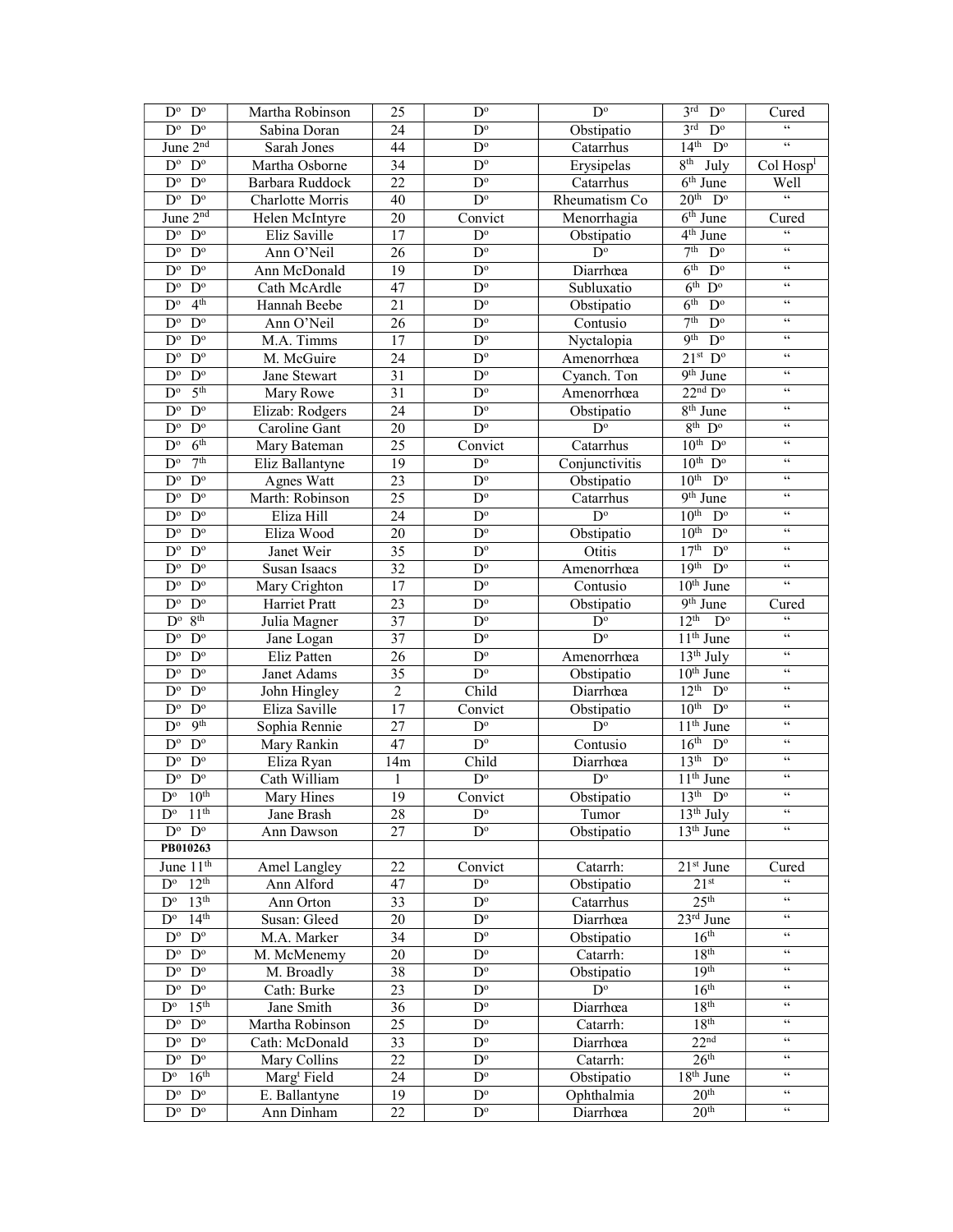| $D^{\circ}$<br>$D^{\circ}$                         | Ann Halbert                 | 22              | $D^{\circ}$                | Catarrh:                            | 24 <sup>th</sup>                  | $\zeta\,\zeta$                                    |
|----------------------------------------------------|-----------------------------|-----------------|----------------------------|-------------------------------------|-----------------------------------|---------------------------------------------------|
| $D^{\circ}$<br>$D^{\circ}$                         | Alison Gillon               | 24              | $\overline{D^{\circ}}$     | $D^{\circ}$                         | 19 <sup>th</sup>                  | $\zeta\,\zeta$                                    |
| $\mathbf{D}^{\text{o}}$<br>$D^{\circ}$             | Ann Etherington             | $\overline{20}$ | $D^{\circ}$                | $\overline{D^{\circ}}$              | 19 <sup>th</sup>                  | $\zeta$ $\zeta$                                   |
| $\mathbf{D}^{\text{o}}$<br>$D^{\circ}$             | Ann O'Neil                  | 26              | $D^{\circ}$                | Diarrhœa                            | 22 <sup>nd</sup>                  | $\zeta\,\zeta$                                    |
| 17 <sup>th</sup><br>$D^{\circ}$                    | Hart: Hewins                | 22              | $\mathbf{D}^{\text{o}}$    | Amenorrhœa                          | $8th$ July                        | $Col.$ Hosp <sup>1</sup>                          |
| 18 <sup>th</sup><br>$D^{\circ}$                    | Marg <sup>t</sup> Munro     | 31              | $\mathbf{D}^{\text{o}}$    | Hæmorrhois                          | 8 <sup>th</sup>                   | $\zeta\,\zeta$                                    |
| $D^{\circ}$<br>$D^{\circ}$                         | Sarah Burns                 | 21              | $\overline{D^o}$           | Catarrh:                            | 8 <sup>th</sup>                   | $\zeta\,\zeta$                                    |
| $D^{\circ}$<br>$D^{\circ}$                         | M. A. Prosser               | 27              | $\mathbf{D}^{\text{o}}$    | $D^{\circ}$                         | $23rd$ June                       | Well                                              |
| $D^{\circ}$<br>$\mathbf{D}^{\text{o}}$             | Eliza Snowden               | 25              | $D^{\circ}$                | $\overline{D^{\circ}}$              | 21 <sup>st</sup>                  | $\epsilon$                                        |
| $D^{\circ}$<br>$D^{\circ}$                         | Thomas Joyce                | 9m              | Child                      | Diarrhœa                            | 21 <sup>st</sup>                  | Died                                              |
| 19 <sup>th</sup><br>$D^{\circ}$                    | Jane Allen                  | 20              | Convict                    | Catarrh:                            | 22 <sup>nd</sup>                  | Cured                                             |
| $\mathbf{D}^{\text{o}}$<br>$\mathbf{D}^{\text{o}}$ | Marg <sup>t</sup> Anderson  | 20              | $\overline{D^{\circ}}$     | $\overline{D^{\circ}}$              | 24 <sup>th</sup>                  | $\overline{\mathfrak{c}}$                         |
| $D^{\circ}$ 20 <sup>th</sup>                       | Harriet Pratt               | 23              | $\overline{D^{\circ}}$     | Parturitio                          | $13th$ July                       | $\zeta\,\zeta$                                    |
| $\mathbf{D}^{\text{o}}$<br>$D^{\circ}$             | Jane Anderson               | 19              | $D^{\circ}$                | Menorrhagia                         | $24th$ June                       | $\epsilon\,\epsilon$                              |
| $D^{\circ}$<br>$D^{\circ}$                         | Ann McFarlane               | 42              | $\mathbf{D}^{\text{o}}$    | Obstipatio                          | $22nd$ June                       | $\zeta\,\zeta$                                    |
| $D^{\circ}$<br>$D^{\circ}$                         | Ann Dawson                  | 20              | $\mathbf{D}^{\text{o}}$    | $D^{\circ}$                         | 23 <sup>rd</sup>                  | $\zeta\,\zeta$                                    |
| $\mathbf{D}^{\text{o}}$<br>$D^{\circ}$             | Mary Rodgers                | 28              | $\mathbf{D}^{\text{o}}$    | Icterus                             | $8th$ July                        | Col. Hospl                                        |
| $\mathbf{D}^{\text{o}}$<br>$D^{\circ}$             | Cath Stewart                | 23              | $\mathbf{D}^{\text{o}}$    | Catarrhus                           | 23d June                          | Well                                              |
| $21^{st}$<br>$D^{\circ}$                           |                             | 20              | $\overline{D^{\circ}}$     | $D^{\circ}$                         | 23 <sup>rd</sup>                  | $\overline{\mathcal{C}}$                          |
|                                                    | Eliza Attwood               |                 | $\overline{D^{\circ}}$     | $\overline{D^{\circ}}$              | 24 <sup>th</sup>                  | $\zeta\,\zeta$                                    |
| $\mathbf{D}^{\text{o}}$<br>$D^{\circ}$             | Mary Kennedy                | 40              |                            |                                     | 28 <sup>th</sup>                  | $\zeta\,\zeta$                                    |
| $\mathbf{D}^{\text{o}}$<br>$\mathbf{D}^{\text{o}}$ | Janet Fitzpatrick           | 10m             | Child                      | Diarrhœa                            |                                   | $\zeta\,\zeta$                                    |
| $\mathbf{D}^{\text{o}}$<br>$D^{\circ}$             | Mary Foreman                | 37              | Convict                    | Catarrhus                           | $25th$ June                       | $\overline{\mathfrak{c}}$                         |
| 23 <sup>rd</sup><br>$D^{\circ}$                    | Janet McIntosh              | 43              | $D^{\circ}$                | $D^{\circ}$                         | 26 <sup>th</sup>                  |                                                   |
| June $23rd$                                        | Marg <sup>t</sup> Bradley   | 38              | Convict                    | Catarrhus                           | $26th$ June                       | Cured                                             |
| $\mathbf{D}^{\text{o}}$<br>$\mathbf{D}^{\text{o}}$ | Ann Scholes                 | 33              | $\mathbf{D}^{\text{o}}$    | Anasarca                            | $14th$ July                       | Col. Hospl                                        |
| $D^{\circ} 24^{\text{th}}$                         | Sophia Rennie               | 26              | $\overline{D^o}$           | Obstipatio                          | $26th$ June                       | Well                                              |
| $D^{\rm o}$ $D^{\rm o}$                            | Mary Simms                  | $\overline{2}$  | Child                      | Diarrhœa                            | 30 <sup>th</sup>                  | $\overline{\mathfrak{c}}$                         |
| $D^{\rm o}$ $D^{\rm o}$                            | Eliza Hill                  | $\overline{24}$ | Convict                    | Rheumatism Ch.                      | 30 <sup>th</sup>                  | $\zeta$ $\zeta$                                   |
| $D^{\circ} 25^{\text{th}}$                         | Ann McLeod                  | 10              | Child                      | Catarrh:                            | $2nd$ July                        | $\zeta \, \zeta$                                  |
|                                                    |                             |                 |                            |                                     |                                   |                                                   |
| $D^{\rm o}$ $D^{\rm o}$                            | Jane Davis                  | 18              | Convict                    | $D^{\circ}$                         | $29th$ June                       | $\zeta \, \zeta$                                  |
| $\mathbf{D}^{\text{o}}$<br>$\mathbf{D}^{\text{o}}$ | Ann Tyson                   | 31              | $\mathbf{D}^{\text{o}}$    | $\mathbf{D}^{\text{o}}$             | 29 <sup>th</sup>                  | $\zeta\,\zeta$                                    |
| $\mathbf{D}^{\text{o}}$<br>$D^{\circ}$             | Hanh Browning               | 21              | $\mathbf{D}^{\text{o}}$    | $\overline{D^{\circ}}$              | 27 <sup>th</sup>                  | $\zeta\,\zeta$                                    |
| $D^{\circ} 26^{\text{th}}$                         | Eleanor Smith               | 22              | $\mathbf{D}^{\text{o}}$    | Amenorrhœa                          | $13th$ July                       | $\zeta\,\zeta$                                    |
| $D^o$ $D^o$                                        | E. McWalters                | 28              | $D^{\circ}$                | Phlegmon                            | $30th$ June                       | $\zeta\,\zeta$                                    |
| $D^{\circ}$ 27 <sup>th</sup>                       | Cath: Williams              | $\mathbf{1}$    | Child                      | Diarrhœa                            | 29 <sup>th</sup>                  | $\zeta \, \zeta$                                  |
| $\overline{D^{\circ}}$<br>$D^{\circ}$              | Ellen Davidson              | 21              | Convict                    | Catarrh:                            | 30 <sup>th</sup>                  | $\zeta\,\zeta$                                    |
| $\mathbf{D}^{\text{o}}$<br>$D^{\circ}$             | Ann Wolf                    | 26              | $\overline{D^{\circ}}$     | $D^{\circ}$                         | $1st$ July                        | $\zeta \, \zeta$                                  |
| $\mathbf{D}^{\text{o}}$<br>$D^{\circ}$             | Mary Rankin                 | 47              | $\overline{D^o}$           | $\overline{D^o}$                    | 1 <sup>st</sup>                   | $\zeta\,\zeta$                                    |
| $D^{\circ}$<br>$\mathbf{D}^{\text{o}}$             | Mary A. Graham              | 33              | $\mathbf{D}^{\text{o}}$    | Obstipatio                          | $29th$ June                       | $\overline{\mathfrak{c}}$                         |
| $D^{\circ}$<br>$\mathbf{D}^{\text{o}}$             | Harriet Wilson              | 46              | $\mathbf{D}^{\text{o}}$    | Icterus                             | $8th$ July                        | Col. Hosp <sup>1</sup>                            |
| $D^{\rm o}$ 28 <sup>th</sup>                       | Janet Adams                 | 35              | $D^{\circ}$                | Catarrh:                            | $1st$ July                        | Cured                                             |
| $D^{\rm o}$ $D^{\rm o}$                            |                             |                 | $D^{\circ}$                | Subluxatio                          | 1 <sup>st</sup>                   | $\boldsymbol{\varsigma}$ $\boldsymbol{\varsigma}$ |
| $D^{\circ} 29^{\text{th}}$                         | Marg <sup>t</sup> McCormick | 30              | $D^{\circ}$                |                                     | 3 <sup>rd</sup>                   | $\zeta\,\zeta$                                    |
| $D^{\circ}$ $D^{\circ}$                            | Agnes Watt                  | 33<br>22        | $D^{\circ}$                | Catarrh:<br>$\mathbf{D}^{\text{o}}$ | 4 <sup>th</sup>                   | $\zeta\,\zeta$                                    |
|                                                    | M.A. Price                  |                 |                            |                                     |                                   | $\epsilon\epsilon$                                |
| $D^{\circ}$ $D^{\circ}$                            | M. A. Tweedie               | 20              | $\mathbf{D}^{\text{o}}$    | Ophthalmia                          | 6 <sup>th</sup>                   | $\zeta\,\zeta$                                    |
| $D^{\circ} 30^{\text{th}}$                         | Mary Petty                  | 23              | $\mathbf{D}^{\text{o}}$    | Catarrh:                            | $\overline{4^{th}}$ July          | $\epsilon\epsilon$                                |
| $D^{\circ}$ $D^{\circ}$                            | Isab: Gardner               | 39              | $D^{\circ}$                | $D^{\circ}$                         | 13 <sup>th</sup>                  | $\zeta\,\zeta$                                    |
| July $1st$                                         | Cath: Frankland             | 20              | $D^{\circ}$                | $D^{\circ}$                         | 13 <sup>th</sup>                  | $\epsilon\epsilon$                                |
| $D^{\rm o}$ $D^{\rm o}$                            | Ann Booth                   | 48              | $\mathbf{D}^{\text{o}}$    | Phlegmon                            | 7 <sup>th</sup>                   | $\epsilon\epsilon$                                |
| $D^o$ $D^{ov}$                                     | Ann Wallace                 | 28              | $D^{\rm o}$                | Catarrh:                            | $4th$ July                        | $\epsilon\epsilon$                                |
| $D^{\circ}$ $D^{\circ}$                            | Eliz Manwarren              | 35              | $D^{\rm o}$                | Obstipatio                          | 2 <sup>nd</sup>                   | $\epsilon\epsilon$                                |
| $D^{\circ}$ $D^{\circ}$                            | Hanh Hyde                   | 28              | $D^{\circ}$                | $\mathbf{D}^{\text{o}}$             | 2 <sub>nd</sub>                   | $\epsilon\epsilon$                                |
| $D^o$ $D^o$                                        | Marg <sup>t</sup> Bain      | 5               | Child                      | $D^{\circ}$                         | 3 <sup>rd</sup>                   |                                                   |
| $D^{\rm o}$ 3rd                                    | Eliza Rodgers               | 24              | Convict                    | Catarrh:                            | 7 <sup>th</sup>                   | $\epsilon\epsilon$                                |
| $D^{\rm o}$ 5 <sup>th</sup>                        | E. Ballantyne               | $20\,$          | $\mathbf{D}^{\text{o}}$    | $D^{\circ}$                         | 7 <sup>th</sup>                   | $\epsilon\epsilon$                                |
| $\rm D^o$<br>$D^{\circ}$                           | Hanh Johns                  | 20              | $D^{\circ}$                | Suppressio Urinæ                    | 13 <sup>th</sup>                  | $\zeta\,\zeta$                                    |
| $D^o$ $D^o$<br>$D^{\circ}$ $\overline{6^{th}}$     | Ann O'Neil<br>Sabina Doran  | 26<br>24        | $D^{\circ}$<br>$D^{\circ}$ | Angina Pectoris<br>Catarrh:         | 13 <sup>th</sup><br>$10^{\rm th}$ | $\mathsf{G}\mathsf{G}$<br>$\zeta\,\zeta$          |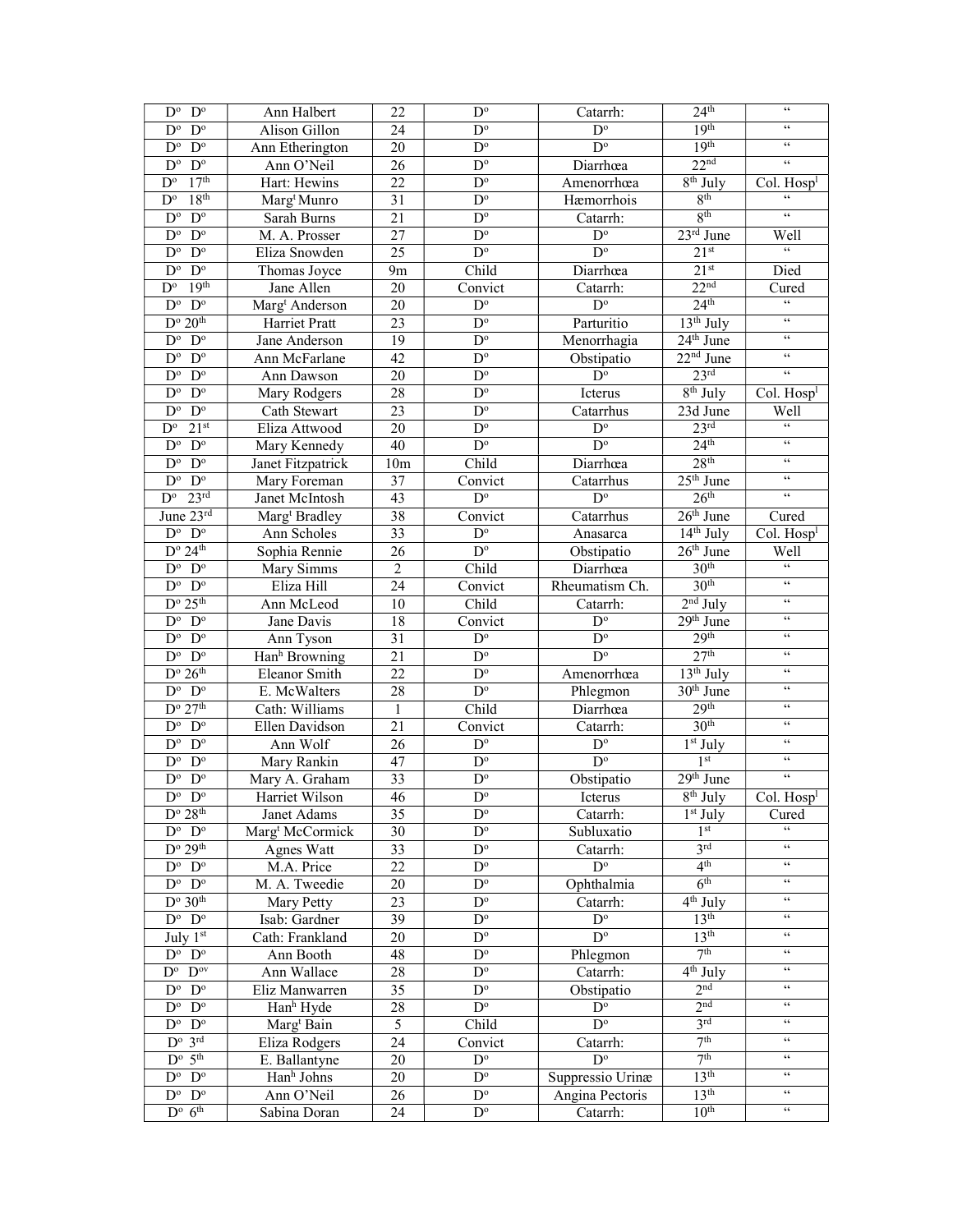| $D^{\circ}$ $D^{\circ}$              | Mary Parker   | 29 |                      | Obstipatio  | $7th$ July       | 66   |
|--------------------------------------|---------------|----|----------------------|-------------|------------------|------|
| $D^{\circ}$ $D^{\circ}$              | Barb: Ruddock | 22 | $\mathbf{D}^{\circ}$ | D°          | 7 <sup>th</sup>  | 66   |
| PB010264                             |               |    |                      |             |                  |      |
| July $7th$                           | Harriet Wells | 20 | Convict              | Diarrhœa    | $13th$ July      | Well |
| $D^{\circ}$ $D^{\circ}$              | Hannah Jones  | 25 | $\mathbf{D}^{\circ}$ | Catarrh:    | 13 <sup>th</sup> | 66   |
| $\mathbf{D}^{\circ}$ 9 <sup>th</sup> | M.A. Hicks    | 25 | $D^{\circ}$          | Obstipatio  | 13 <sup>th</sup> | 66   |
| $D^{\circ}$ $D^{\circ}$              | Susan Isaacs  | 32 | $D^{\circ}$          | $D^{\circ}$ | 13 <sup>th</sup> | 66   |
|                                      |               |    |                      |             |                  |      |

## From Van Diemens Land to Norfolk Island and back to Hobart Town

| August<br>20 <sup>th</sup>                 | Tho <sup>s</sup> Coonan | 23              | Guard                       | Diarrhœa                   | $26th$ August                                                       | Well                                  |
|--------------------------------------------|-------------------------|-----------------|-----------------------------|----------------------------|---------------------------------------------------------------------|---------------------------------------|
| $\overline{\mathfrak{c}}$<br>21            | Henry Johnson           | $\overline{28}$ | $\epsilon$                  |                            | 28 <sup>th</sup><br>$\overline{\mathfrak{c}}$                       | $\epsilon$                            |
| $\zeta\zeta$<br>$\overline{23}$            | John Impey              | 29              | $\zeta\zeta$                | Catarrh:                   | 30 <sup>th</sup><br>$\overline{\mathfrak{c}}$                       | $\epsilon$                            |
| $\zeta\,\zeta$<br>$\overline{25}$          | Henry Donovan           | $\overline{29}$ | $\zeta\,\zeta$              | $\epsilon$                 | $2nd$ Sept <sup>r</sup>                                             | $\zeta\,\zeta$                        |
| $\zeta\,\zeta$<br>$\overline{29}$          | William Fagan           | $\overline{25}$ | $\zeta\zeta$                | Diarrhœa                   | 4 <sup>th</sup><br>$\zeta\,\zeta$                                   | $\epsilon$                            |
| $\zeta\,\zeta$<br>$\overline{31}$          | <b>Timothy Sullivan</b> | 26              | $\leq$                      | Catarrh:                   | 6 <sup>th</sup><br>$\zeta\,\zeta$                                   | $\zeta\,\zeta$                        |
| Sept <sup>r</sup> 2 <sup>nd</sup>          | William Henry           | $\overline{25}$ | $\zeta\,\zeta$              | $\mathcal{C}$              | 66<br>$\mathcal{C}$                                                 | $\zeta\,\zeta$                        |
| $\zeta\,\zeta$<br>4                        | John Healy              | 29              | $\zeta\,\zeta$              | $66 -$<br>66               | 8 <sup>th</sup><br>$\zeta\,\zeta$                                   | $\zeta\,\zeta$                        |
| $\zeta \, \zeta$<br>$\overline{14}$        | Michael Connors         | $\overline{33}$ | $\zeta\,\zeta$              | Ophthalmia                 | $\zeta \, \zeta$<br>21 <sup>st</sup>                                | $\zeta\,\zeta$                        |
| $\zeta\,\zeta$<br>$\zeta\,\zeta$           | Patrick Craydon         | 60              | Convict                     | Ulcer                      | 29 <sup>th</sup><br>$\zeta\,\zeta$                                  | $\zeta\,\zeta$                        |
| $\zeta\,\zeta$<br>$\zeta\,\zeta$           | Hector McLally          | 21              | $\epsilon$                  | Ophthalmia                 | 28 <sup>th</sup><br>$\zeta\,\zeta$                                  | $\zeta\,\zeta$                        |
| $\zeta\,\zeta$<br>$\epsilon\epsilon$       | Henry Bishop            | 23              | $\zeta\,\zeta$              | Ulcer                      | $23^{\text{rd}}$<br>$\zeta\,\zeta$                                  | $\zeta\,\zeta$                        |
| $\zeta\,\zeta$<br>$\leq$ $\leq$            | Cornelius Sullivan      | 42              | $\zeta\,\zeta$              | Catarrh:                   | 30 <sup>th</sup><br>$\zeta\,\zeta$                                  | $\zeta\,\zeta$                        |
| $\zeta \, \zeta$<br>$\zeta\,\zeta$         | Joseph Fitzgerald       | $\overline{40}$ | $\zeta\,\zeta$              | Diarrhœa                   | $\zeta\zeta$<br>21 <sup>st</sup>                                    | $\epsilon$                            |
| $\epsilon$<br>$\epsilon$                   | Charles Alexander       | 24              | $\zeta\,\zeta$              | $\zeta\,\zeta$             | 20 <sup>th</sup><br>$\boldsymbol{\varsigma} \boldsymbol{\varsigma}$ | $\zeta \, \zeta$                      |
| $\epsilon$<br>$\epsilon$                   | Stephen Heselmore       | $\overline{30}$ | $\epsilon$                  | Wound                      | 24 <sup>th</sup><br>$\epsilon$                                      | $\epsilon$                            |
| $\zeta\,\zeta$<br>$\zeta\,\zeta$           | William Palmer          | $\overline{20}$ | $\zeta\,\zeta$              | Ulcer                      | 26 <sup>th</sup><br>$\mathcal{C}$                                   | $\zeta\,\zeta$                        |
| $\zeta\,\zeta$<br>$\epsilon\epsilon$       | <b>Edward Selvey</b>    | $\overline{35}$ | $\zeta\,\zeta$              | Ophthalmia                 | 28 <sup>th</sup><br>$\zeta\,\zeta$                                  | $\zeta\,\zeta$                        |
| 16 <sup>th</sup><br>$\zeta\,\zeta$         | <b>Edward Clarke</b>    | $\overline{24}$ | $\zeta\zeta$                | $\overline{66}$            | $\overline{66}$<br>$\mathfrak{c}\mathfrak{c}$                       | $\leq$                                |
| $\epsilon\,\epsilon$<br>$\zeta\,\zeta$     | James Ainsworth         | 24              | $\zeta\,\zeta$              | Diarrhœa                   | $\zeta\,\zeta$<br>21 <sup>st</sup>                                  | $\zeta\,\zeta$                        |
| $\zeta\,\zeta$<br>$\zeta\,\zeta$           | <b>Thomas Broughton</b> | $\overline{55}$ | $\zeta\,\zeta$              | Constipation               | $\zeta\zeta$<br>18 <sup>th</sup>                                    | $\zeta\,\zeta$                        |
| $\epsilon$ $\epsilon$<br>$\zeta\,\zeta$    | James Berminton         | 38              | $\zeta\,\zeta$              | $\zeta\zeta$               | $66-66$                                                             | $\zeta\,\zeta$                        |
| $\zeta\,\zeta$<br>$\epsilon\epsilon$       | James Furze             | 21              | $\zeta\,\zeta$              | Catarrh                    | 23 <sup>rd</sup><br>$\epsilon\epsilon$                              | $\zeta\,\zeta$                        |
| $\zeta\,\zeta$<br>$\epsilon\epsilon$       | John Halliday           | 24              | $\zeta\,\zeta$              | $\overline{\omega}$        | 24 <sup>th</sup><br>$\zeta\,\zeta$                                  | $\zeta\,\zeta$                        |
| $\boldsymbol{\varsigma}$<br>$\zeta\,\zeta$ | Moses Cochrane          | 47              | $\zeta\,\zeta$              | Diarrhœa                   | $\overline{\mathfrak{c}\mathfrak{c}}$<br>21 <sup>st</sup>           | $\boldsymbol{\varsigma}$              |
| $\zeta\,\zeta$<br>$\epsilon$               | <b>Edward Donaghoe</b>  | 24              | $\zeta\,\zeta$              | Constipation               | 18 <sup>th</sup><br>$\zeta\,\zeta$                                  | $\zeta\,\zeta$                        |
| $\zeta\,\zeta$<br>$\zeta\,\zeta$           | Alfred Atkinson         | $\overline{26}$ | $\zeta\,\zeta$              | Catarrh                    | $\epsilon\epsilon$<br>$23^{\text{rd}}$                              | $\zeta \, \zeta$                      |
| $\epsilon$<br>$\epsilon$                   | John Proctor            | $\overline{27}$ | $\zeta\,\zeta$              | Wound                      | 24 <sup>th</sup><br>$\overline{\mathfrak{c}}$                       | $\epsilon\epsilon$                    |
| Sept $\sqrt{16^{th}}$                      | Philip Saunders         | $\overline{27}$ | $\zeta\zeta$                | Wound                      | $23^{\text{rd}}$ Sept <sup>r</sup>                                  | Well                                  |
| $\epsilon$<br>$\epsilon$                   | George Strong           | 33              | $\zeta\,\zeta$              | $\zeta\zeta$               | 24 <sup>th</sup>                                                    | $\zeta\,\zeta$                        |
| $\zeta\,\zeta$<br>$\zeta\,\zeta$           | John Jeffery            | $\overline{37}$ | $\zeta\zeta$                | $\mathfrak{c}\mathfrak{c}$ | 23 <sup>rd</sup><br>$\overline{\mathfrak{c}}$                       | $\overline{\mathfrak{c}\mathfrak{c}}$ |
| $\epsilon\,\epsilon$<br>$\epsilon\epsilon$ | Mr Henry Day            | $\overline{18}$ | Son Capt <sup>n</sup> Guard | Fracture                   | $5th$ Octr                                                          | $\zeta\,\zeta$                        |
| $\zeta\,\zeta$<br>19 <sup>th</sup>         | Henry Fay               | $\overline{25}$ | Guard                       | Constipation               | $2nd$ Sept <sup>r</sup>                                             | $\zeta\,\zeta$                        |
| $66 - 66$                                  | John Calcot             | 29              | Convict                     | Diarrhœa                   | $\zeta\,\zeta$<br>26 <sup>th</sup>                                  | $\zeta\,\zeta$                        |
| $\zeta$ $\zeta$<br>21 <sup>st</sup>        | Charles Brown           | 30              | $\zeta\,\zeta$              | Catarrh                    | 25 <sup>th</sup><br>$\zeta\,\zeta$                                  | $\zeta\,\zeta$                        |
| $\zeta\,\zeta$<br>23 <sup>rd</sup>         | John Buchannan          | 34              | $\zeta\zeta$                | Wound                      | 27 <sup>th</sup><br>$\zeta\zeta$                                    | $\zeta\,\zeta$                        |
| $\epsilon$<br>$\epsilon\epsilon$           | John Chapman            | 37              | $\zeta\,\zeta$              | Catarrh                    | $\epsilon\epsilon$<br>$\epsilon\epsilon$                            | $\leq$                                |
| $\epsilon$<br>$\epsilon\,\epsilon$         | John Booth              | 25              | $\zeta\,\zeta$              | Constipation               | 25 <sup>th</sup><br>$\zeta\,\zeta$                                  | $\zeta\,\zeta$                        |
| $\epsilon\epsilon$<br>$\zeta\,\zeta$       | Henry Ware              | $\overline{27}$ | $\epsilon$                  | Catarrh                    | 28 <sup>th</sup><br>$\zeta\,\zeta$                                  | $\zeta\,\zeta$                        |
| $\zeta \, \zeta$<br>24 <sup>th</sup>       | John Ainsworth          | $\overline{30}$ | $\epsilon$                  | $\epsilon$                 | $\overline{\mathfrak{c}}$<br>30 <sup>th</sup>                       | $\epsilon$                            |
| $\zeta\zeta$<br>$\epsilon$                 | Robert Bardy            | $\overline{25}$ | $\zeta\,\zeta$              |                            |                                                                     | $\zeta\,\zeta$                        |
| 26 <sup>th</sup>                           | Henry King              | $\overline{30}$ | $\zeta\,\zeta$              | Obstipatio                 | 28 <sup>th</sup><br>$\zeta\,\zeta$                                  | $\zeta\,\zeta$                        |
| $66 - 66$                                  | Thomas Stevens          | $\overline{35}$ | $\zeta\,\zeta$              | $\epsilon\epsilon$         | $\epsilon$<br>$\epsilon$                                            | $\epsilon$                            |
|                                            |                         |                 |                             |                            |                                                                     |                                       |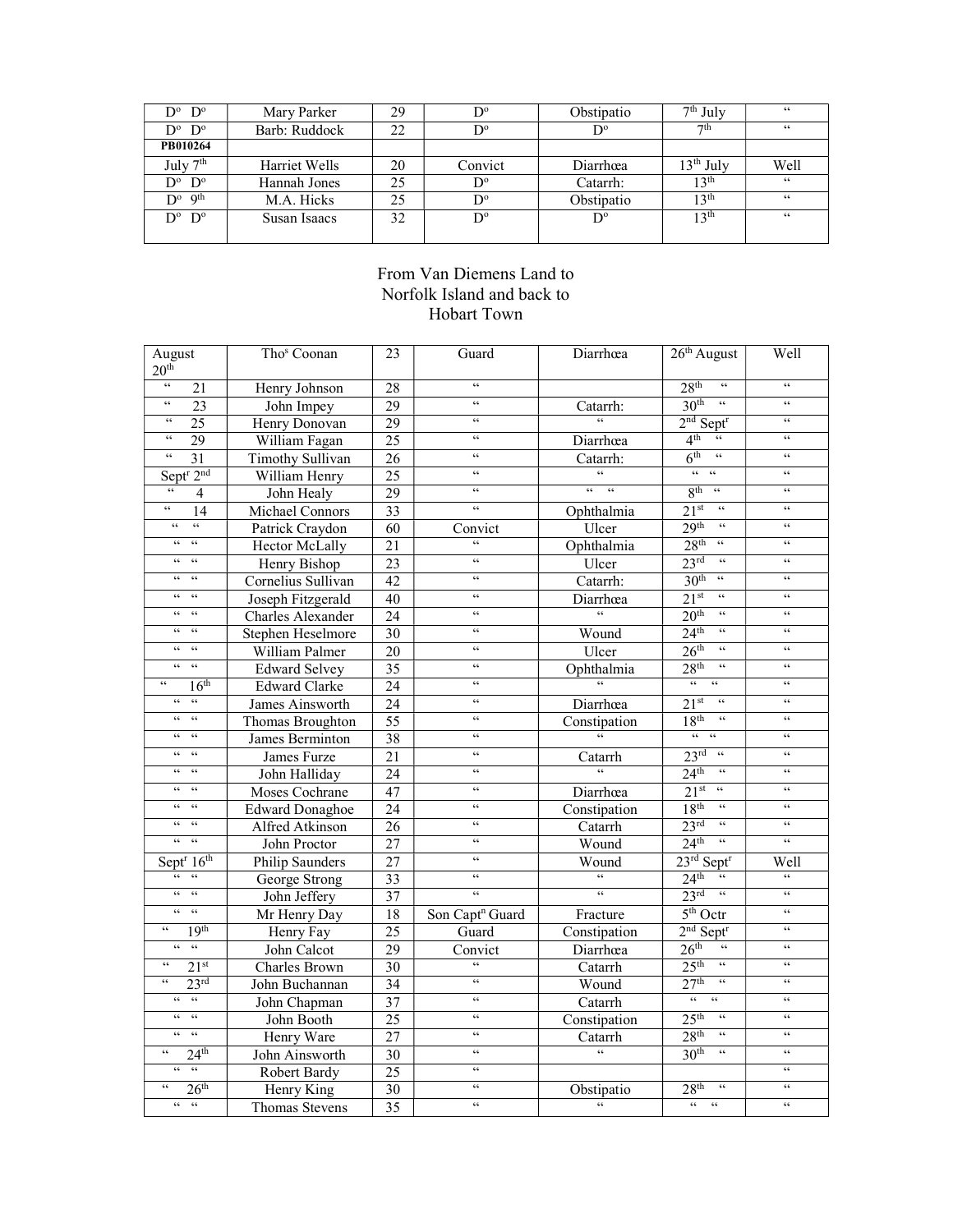| 28 <sup>th</sup><br>66 | Edward Clarke    | 66    | Diarrhœa     | 30 <sup>th</sup><br>66 | 66 |
|------------------------|------------------|-------|--------------|------------------------|----|
| $66 - 66$              | Henry Wallace    | Guard | Ophthalmia   | 5 <sup>th</sup> Octr   | 66 |
| $66 - 66$              | Patrick O'Connor | 66    | Catarrh      | 5th<br>66              | 66 |
| $66 - 66$              | William Murray   | 66    | Constipation | ςth⊣<br>- 66           | 66 |
|                        |                  |       |              |                        |    |

### L S Cunningham MD Surgeon Superintendent Convict Ship Sir Robert Seppings October 1852

PB010265

Medical and Surgical Journal of Her Majesty's Convict Ship Sir Robert Seppings between the 16th March and the 12th July1852 during which time the said ship has been employed in a voyage from Woolwich to Hobart Town, Van Diemen's Land

| Nature of<br><b>Disease</b>  | No.<br>of<br>Case | Men's Names, Ages,<br>Qualities, Time when<br>and where taken ill,<br>and how disposed of.     | The History, Symptoms, Treatment, and Daily<br>Progress of the Disease or Hurt.                                                                                                                                                                                                                                                                                                                                                                                                                                                                                                                                                                                                                                                                                                                                                                                                                                                                                                                                                                                                                                                                                                                                                                                                                                                                                                                                                                                                                                                                                                                                                                                                                                                                                                                                                                                                  |
|------------------------------|-------------------|------------------------------------------------------------------------------------------------|----------------------------------------------------------------------------------------------------------------------------------------------------------------------------------------------------------------------------------------------------------------------------------------------------------------------------------------------------------------------------------------------------------------------------------------------------------------------------------------------------------------------------------------------------------------------------------------------------------------------------------------------------------------------------------------------------------------------------------------------------------------------------------------------------------------------------------------------------------------------------------------------------------------------------------------------------------------------------------------------------------------------------------------------------------------------------------------------------------------------------------------------------------------------------------------------------------------------------------------------------------------------------------------------------------------------------------------------------------------------------------------------------------------------------------------------------------------------------------------------------------------------------------------------------------------------------------------------------------------------------------------------------------------------------------------------------------------------------------------------------------------------------------------------------------------------------------------------------------------------------------|
| <b>Gastritis</b><br>PB010266 | 1                 | <b>Cath: Callegan</b><br>Æt: 25 Convict<br>22 <sup>nd</sup> March 1852<br>at Sea<br>Discharged | $1st$ April 1852 – This woman is of a tall and slender make,<br>of Leuco-phlegmatic Temperament, who has suffered<br>much from Sea Sickness for the last ten days, now<br>complains of a sense of burning heat in the Epigastric<br>region, increased on pressure and during respiration, has<br>much gastric irritability attended with an increase of pain,<br>great restlessness, urgent thirst, Headache, with extreme<br>prostration of strength - Pulse small and quick, Tongue<br>preternaturally red and dry. Bowels opened by <i>Haustus</i><br>Niger yesterday -<br>Sinapism: Epig: reg:<br>Mist: Salin: Diaphoret: $\tilde{\beta}$ j ter die<br>$2nd$ April – Is rather better, bowels freely acted on, but<br>there is still much gastric irritation $-$ no appetite,<br>complains still of Vertigo. Tongue very red but moist, skin<br>cool, - Pulse small 80. To have<br>Infus: Gentianæ Composit: 3j č<br>Magnesia Sulphas 3fs ter die.<br>3 <sup>rd</sup> Better, slept well. Bowels free.<br>Rept'. Misturæ Tonic: č Sulph: Mag: ut heri.<br>$4th$ Better, but there is still great debility – Tongue still red<br>& dry, skin $\text{cool}$ – Bowels open.<br>$Cont:$ ut heri<br>$5th$ Improving - B. open<br>Cont <sup>r</sup> ut antea<br>$6th$ Very much improved – Idem.<br>7 <sup>th</sup> This woman foolishly took an over quantity of Wine at<br>the tub, and has been very ill ever since that, there is great<br>prostration with pain in Scrobiculus Cordis - Tongue red<br>and dry - complains of Cough and Dyspnœa, Bowels open<br>freely during the day, said to have thirst. Catamenia adest<br>- Habeat Potus Limonis ad libitum. Had a draught last<br>evening containing Tinct: Opii m xxv Tinct. Lavend:<br>Comp $\zeta$ fs – Slept the better part of the night – appl: Spirit:<br>Terebinth ad Scrobiculus Cordis & to have the following |
|                              |                   |                                                                                                |                                                                                                                                                                                                                                                                                                                                                                                                                                                                                                                                                                                                                                                                                                                                                                                                                                                                                                                                                                                                                                                                                                                                                                                                                                                                                                                                                                                                                                                                                                                                                                                                                                                                                                                                                                                                                                                                                  |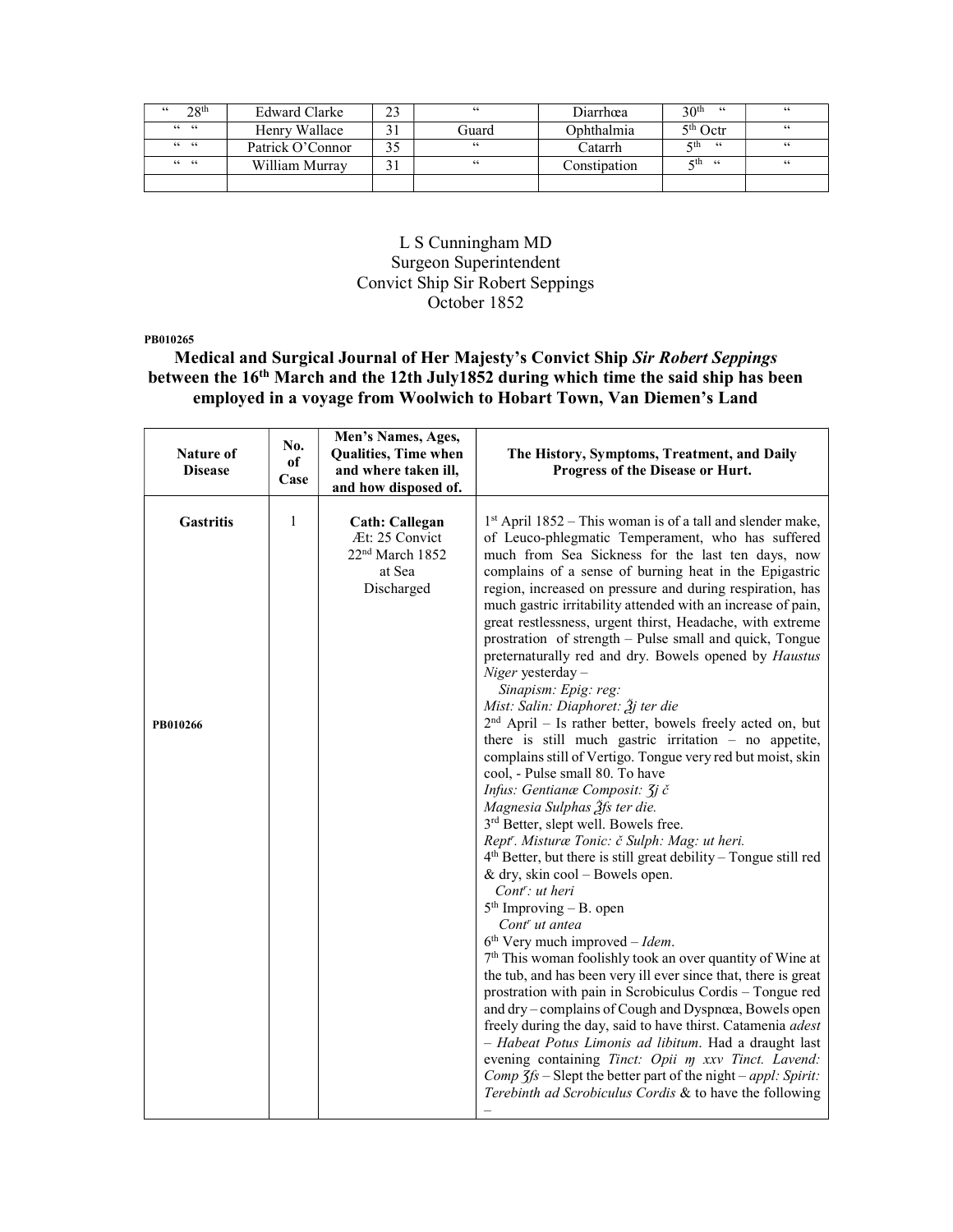|          |  | Rx Spts Lavend: Comp: 3ifs                                               |
|----------|--|--------------------------------------------------------------------------|
|          |  | Spts Aether Nitric: 3ifs                                                 |
|          |  | Misturæ Camphor: <i>Jvijfs M ft Misturæ</i>                              |
|          |  | Cujus Capiat 4 <sup>tis</sup> post: omni quaque hora.                    |
|          |  | 8 <sup>th</sup> Had a better night and feels rather better, but still    |
|          |  | complains of pain in the Scorb: Cord: less thirst. Tongue                |
|          |  | still red and dry. Urine very high coloured, had one canty               |
|          |  | motion.                                                                  |
|          |  | Appl. Emplast Lyttæ Pars dolent. and to have the                         |
|          |  | following mixture.                                                       |
|          |  | Rx. Liq: Ammon: Acet: 3j                                                 |
|          |  | Vin: Antim: Tart: Žij                                                    |
|          |  | Mist. Camphoræ Žvij <del>M</del> ft misturæ                              |
|          |  | Cujus Capiat Cochl: magn: ij ter die.                                    |
|          |  | Potus Limonis libit. et Dieta tennoris                                   |
|          |  | 9 <sup>th</sup> She is extremely ill this morning, slept in the forepart |
|          |  | of the night. Tongue continues red and $\text{dry} - \text{with much}$   |
|          |  | irritability of stomach. Bowels not open since yesterday $\&$            |
| PB010267 |  | then scantily - Blister did not rise in the least, Eat a little          |
|          |  | Soup and Barley ordered a Sinapism and the other                         |
|          |  | medicines to be continued with.                                          |
|          |  | Ol: Ricini $\tilde{A}$ j St <sup>m</sup>                                 |
|          |  | 10 <sup>th</sup> This poor woman has had a better night, and there is    |
|          |  | less inclination to nausea and pain in the region of the                 |
|          |  | Stomach, it was however great in the night, and a                        |
|          |  | Sinapism had to be repeated, with great benefit. Bowels                  |
|          |  | freely acted on by the Laxative yesterday – Tongue still                 |
|          |  | red but moist, appetite is improving. To have Beef Tea-                  |
|          |  | Gruel &c                                                                 |
|          |  | Cont <sup>r</sup> . Misturæ                                              |
|          |  | 11 <sup>th</sup> Woman is improving. Tongue red and moist. Bowels        |
|          |  |                                                                          |
|          |  | regular.<br>Continuentur                                                 |
|          |  | 12 <sup>th</sup> Appetite better, in other respects the same as          |
|          |  | $y$ esterday –                                                           |
|          |  | Cont <sup>r</sup> Omnia ut antea                                         |
|          |  | 13 <sup>th</sup> Woman much better today, was up for two hours           |
|          |  | yesterday. Slept well. B. regular.                                       |
|          |  | <i>Idem</i>                                                              |
|          |  | 14th Feels better this morning, appetite improving. Slept                |
|          |  | well during the night. B. free.                                          |
|          |  | Cont <sup>r</sup> Omnia ut antea                                         |
|          |  | 15 <sup>th</sup> She is improving slowly, though much frightened-on      |
|          |  | account of a disturbance amongst the women.                              |
|          |  | $Cont^r$                                                                 |
|          |  | 16 <sup>th</sup> This woman is very much improved, and is now            |
|          |  | complaining of general debility. Bowels regular.                         |
|          |  | Rx Mist. Gentian Co: Žifs ter in die                                     |
|          |  | 17 <sup>th</sup> Woman convalesces tolerably fast. Functions normal.     |
|          |  | Rx. Quin: disulphas. gr ij                                               |
|          |  | Acid: Sulph: dil. m viij                                                 |
|          |  | $Aquæ \tilde{A}j$ M ter in die                                           |
|          |  | 18 <sup>th</sup> Improving - Cont: Mist Quinæ ut heri                    |
|          |  | $19th$ Idem<br>Cont:                                                     |
|          |  | $20th$ Idem<br>Cont:                                                     |
|          |  | $21st$ Idem<br>Pergat                                                    |
|          |  | 22 <sup>nd</sup> This woman from using improper food viz "Pea            |
|          |  | Soup" has been suffering from "Diarrhœa" during the                      |
|          |  | night, feels very weak this morning. Tongue normal P. 75                 |
|          |  | skin cool.                                                               |
|          |  | Pergat                                                                   |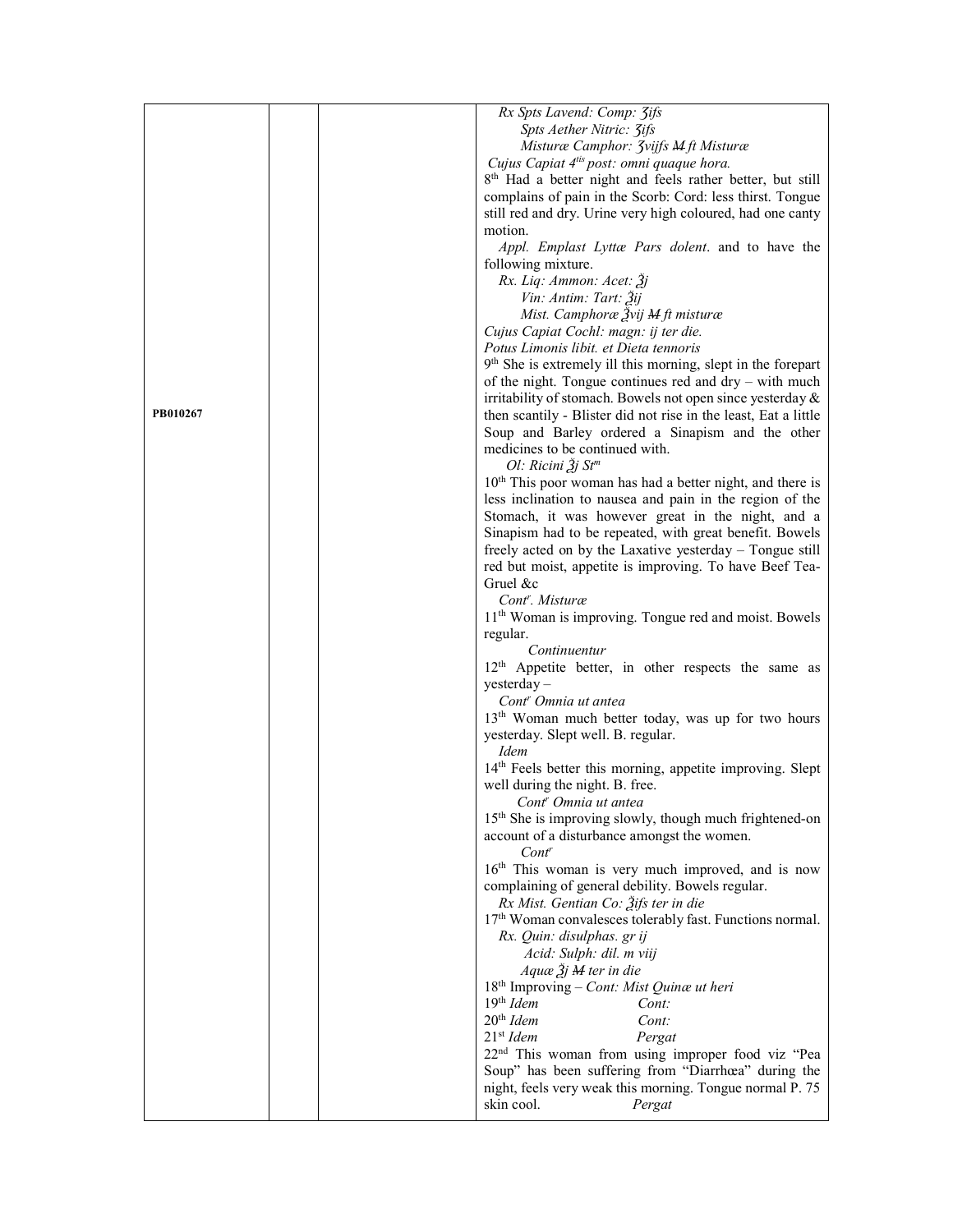| PB010268       |                |                                                                                          | 23 <sup>rd</sup> Is somewhat better this day - less purged P. 78.<br>Tongue dry and brown. Skin cool, much prostration, has<br>had <i>Pulv: Doveri gr x</i> and a little wine.<br>Rep: P. Doveri gr v ter in die<br>$24th$ Better, but very feeble - To have<br>Rx Misturæ Gentian. Co: $3j$<br>Ammon: Carbon: gr v. M ter in die<br>25 <sup>th</sup> Has been frequently purged and continues very weak.<br>Cont <sup>r</sup> . Misturæ ut heri.<br>26 <sup>th</sup> Somewhat better this morning, though still much<br>Cont: Mist: Tonic:<br>purged.<br>Vespere Frequently purged during the day -<br>Pulv: Doveri gr x H.S.S.<br>27 <sup>th</sup> Is better today. Cont <sup>r</sup> . alia<br>28 <sup>th</sup> Improving. Bowels regular.<br>Nihil<br>$29th$ Continues to improve – nil.<br>30 <sup>th</sup> Improving daily B. regular. nil<br>May $1st$ This woman complains only of debility & pain in<br>Lumbar regions, in other respects improving. Functions<br>normal.<br>nil.<br>2 <sup>nd</sup> Continues to improve<br>nil<br>3 <sup>rd</sup><br><i>Idem</i><br>4 <sup>th</sup> This woman complains now of painful micturition<br>(sic), and pain in lower part of the back. To have- Potus<br>Diureticus.<br>5 <sup>th</sup><br>Idem<br>Cont: Potus<br>6 <sup>th</sup><br><i>Idem</i><br><i>Idem</i><br>7 <sup>th</sup> Reports herself as better, but has still much Scalding<br>during micturation - To have.<br>Decoct: Hordei Ot j<br>Pot: Nitras <i>Ji</i> <b>M</b> -ft Potus sape utend.<br>8 <sup>th</sup> Complains of pain still during micturation-<br>Cont <sup>r</sup> Potus: Dec: Hord: č Pot nitr:<br>9 <sup>th</sup> Has still some pain on making water. Cont. Potus |
|----------------|----------------|------------------------------------------------------------------------------------------|-------------------------------------------------------------------------------------------------------------------------------------------------------------------------------------------------------------------------------------------------------------------------------------------------------------------------------------------------------------------------------------------------------------------------------------------------------------------------------------------------------------------------------------------------------------------------------------------------------------------------------------------------------------------------------------------------------------------------------------------------------------------------------------------------------------------------------------------------------------------------------------------------------------------------------------------------------------------------------------------------------------------------------------------------------------------------------------------------------------------------------------------------------------------------------------------------------------------------------------------------------------------------------------------------------------------------------------------------------------------------------------------------------------------------------------------------------------------------------------------------------------------------------------------------------------------------------------------------------------------------------------------------------------------------------------------------------|
|                |                |                                                                                          | $10^{\text{th}}$<br>Idem<br>11 <sup>th</sup> This woman is still suffering from painful<br>micturation. $-$ Cont <sup>r</sup> Pot.<br>13 <sup>th</sup> Is still troubled with Diuresis.<br><i>Idem</i><br>$14^{\text{th}}$<br><i>Idem</i><br>$15th$ Complains of Diuresis still – B. regular                                                                                                                                                                                                                                                                                                                                                                                                                                                                                                                                                                                                                                                                                                                                                                                                                                                                                                                                                                                                                                                                                                                                                                                                                                                                                                                                                                                                          |
|                |                |                                                                                          | Rx Tr Ferri Sesquichlorid: m x<br>$Aq$ . $\tilde{A}i$ M ter in die<br>$16th$ Idem<br>Cont: Medicamenta<br>17 <sup>th</sup> Much better<br><b>Idem</b><br>18 <sup>th</sup> Woman quite well - Discharged.                                                                                                                                                                                                                                                                                                                                                                                                                                                                                                                                                                                                                                                                                                                                                                                                                                                                                                                                                                                                                                                                                                                                                                                                                                                                                                                                                                                                                                                                                              |
| PB010269       |                |                                                                                          |                                                                                                                                                                                                                                                                                                                                                                                                                                                                                                                                                                                                                                                                                                                                                                                                                                                                                                                                                                                                                                                                                                                                                                                                                                                                                                                                                                                                                                                                                                                                                                                                                                                                                                       |
| <b>Icterus</b> | $\overline{c}$ | <b>Harriet Wilson</b><br>Æt: 46 Convict<br>28 <sup>th</sup> March 1852<br>at Sea - Cured | This woman is of a robust make but flabby, of Leuco-<br>phlegmatic Temperament, who has suffered excessively<br>from Sea Sickness - now presents herself complaining of<br>a dull pain in the Right Hypochondriac region, shooting<br>upwards to the shoulder, loss of appetite, nausea, great<br>debility, restlessness. Tunica Conjunctiva of Eyes highly<br>injected with bile, urine said to be highly coloured.<br>Bowels obstinately confined. Pulse slow, Tongue white,<br>skin tinged yellow and dry - Habit intemperate - ordered<br>Hydrarg Chlorid: gr v<br>Ext: Colocynth: Co gr vj<br><i>Ext: Hyoscyamus gr i ft pil:</i> $j$ St <sup>m</sup> et rep <sup>t</sup> si opus sit.                                                                                                                                                                                                                                                                                                                                                                                                                                                                                                                                                                                                                                                                                                                                                                                                                                                                                                                                                                                                           |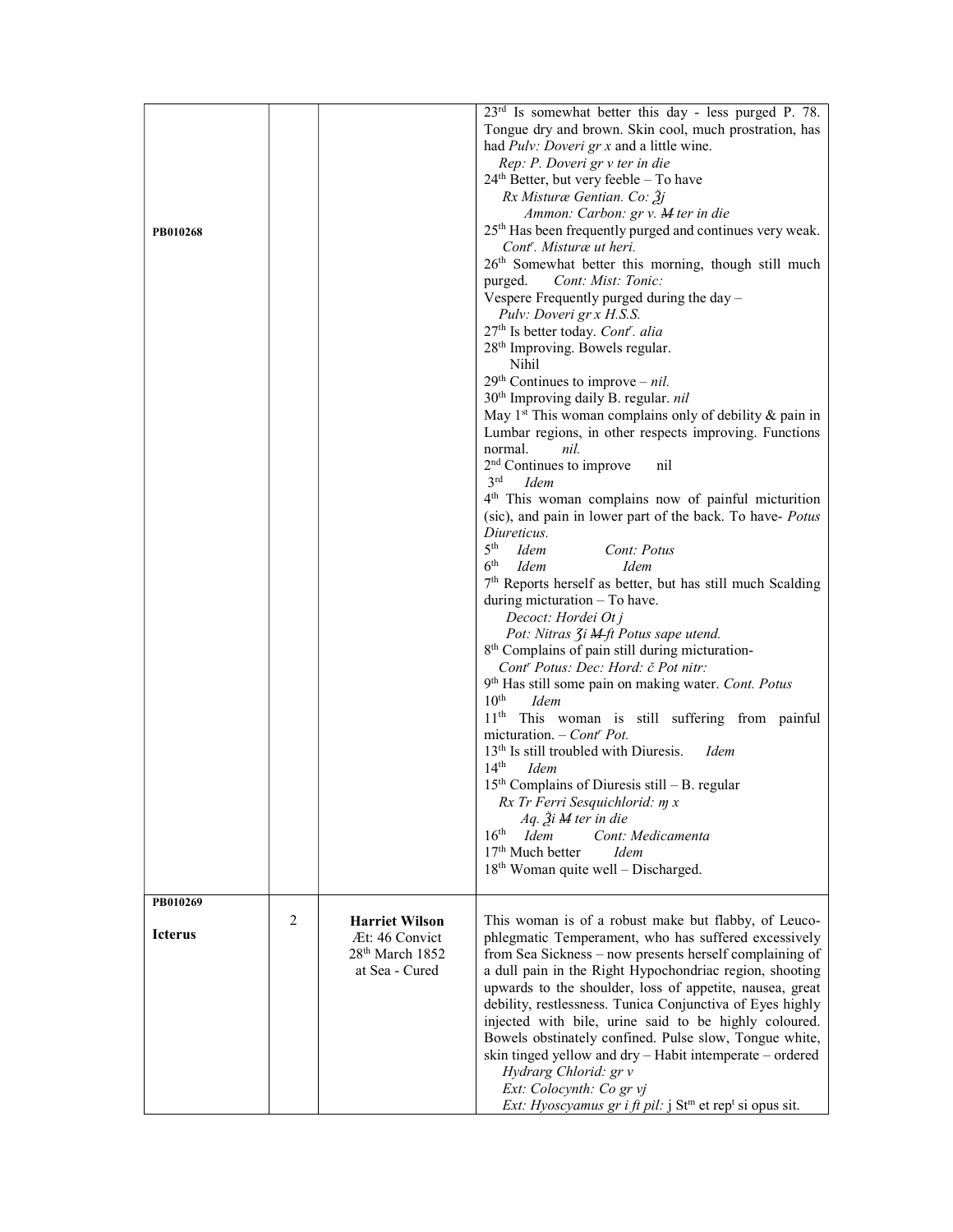|          |                             | 29th Bowels not relieved as yet, had the pills repeated.                                                |
|----------|-----------------------------|---------------------------------------------------------------------------------------------------------|
|          |                             | Rx Pulv: Jalap: Comp: $\tilde{\mathcal{Z}}$ j č Hydrarg Chlorid gr v. St <sup>m</sup> .                 |
|          |                             | 30 <sup>th</sup> Has had two scanty motions yesterday.                                                  |
|          |                             | Pergat                                                                                                  |
|          |                             | 31 <sup>st</sup> March Bowels freely acted on, motions pale, tunic of                                   |
|          |                             | Eyes less tinged, feels very sick this morning and there is                                             |
|          |                             | great lassitude.                                                                                        |
|          |                             | Rx. Pilul: Hydrarg: gr x H. S. Sumend:                                                                  |
|          |                             | April 1st Feels somewhat uneasy this morning, Bowels not                                                |
|          | open since yesterday.       |                                                                                                         |
|          | Rx. Pulv: Jalap: Co 3j Stm. |                                                                                                         |
|          |                             | Rept. Pil Hydrargyri gr v H. S. S.                                                                      |
|          |                             | 2 <sup>nd</sup> Bowels freely open, but feels very sick this morning,                                   |
|          |                             | & there is great languor. Tongue white.                                                                 |
|          |                             | Cont <sup>r</sup> . ut heri                                                                             |
|          |                             | $3rd$ Bowels relieved several times yesterday –                                                         |
|          |                             | Idem                                                                                                    |
|          |                             | 4 <sup>th</sup> Woman somewhat better this morning - Bowels keep                                        |
|          |                             | open.<br><b>Idem</b>                                                                                    |
|          |                             | $5th$ Better-Bowels regular -                                                                           |
|          |                             | Rep' Pil Hydr: H.S.S.                                                                                   |
|          |                             | $6th$ Improving daily – Bowels free                                                                     |
|          |                             | Cont <sup>r</sup> .                                                                                     |
|          |                             | 7 <sup>th</sup> Feels better, gums slightly touched                                                     |
|          |                             | Olei Ricini $\tilde{\mathcal{Z}}$ j St <sup>m</sup> .                                                   |
|          |                             | Gargarisma Aluminis sæpe utendum-                                                                       |
|          |                             | 8 <sup>th</sup> Better in every respect. Bowels open.                                                   |
|          |                             | Cont <sup>r</sup> Gargarism:                                                                            |
|          |                             | Rx. Infus: Gentian Co Ѯifs č Magnes: Sulphatis 3fs ter                                                  |
|          |                             | in die.                                                                                                 |
|          |                             | April 9th Woman getting well, appetite improving -                                                      |
| PB010270 |                             | discolouration of skin much less. Bowels regular.                                                       |
|          |                             | Continuenter                                                                                            |
|          |                             | 10th Better. Cont' Tonic: Sine Magn. Sulphas.                                                           |
|          |                             | 19th Was frequently purged yesterday and complains of                                                   |
|          |                             | severe pain in abdomen from the purging. Pulse feeble -                                                 |
|          |                             | Tongue white.                                                                                           |
|          |                             | Rx. Misturæ Creta Žifs                                                                                  |
|          |                             | Træ Catechu m x                                                                                         |
|          |                             | Træ Opii m v M ft Haust: ter in die<br>24 <sup>th</sup> Bowels not open for the last twenty-four hours, |
|          |                             | complains of debility. Tongue white, skin dry.                                                          |
|          |                             | Rx Pulv: Jalap: Co 3j                                                                                   |
|          |                             | Aqua Menth pip 3ifs M statim                                                                            |
|          |                             | 25 <sup>th</sup> Bowels freely open since last report, no pain of                                       |
|          |                             | abdomen, feels better, though still weak.                                                               |
|          |                             | Rept <sup>r</sup> Misturæ Tonic:                                                                        |
|          |                             | May $2nd$<br>Complains merely of debility, doing well in                                                |
|          |                             | other respects.                                                                                         |
|          |                             | Pergat                                                                                                  |
|          |                             | 10 <sup>th</sup> No particular complaint. B. regular.                                                   |
|          |                             | Pergat                                                                                                  |
|          |                             | $16th$ Improving daily. B. rather torpid again -                                                        |
|          |                             | Rept''. Misturæ cum Sulph: Mag: 3j in Sing: dosis                                                       |
|          |                             | 27 <sup>th</sup> Woman improved daily since the last report. Bowels                                     |
|          |                             | quite regular, has no other complaint but weakness, being                                               |
|          |                             | quite well in other respects - Discharged.                                                              |
|          |                             |                                                                                                         |
|          |                             |                                                                                                         |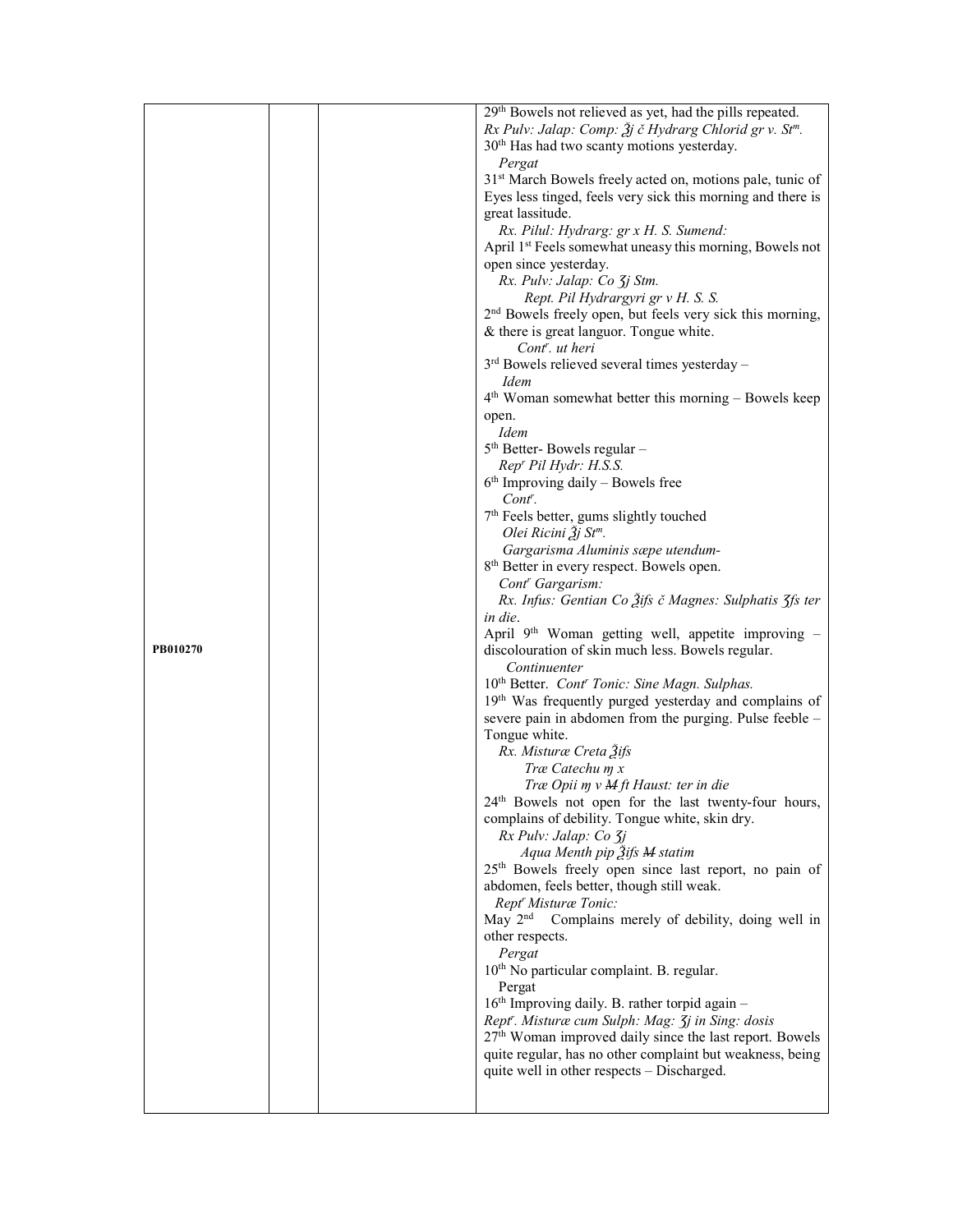| <b>Diarrhoea</b>            | 3 | Eliza Denham<br>Æt. 13 months<br>Prisoner's child<br>$1st$ may 1852<br>at Sea<br>Died         | This child has been suffering from disorder of the bowels<br>for several days past, and has been neglected, is at present<br>very much reduced. Tongue red. Pulse frequent, skin<br>rather hot.<br>Olei Ricini Žifs St <sup>m</sup> et<br>Hydrarg: cum Cret: gr ifs<br>Pulv: Ipecacuanha gr 1/4<br>Sacchari gr iij M bis in die<br>2 <sup>nd</sup> Is still much purged and falling off very fast,<br>evacuations very offensive.<br>Rx Hydrarg č Creta gr ifs<br>Pulv: Rhei gr ifs M-bis in die<br>3 <sup>rd</sup> Child very much purged & somewhat drowsy. Tongue<br>red.<br>Cont: Pulv: ut heri<br>2 P.M. Infant frequently purged this forenoon and is now<br>lying in a state of coma.<br>3 P.M. Expired.                                                                                                                                                                                                                                                                                                                                                                                                                                                                                                                                                                                             |
|-----------------------------|---|-----------------------------------------------------------------------------------------------|-------------------------------------------------------------------------------------------------------------------------------------------------------------------------------------------------------------------------------------------------------------------------------------------------------------------------------------------------------------------------------------------------------------------------------------------------------------------------------------------------------------------------------------------------------------------------------------------------------------------------------------------------------------------------------------------------------------------------------------------------------------------------------------------------------------------------------------------------------------------------------------------------------------------------------------------------------------------------------------------------------------------------------------------------------------------------------------------------------------------------------------------------------------------------------------------------------------------------------------------------------------------------------------------------------------|
| PB010271<br><b>Marasmus</b> | 4 | <b>Mary Crooke</b><br>At: 6 months<br>Prisoner's child<br>$26th$ April 1852<br>at Sea<br>Died | This unhealthy looking child of a Scrophulous diathesis,<br>has been ill occasionally for some time back and has been<br>completely neglected by its mother, it was brought to me<br>apparently in a dying state, pale and extremely emaciated,<br>skin $\text{dry}$ – Bowels relaxed – had to have Stimulants<br>administered to it.<br>27 <sup>th</sup> Is alive and that is all, was occasionally convulsed and<br>is reduced to the lowest ebb. Bowels not open. Abdomen<br>hard and distended, features contracted. - Cont:<br>Stimulants.<br>Vespere. Bowels not open.<br>Rx Hydrarg: Chlorid: gr i<br>Sacchari gr iij M Hora S. Sumend:<br>Olei Ricini 3j cras mane Sumend:<br>28 <sup>th</sup> Much the same as last report. bowels freely acted on<br>& very green & offensive.<br>Cont: Stimulants<br>29 <sup>th</sup> Infant still alive and that is all that can be said. Bowels<br>open – evacuations green and offensive.<br>Rx. Hydrarg: č Cretæ gr 1/2<br>Rhei rad Cont: gr ifs<br>Magnes: Carbon: gr iv M bis in die<br>30 <sup>th</sup> Much the same.<br>Cont Stimulants. Vesp: Rept. Pulv.<br>May 3rd Much the same, lies very quiet, occasionally<br>picking its nose and fingers.<br>Pergat<br>4 <sup>th</sup> The child is somewhat better this morning, eats freely.<br><i>Idem</i> |
|                             |   |                                                                                               | $7th$ Infant worse this morning, lies still, constantly picking<br>its nose.<br><b>I</b> dem<br>11 <sup>th</sup> Child is alive and that is all, it has been sinking<br>gradually since last evening, to have Stimulants<br>administered, but it cannot be expected to survive long.<br>12 <sup>th</sup> Moribund. 1 P.M. Gradually sunk and expired.                                                                                                                                                                                                                                                                                                                                                                                                                                                                                                                                                                                                                                                                                                                                                                                                                                                                                                                                                       |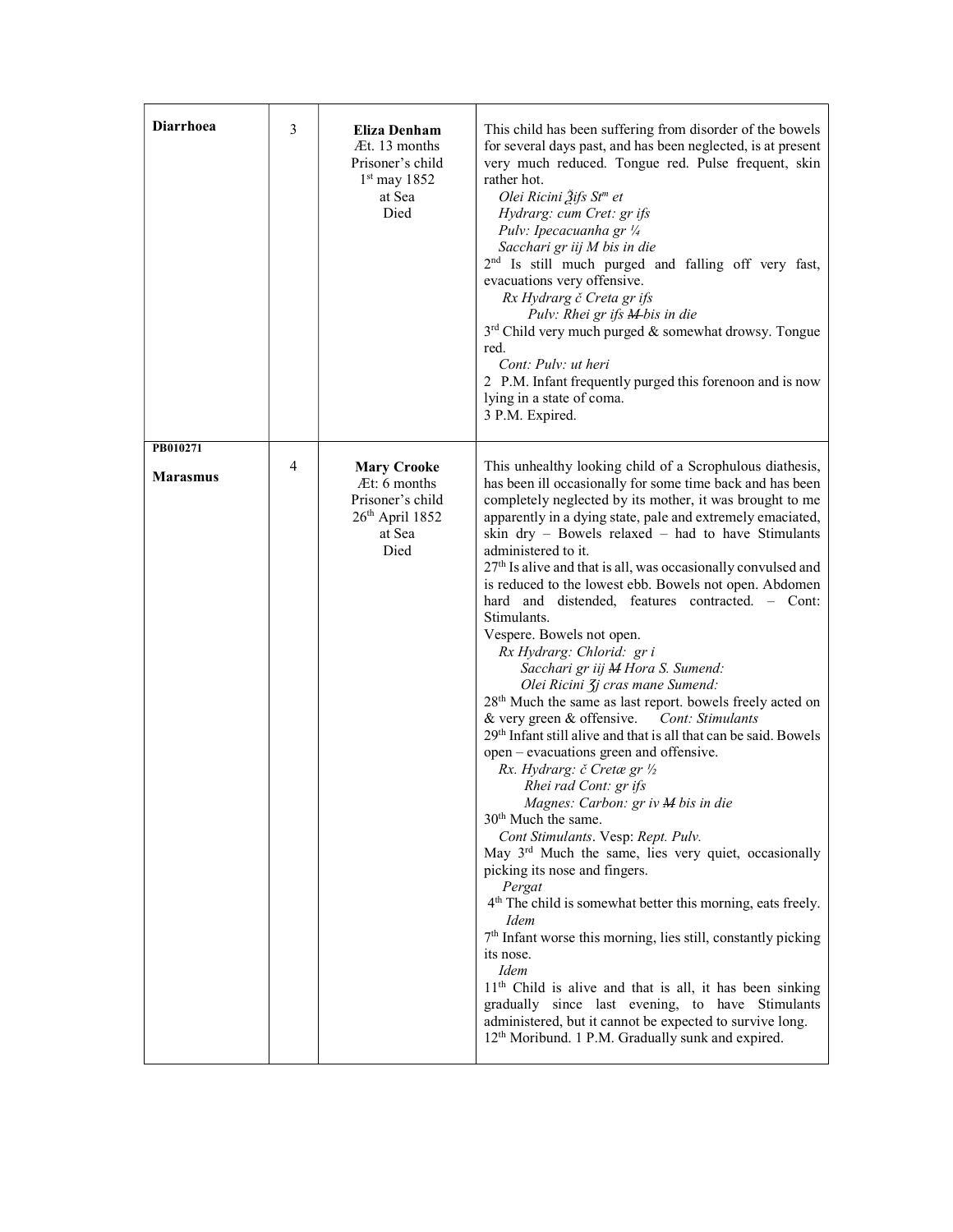| PB010272               | 5 | <b>Mary Ann Calligan</b>                                                       | This little girl when brought to me for medical treatment,                                                                                                                                                                                                                                                                                                                                                                                                                                                                                                                                                                                                                                                                                                                                                                                                                                                                                                                                                                                                                                                                                                                                                                                                                                                                                                                                                                                                                                                                                                                                                                           |
|------------------------|---|--------------------------------------------------------------------------------|--------------------------------------------------------------------------------------------------------------------------------------------------------------------------------------------------------------------------------------------------------------------------------------------------------------------------------------------------------------------------------------------------------------------------------------------------------------------------------------------------------------------------------------------------------------------------------------------------------------------------------------------------------------------------------------------------------------------------------------------------------------------------------------------------------------------------------------------------------------------------------------------------------------------------------------------------------------------------------------------------------------------------------------------------------------------------------------------------------------------------------------------------------------------------------------------------------------------------------------------------------------------------------------------------------------------------------------------------------------------------------------------------------------------------------------------------------------------------------------------------------------------------------------------------------------------------------------------------------------------------------------|
| <b>Marasmus</b>        |   | Æt 18 months<br>Convict's child<br>4 <sup>th</sup> May 1852<br>at Sea'<br>Died | presented a miserable and emaciated appearance suffering<br>from "Marasmus" and Bulimia", appetite inordinate<br>eating the allowance for two grown up people if allowed,<br>skin dry. Bowels very much relaxed evacuations<br>somewhat dark and very offensive.<br>Rx Hyd: cum Cretæ gr if<br>Rhei rad: Contr: gr ij<br>Zingib: rad: Contr: gr ifs M ter in die<br>10 <sup>th</sup> May. Is worse this morning and is ill as it can well be.<br>Constantly picking its nose.<br><i>Idem</i><br>15 <sup>th</sup> Much the same, is still much purged, motions<br>extremely offensive. Infant as low as possible.<br>$Cont^r$ .<br>21 <sup>st</sup> Child still alive, though very ill.<br>$Cont^r$ .<br>24 <sup>th</sup> This child is much worse this morning, and not likely<br>to last long.<br>Cont: Remedia<br>26th Is gradually sinking. Vespere Moribund<br>27th Expired.                                                                                                                                                                                                                                                                                                                                                                                                                                                                                                                                                                                                                                                                                                                                                     |
| Dysenteria<br>PB010273 | 6 | <b>Bridget Lyons</b><br>Æt 42 Convict<br>$6th$ May 1852<br>at Sea<br>Died      | The subject of this case is an old woman of broken-down<br>constitution from age and mental anxiety & of a<br>Phlegmatic Temperament, presented herself for medical<br>treatment complaining of being frequently purged<br>attended with tormina and much straining when at stool,<br>with tenderness of abdomen increased on pressure, and<br>extreme irritability of stomach. Pulse frequent and small.<br>Tongue coated with a dark fur, skin dry. To have<br>Olei Ricini Žj č<br>Tincturæ Opii m x St <sup>m</sup><br>Pulv Doveri H.S. Sumend.<br>7 <sup>th</sup> May. Much purged during the night, in other respects<br>the same. Hydr. Chlorid: $gr v St^{m}$ .<br>Pulv Doveri gr v bis in die.<br>8 <sup>th</sup> Feels somewhat relieved, had some sleep last night, &<br>less purging. Idem<br>9th Feels better, slept indifferently, and feels very weak<br>this morning.<br>Rept <sup>r</sup> Pulv: bis in die<br>Rx. Tnc Opii m xxv č<br>Mist: Camphoræ Žifs M H. Somni<br>10 <sup>th</sup> Was frequently purged during the last twenty-four<br>hours, evacuations slimy and mixed with blood. Pulse<br>quick small and hard, much thirst, mouth dry and clammy.<br>Rx. Olei Ricini 3i cum<br>Træ Opii m xx St <sup>m</sup> .<br>Rept: Haust: Opii H.S.<br>11 <sup>th</sup> Still much purged, slept well last night.<br>Pulv doveri gr v bis in die<br>Pulv doveri gr x H.S.S.<br>12 <sup>th</sup> Complains of severe pain in abdomen with much<br>straining when at stool, motions scanty and of the same<br>character. Emp'. Emplast Lyttæ pars dolente<br>Rx Olei Ricini Ži č<br>Tinct: Opii m xx St <sup>m</sup> |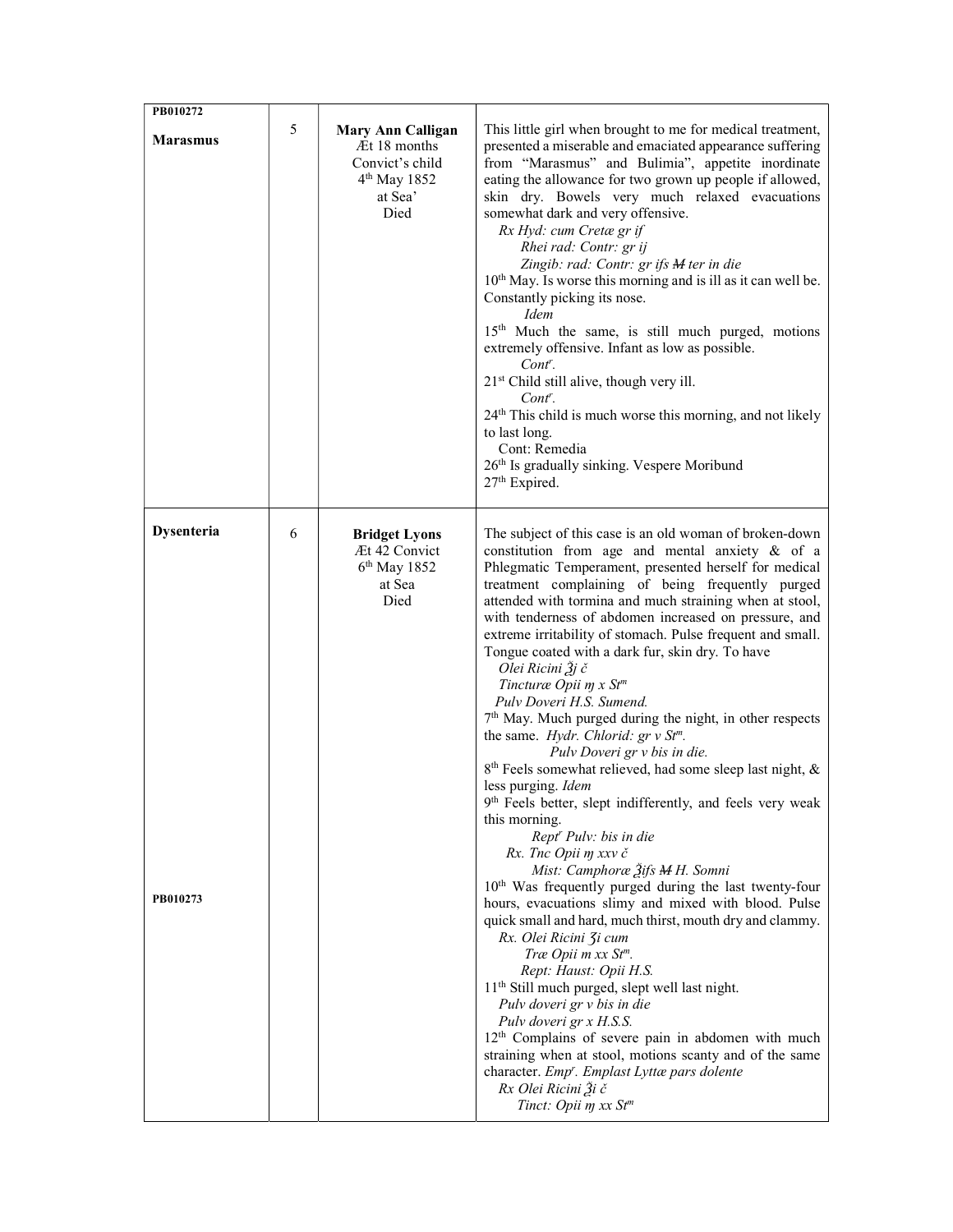|          |  | Rept' Pulv: doveri H.S.S.                                                  |
|----------|--|----------------------------------------------------------------------------|
|          |  | 13 <sup>th</sup> Frequently purged, less straining feels very weak.        |
|          |  | Blister rose well $&$ there is less pain in abdomen.                       |
|          |  | Rx Misturæ Gentianæ Comp: $\tilde{g}$ j č                                  |
|          |  | Confect: Aromaticæ gr xv M                                                 |
|          |  | Fiat Haustus ter in die repetendus.                                        |
|          |  | 14th Woman extremely ill this morning. Tongue foul.                        |
|          |  | Bowels not open since last evening, though a frequent                      |
|          |  | desire to go to stool with much straining.                                 |
|          |  | Rx. Olei Ricini $\tilde{A}$ j čum                                          |
|          |  | Tinct: Opii m xxv St <sup>m</sup> .                                        |
|          |  | Arrowroot & farinaceous food to be used.                                   |
|          |  | 15 <sup>th</sup> Woman a good deal purged during the night and is          |
|          |  |                                                                            |
|          |  | rather exhausted. Pulse 75 soft. Tongue furred had an                      |
|          |  | opiate early this morning and is now asleep and quiet.                     |
|          |  | Repet <sup>r</sup> . Haust: Tonic:                                         |
|          |  | 16 <sup>th</sup> This poor woman was much purged during the night          |
|          |  | and is very weak and low this morning, to have. to have                    |
|          |  | Wine and Arrowroot ad libitum.                                             |
|          |  | Mist. Cretæ $3j \, \check{c}$                                              |
|          |  | Tnc Opii m xv M ter in die                                                 |
|          |  | 17th Idem. Cont Mist ut heri                                               |
|          |  | 18th Is somewhat better this morning, passed a good night                  |
|          |  | - to have some farinaceous food.                                           |
|          |  | Cont. Mist:                                                                |
|          |  | 19th The same as last report. Bowels open twice.                           |
|          |  | Cont. Mist:                                                                |
|          |  | 20 <sup>th</sup> Woman has been a good deal purged the last twelve         |
|          |  | hours, and is at present very weak and low.                                |
|          |  | Pergat                                                                     |
|          |  | 21 <sup>st</sup> Woman has done very well up to 3 o'clock A.M.             |
|          |  | Since which time she a has been purged three times, and                    |
|          |  | sick at Stomach. Emp'. Empl Sinapis Scrobiculus                            |
|          |  | Cordis. Rept: Mist: č Conf. Aromat: gr x in sing: dosis.                   |
|          |  | $22nd$ She slept well and has only been purged once during                 |
|          |  | the night. Tongue brown and dry, skin dry.                                 |
|          |  | Cont: ut heri.                                                             |
| PB010274 |  | 22 <sup>nd</sup> Vespere Feels a little better purged twice during the     |
|          |  | day, complains of pain in abdomen.                                         |
|          |  | Tinct: opii m xx in                                                        |
|          |  | Mist: Camp $\tilde{2}$ ifs St <sup>m</sup> .                               |
|          |  | Emplast Sinapis: part. dolent.                                             |
|          |  | 23rd Woman slept well, was purged twice, obtained some                     |
|          |  | relief from the Sinapism, to have                                          |
|          |  | Haustus Rhei $\tilde{g}$ j ter in die et Vini Rubrum $\tilde{g}$ iv in die |
|          |  | 24 <sup>th</sup> Woman extremely low, and will make use of no food,        |
|          |  |                                                                            |
|          |  | only takes wine and water and a little gruel occasionally.                 |
|          |  | Pulse 65 soft, skin cool. Bowels open twice during the                     |
|          |  | night.                                                                     |
|          |  | Rept. omnia ut heri                                                        |
|          |  | 25 <sup>th</sup> Woman very low indeed, Tongue very red, skin dry,         |
|          |  | has been purged several times involuntarily, has taken                     |
|          |  | very little sustenance, only a little wine diluted and                     |
|          |  | arrowroot, she is now extremely low. Pulse 80 small and                    |
|          |  | wiry. Tongue red, mouth clammy, skin dry. Habeat                           |
|          |  | Rx Conf: Aromatica 3j                                                      |
|          |  | Tinct: Opii<br>Зij                                                         |
|          |  | Tinct: Lavandulæ Žij                                                       |
|          |  | Aqua Camphoræ <i>Ziv M fiat misturæ</i>                                    |
|          |  | Cujus Capiat coch: magna ij 3tis horis                                     |
|          |  |                                                                            |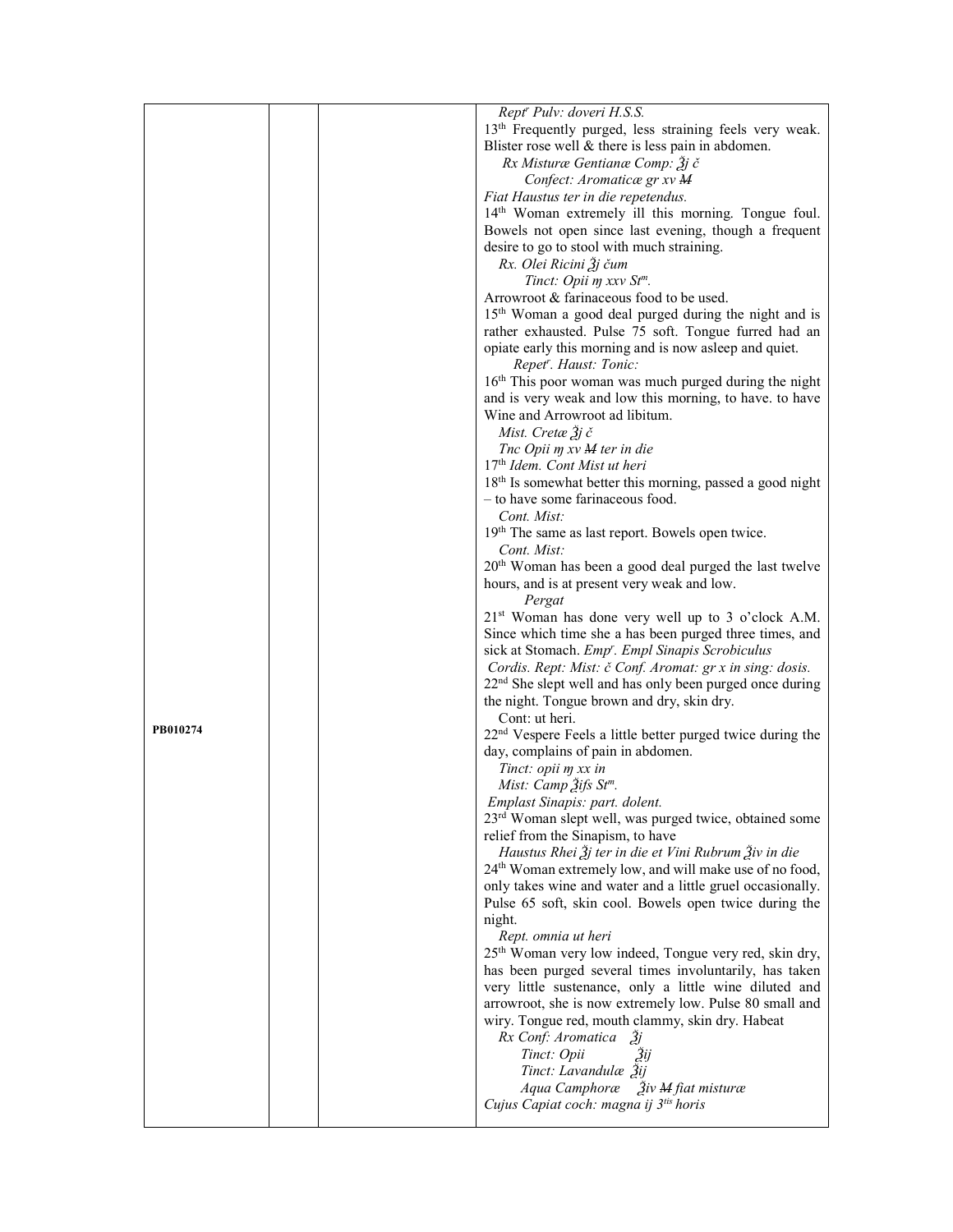|          |  | 26 <sup>th</sup> Much the same as last report. Pulse 75 soft. Bowels<br>open twice, has eaten a little arrowroot congee with wine.<br>Tongue very red.                                                                                                       |
|----------|--|--------------------------------------------------------------------------------------------------------------------------------------------------------------------------------------------------------------------------------------------------------------|
|          |  | <i>Idem</i><br>27 <sup>th</sup> Woman purged four times in the night, but feel rather<br>better. Tongue still very red, eats nothing but arrowroot                                                                                                           |
|          |  | and wine.<br>Rept': Mist: ut antea                                                                                                                                                                                                                           |
|          |  | $28th$ Is very low this morning – Bowels open twice.<br>Rept': Mist: ut heri                                                                                                                                                                                 |
|          |  | 29 <sup>th</sup> She is still extremely low, was purged four times<br>within the last twenty-four hours - Tongue clean but red<br>and flabby. Pulse $75$ soft - skin rather dry - passes                                                                     |
|          |  | everything involuntarily<br>Rept': Medicament: ut antea                                                                                                                                                                                                      |
|          |  | 30 <sup>th</sup> Continues very low still and was much purged during<br>the night - but it has been checked by repeated doses of                                                                                                                             |
|          |  | "Mistura Creta". Tongue flabby and red. Pulse 75<br>thready. Countenance anxious.<br><b>Idem</b>                                                                                                                                                             |
|          |  | 31 <sup>st</sup> Has been three times purged, in other respects much<br>the same as last report.                                                                                                                                                             |
|          |  | <b>Idem</b><br>June $1st$<br><i>Idem</i>                                                                                                                                                                                                                     |
|          |  | 2 <sup>nd</sup> Feels better, purged once, complains of slight cough.<br><i>Idem</i>                                                                                                                                                                         |
| PB010275 |  | June 3 <sup>rd</sup> Woman still purged frequently during the night<br>and is very low this morning, and not likely to last long.                                                                                                                            |
|          |  | Pulse 70 very weak Tongue red, skin shrivelled and dry,                                                                                                                                                                                                      |
|          |  | is supported with a little wine in arrowroot congee<br>occasionally.                                                                                                                                                                                         |
|          |  | Pergat<br>4 <sup>th</sup> Continues much the same as yesterday, purged four<br>times during the past night, is much troubled with cough<br>and reduced to the lowest ebb. She has taken food some<br>arrowroot and wine also egg drink which seems to remain |
|          |  | on her stomach.                                                                                                                                                                                                                                              |
|          |  | <i>Idem</i><br>5 <sup>th</sup> Slept well last night, has been purged only once lsat<br>night, sat a little this morning.<br>Idem                                                                                                                            |
|          |  | 6 <sup>th</sup> She is as low as she can be and to all appearance<br>gradually sinking. The purging is stopped.<br><i>Idem</i>                                                                                                                               |
|          |  | 7 <sup>th</sup> Bowels open only once -Tongue still very red and<br>polished 7 studded with many raised papillæ, skin feels<br>moister, and on the whole she is a shade better.<br><i>Idem</i>                                                               |
|          |  | 5 P.M. Complains of considerable pain in abdomen.<br>Bowels open once - To have<br>Olei Ricini Ѯfs č                                                                                                                                                         |
|          |  | Træ opii m v Stm.<br>Rept". Empl: Sinapis: reg: abdom:                                                                                                                                                                                                       |
|          |  | 8 <sup>th</sup> Woman much the same, had a very bad night and<br>purged twice since midnight – felt great relief from the                                                                                                                                    |
|          |  | mustard application.<br>Pergat                                                                                                                                                                                                                               |
|          |  | 9th Continues still very low, recovery doubted.<br><b>Idem</b>                                                                                                                                                                                               |
|          |  |                                                                                                                                                                                                                                                              |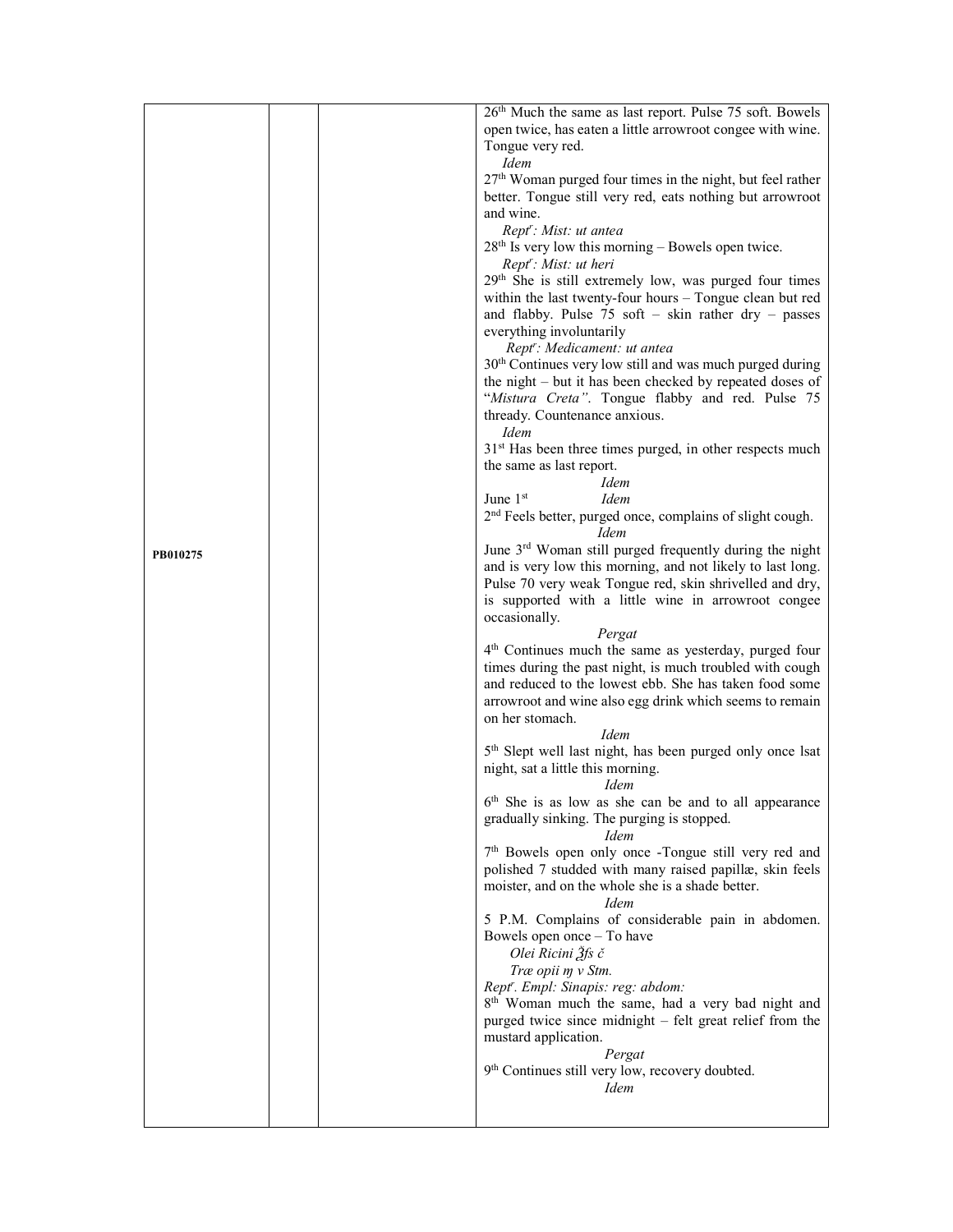| PB010276    |   |                                                                                                     | 10 <sup>th</sup> Woman remains very low and apparently sinking,<br>eats a little arrowroot and wine. Bowels open twice in bed.<br>Pulse 70 small and weak. Sordes and great redness of<br>Tongue.<br>$Cont^r$ .<br>11 <sup>th</sup> She continues much s at the last report. B. open once,<br>supported by wine and arrowroot.<br>Cont <sup>r</sup> . mist:<br>12 <sup>th</sup> Woman has been slowly sinking, and now just alive,<br>and scarcely sensible, has been taking some nourishment<br>& stimulants up to this time but is now scarcely able to<br>take anything. B. open once<br>Idem<br>13 <sup>th</sup> Is still lingering, but is weaker, slept some in the<br>forepart of the night, has no pain, her person emits a strong<br>cadaverous odour. Pulse intermittent. Countenance<br>sharpened - Eyes sunk in their sockets.<br><i>Idem</i><br>14 <sup>th</sup> This poor woman gradually sunk and expired this<br>morning at 8 A.M. |
|-------------|---|-----------------------------------------------------------------------------------------------------|----------------------------------------------------------------------------------------------------------------------------------------------------------------------------------------------------------------------------------------------------------------------------------------------------------------------------------------------------------------------------------------------------------------------------------------------------------------------------------------------------------------------------------------------------------------------------------------------------------------------------------------------------------------------------------------------------------------------------------------------------------------------------------------------------------------------------------------------------------------------------------------------------------------------------------------------------|
| Menorrhagia | 7 | <b>Hannah Browning</b><br>Æt. 22. Convict<br>13 <sup>th</sup> May 1852<br>at Sea<br>Cured           | This young woman of a full habit of body $-$ of healthy<br>appearance presented herself for treatment for profuse<br>Catamenial flow of twenty-four hours duration, to have<br>cold application applied to the genitals, also the<br>following-<br>Acid: Sulphuric dil m xv<br>Aqua Žifs <del>M</del> ter in die Sumendus<br>14th Flow much less, but complains of headache and<br>nausea.<br>Cont <sup>r</sup> . Mist: Acid:<br>16th Flow diminishing. Bowels not open for the last<br>twenty-four hours.<br>Pulv: Jalapa Comp. 3j č<br>Hydrarg: Chlorid gr iij M-St <sup>m</sup> .<br>18 <sup>th</sup> Quite well. Bowels freely open by purgative.<br>19th No particular complaint. Discharged.                                                                                                                                                                                                                                                 |
| Catarrh     | 8 | <b>Eliza Wilson</b><br>Æt. 1 year<br>Convict's child<br>24 <sup>th</sup> May 1852<br>at Sea<br>Died | This little girl of a Scrofulous diathesis, has suffered very<br>much lately from disorder of the bowels, which left it very<br>much reduced, now brought to me with symptoms of<br>Catarrh; aspect pale, nights said to be restless. Pulse<br>frequent. B. relaxed.<br>Rx. Vin: Ant: potas: tart: my xx<br>Tinct Scillæ m xv<br>Sacchari gr x<br>Aq: Camphoræ Žj M ft<br>Mist: cujus capt coch <sup>l</sup> minim i omni quartis horis.<br>25 <sup>th</sup> Child much the same. Bowels very much relaxed,<br>evacuations green and fœtid, to have the following<br>Rx. Hydrarg: č Cretæ gr ifs<br>Rhei rad Cont': $gr$ ij $M$ ft Pulv bis in die<br>Cont <sup>r</sup> . mist: pro tusse<br>26 <sup>th</sup> Idem Cont <sup>r</sup> . omnia<br>29 <sup>th</sup> Is still much purged, very restless at night.<br>Cont'. Remedia<br>30 <sup>th</sup> Bowels still relaxed. Coughing troublesome.<br>Cont <sup>r</sup> . ut heri                    |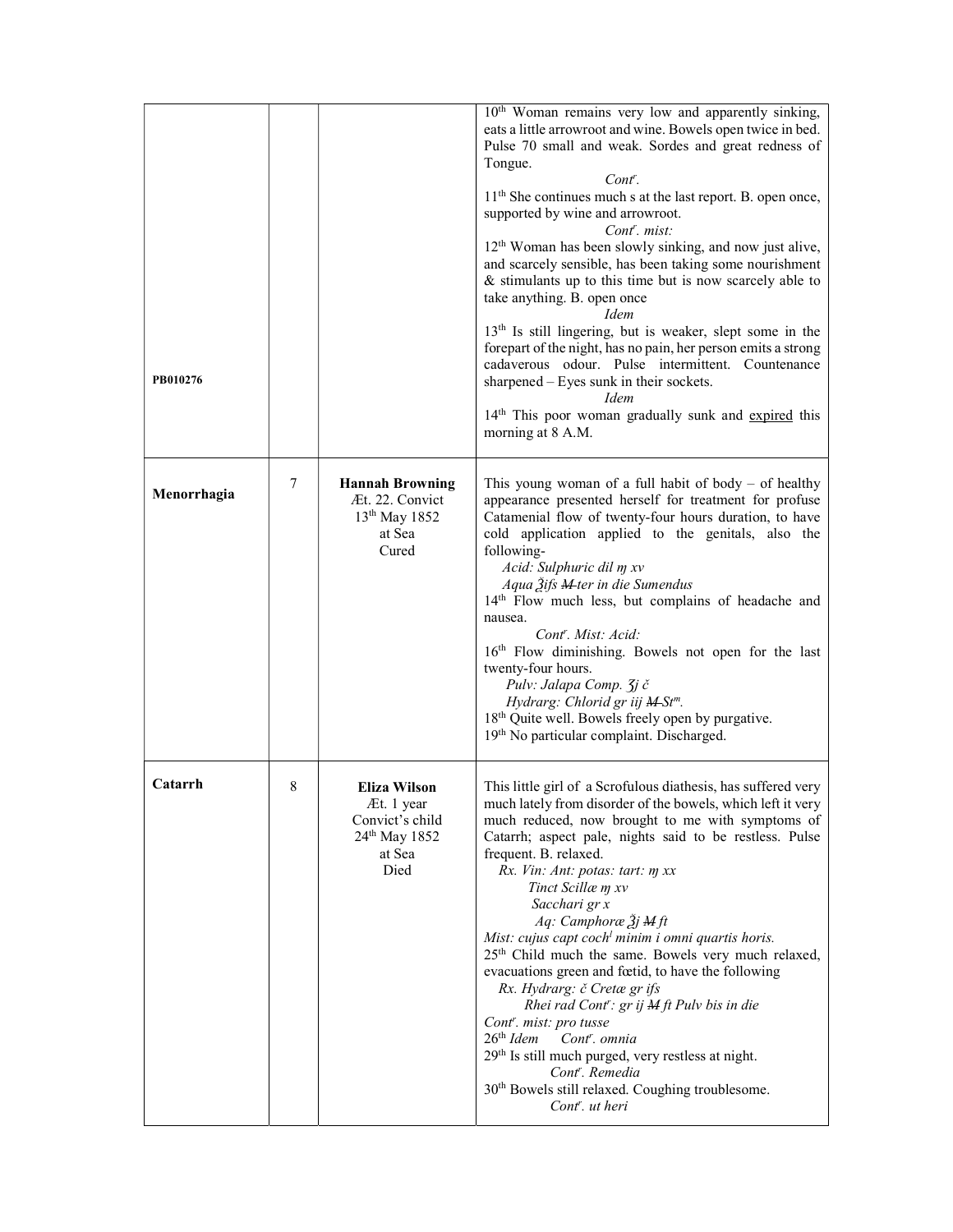| PB010277                            |    |                                                                                                              | May 31 <sup>st</sup> Child rather better in its bowels this morning but<br>cough much the same, breathing difficult.<br>Cont <sup>r</sup> . Medicamenta<br>Appl: Emplast Sinapis: reg: pector:                                                                                                                                                                                                                                                                                                                                                                                                                                                                                                                                                                                                                                                                                                                                             |
|-------------------------------------|----|--------------------------------------------------------------------------------------------------------------|--------------------------------------------------------------------------------------------------------------------------------------------------------------------------------------------------------------------------------------------------------------------------------------------------------------------------------------------------------------------------------------------------------------------------------------------------------------------------------------------------------------------------------------------------------------------------------------------------------------------------------------------------------------------------------------------------------------------------------------------------------------------------------------------------------------------------------------------------------------------------------------------------------------------------------------------|
|                                     |    |                                                                                                              | June 1 <sup>st</sup> Much the same as at last report. Diet to be<br>carefully attended to.<br><i>Idem</i><br>2 <sup>nd</sup> No particular change. Idem<br>$3rd$ Is much distressed in the chest – child quite restless<br>Cont <sup>r</sup> .                                                                                                                                                                                                                                                                                                                                                                                                                                                                                                                                                                                                                                                                                             |
|                                     |    |                                                                                                              | 4 <sup>th</sup> Is a little better this morning, chest easier.<br><b>Idem</b><br>6 <sup>th</sup> Cough very troublesome, has been frequently purged<br>again.<br>Cont <sup>r</sup> . omnia<br>7 <sup>th</sup> Child no better, has much cough. Bowels very open.<br>Cont <sup>r</sup> . Med:<br>8 <sup>th</sup> 6 A.M. Child apparently dying, pretty well up till last<br>evening when a great change took place in it $-$ but its<br>mother did not bring it to me until it as on the eve of dying.<br>Stimulants were administered and the child was placed in<br>a hot bath but nothing that could be done would avail - it<br>rapidly sunk and expired at 9 A.M.                                                                                                                                                                                                                                                                      |
| <b>Diarrhoea</b>                    | 9  | <b>Thomas Joyce</b><br>Æt. 9 months<br>Prisoner's child<br>18 <sup>th</sup> June 1852<br>at Sea<br>Died      | Child brought to me this morning suffering from disorder<br>of the bowels of some days standing – is at present much<br>emaciated – pain in abdomen on pressure, motions said to<br>be at times green, $\&$ at other times having the appearance<br>of undigested food. Tongue red, mouth scattered with<br>aphthæ. Habeat Balneum calidum.<br>Rx Hydrarg č Cretæ gr ifs<br>Rhei rad cont <sup>r</sup> : gr ifs M ter in die<br>19 <sup>th</sup> Much the same. Cont <sup>r</sup> .ut heri<br>20 <sup>th</sup> Child extremely ill, was frequently purged.<br>To Have Olei Ricini $\zeta j \in Tr\alpha$ Opii m v St <sup>m</sup> .<br>Repet". Pulv: postea<br>21 <sup>st</sup> Child very low & greatly reduced and very often<br>purged. Cont <sup>r</sup> .Pulverus ut heri<br>22 <sup>nd</sup> Moribund. Idem Vespere Idem<br>This child is now past all hopes of getting round, it<br>gradually sank and about 11:30 P.M. it expired. |
| <b>FB010278</b><br><b>Dyspepsia</b> | 10 | <b>Phoebe Parkin</b><br>Æt. 29 Convict<br>$3rd$ May 1852<br>at Sea<br>Discharged to the<br>Colonial Hospital | This poor woman of a broken down constitution $-$<br>Temperament Leuco-phlegmatic & of an ordinary stature,<br>admitted complaining of a dull pain in the Right<br>Hypochondriac region with a sense of fulness and pain in<br>the Epigastrium attended with nausea and copious<br>vomiting, loss of appetite, a short dry cough, and<br>occasionally difficulty of breathing, with a constant<br>headache and giddiness, great languor and lassitude in fact<br>Hypochondriacal. Bowels obstinately costive. Skin dry,<br>Tongue dry, furred and preternaturally red.<br>Rx. Pulv: Jalap: Comp. 3j č<br>Aqua Menth: piperit $\tilde{a}$ ij M ft Haust: statim<br>Sumendus.<br>Pil Hydrarg: gr v in pil: o. nocte<br>4 <sup>th</sup> Much the same. Bowels open only once, motion<br>depraved.<br>Cont'. Med: ut heri<br>$6th$ Idem<br>Cont <sup>r</sup> .pilul:                                                                           |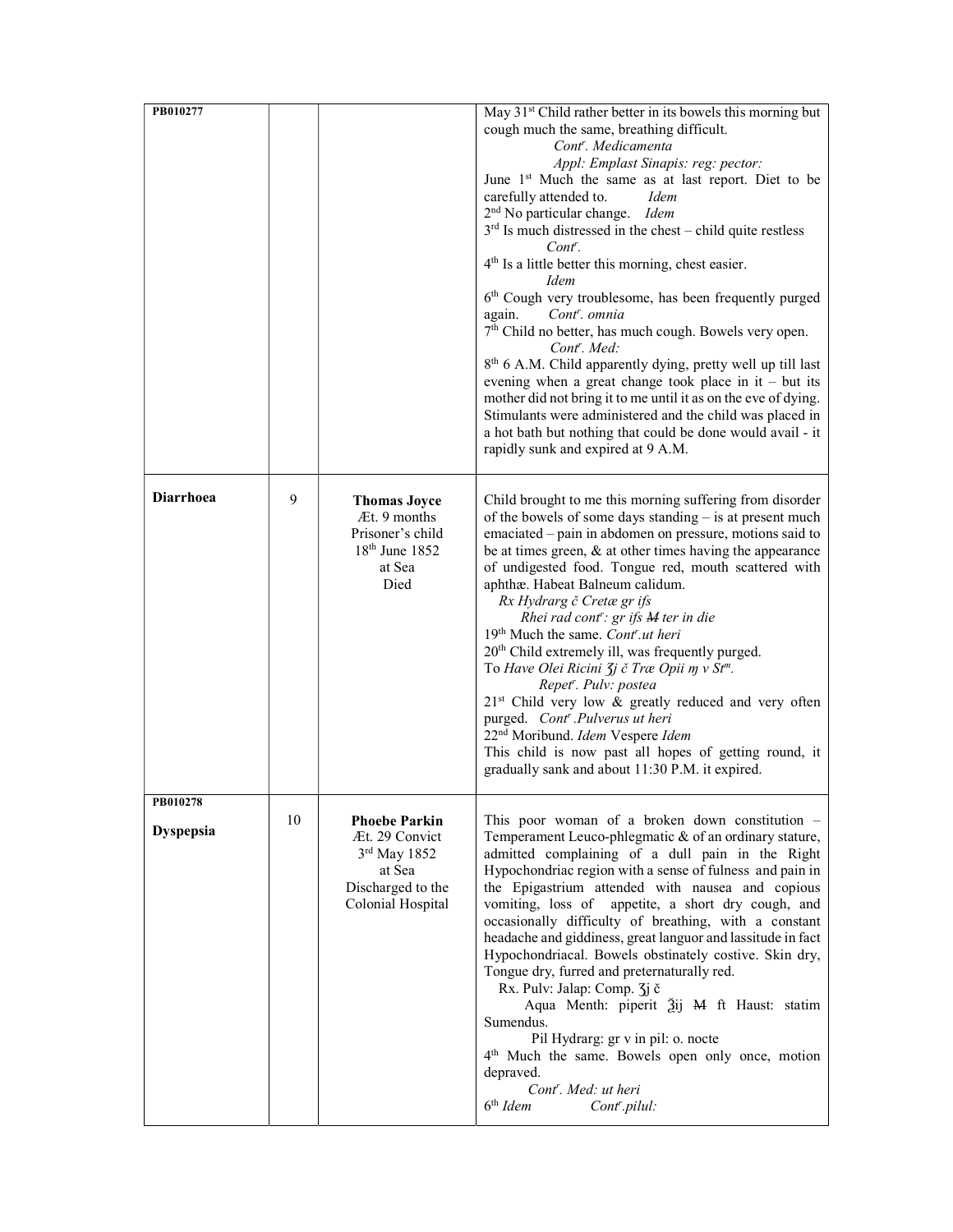|          |  | May 8 <sup>th</sup> Complains of a disagreeable taste in the mouth                                         |
|----------|--|------------------------------------------------------------------------------------------------------------|
|          |  | and frequent eructations of an acid nature, pulse small $\&$                                               |
|          |  | feeble, no appetite. B. open.                                                                              |
|          |  | Rx. Infus: Gentianæ 3ifs ter in die                                                                        |
|          |  | Cont <sup>r</sup> .Pilul: ut antea                                                                         |
|          |  | 13 <sup>th</sup> Is rather better from the use of the Tonic                                                |
|          |  | Cont <sup>r</sup> .Remedia                                                                                 |
|          |  | 15 <sup>th</sup> Gums slightly touched, fauces somewhat inflamed.                                          |
|          |  | Bowels keep open.                                                                                          |
|          |  | Cont <sup>r</sup> .Misturæ Tonica                                                                          |
|          |  | Rx Alumen: 3 <i>j</i> č                                                                                    |
|          |  | Aq: $p^t$ j ft Gargarism, Sæpe utendum                                                                     |
|          |  | 18th Is tolerably well this morning, but no return of                                                      |
|          |  | appetite.                                                                                                  |
|          |  | Cont <sup>r</sup> .Misturæ                                                                                 |
|          |  | 20 <sup>th</sup> Woman indifferent, complains of pain in the Right                                         |
|          |  | Hypochondrium, Bowels not open since last report.                                                          |
|          |  | Pulv. Jalap: Co. Jij č<br>Hyd: Chlorid: gr iij M St <sup>m</sup>                                           |
|          |  | Reptr Mist. Tonica postea et Pil Hydrarg. gr v                                                             |
|          |  | onmi nocte.                                                                                                |
| PB010279 |  | May $22nd$ Is much the same $-$ B. open.                                                                   |
|          |  | Cont <sup>r</sup> .Misturæ                                                                                 |
|          |  | 25 <sup>th</sup> No particular change. Cont <sup>r</sup> .                                                 |
|          |  | 27 <sup>th</sup> Is a little better, mouth slightly sore. Bowels regular.                                  |
|          |  | Rx. Acid Sulphuric. dil. m xv                                                                              |
|          |  | Aquæ 3ifs M ft Haustus ter in die sumendus                                                                 |
|          |  | 29 <sup>th</sup> Keeps better                                                                              |
|          |  | Rx Pil Hydrarg: gr ij                                                                                      |
|          |  | Ext. Colocynth Co. gr iv                                                                                   |
|          |  | Pulv. Jalap: gr iij                                                                                        |
|          |  | Ext. Hyoscyamus gr i M ft Pil ij. Statim                                                                   |
|          |  | 30 <sup>th</sup> Bowels open twice, feels better.                                                          |
|          |  | Cont <sup>r</sup> .Mist. Acid:                                                                             |
|          |  | 31 <sup>st</sup> Complains this morning of severe headache, Bowels                                         |
|          |  | confined.                                                                                                  |
|          |  | Pulv. Jalap: Co. 3i St <sup>m</sup> .<br>June 1 <sup>st</sup> Headache relieved a little, is troubled with |
|          |  | distressing pain in the Epigastric region.                                                                 |
|          |  | Appl. Empl: Lyttæ pars dolente                                                                             |
|          |  | Cont <sup>r</sup> Remedia                                                                                  |
|          |  | June 2 <sup>nd</sup> Feels easier in the Epigastrium, states to have not                                   |
|          |  | been unwell for the last ten months – Blister rose well.                                                   |
|          |  | Omit: alia and to have the following pills.                                                                |
|          |  | Rx. Pil Aloes: Co. gr v in pilul bis in die.                                                               |
|          |  | 4 <sup>th</sup> Has no appetite whatever, in other respects the same.                                      |
|          |  | Bowels regular.                                                                                            |
|          |  | Cont <sup>r</sup> : Pilul: ut antea                                                                        |
|          |  | Infus: Gentian: 3ifs bis in die                                                                            |
|          |  | 7 <sup>th</sup> No return of appetite. Cont''. Remed:                                                      |
|          |  | 9th Woman has suppression of urine, and has not passed                                                     |
|          |  | any for the last two days - complains of an excruciating                                                   |
|          |  | pain in the Hypogastric region. Skin dry, Pulse frequent.                                                  |
|          |  | Rx. Tinct. ferri Sesquichloris m xv                                                                        |
|          |  | Infus: Quassia Žifs omni tert: horis et Balneum                                                            |
|          |  | Calidum.                                                                                                   |
|          |  | Rx. Decoct: Hordie pt j č<br>Potass Nitras 3fs ft Potus Communis                                           |
|          |  |                                                                                                            |
|          |  |                                                                                                            |
|          |  |                                                                                                            |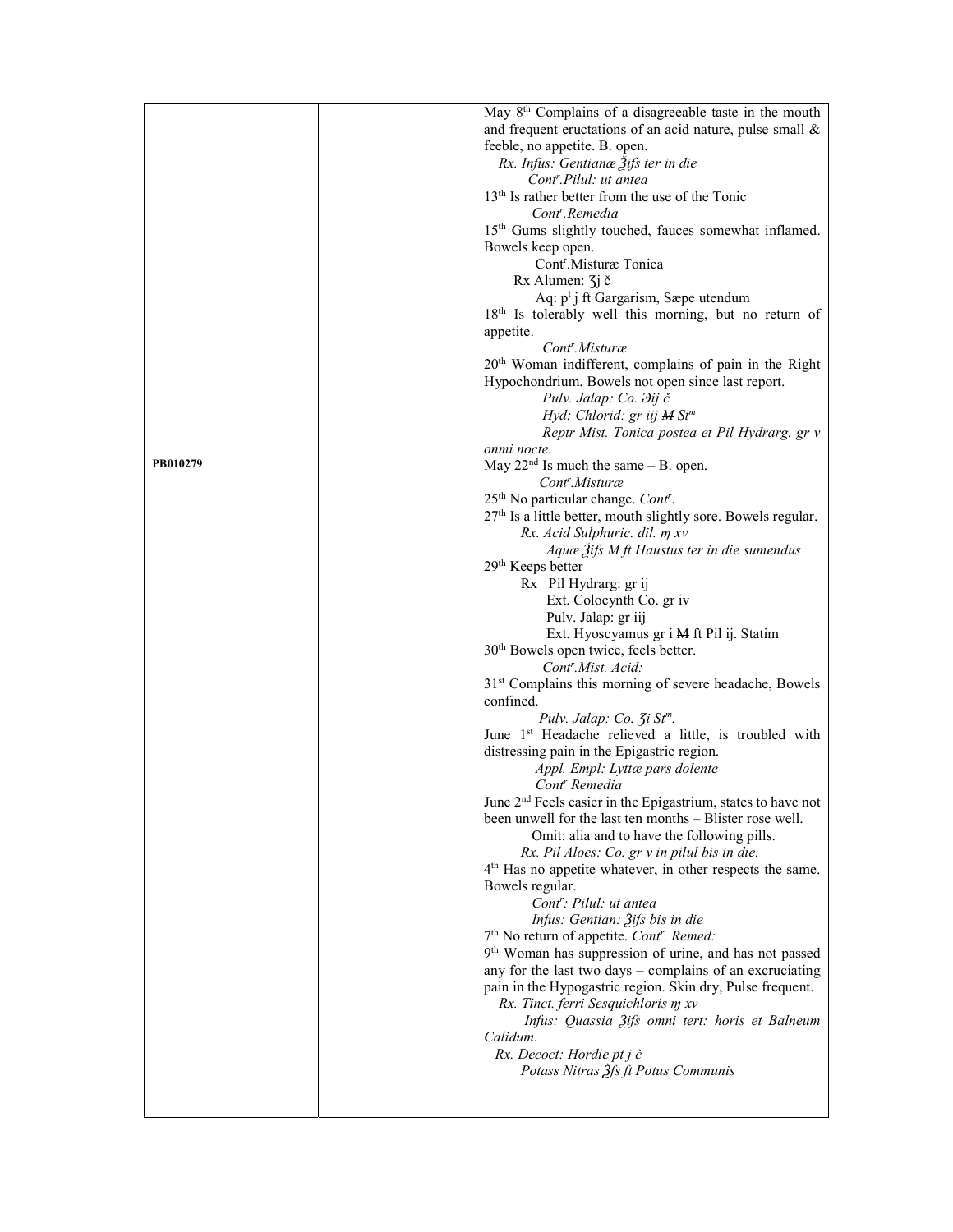|             | 10 <sup>th</sup> Complains of being very much relaxed in her bowels,                                 |
|-------------|------------------------------------------------------------------------------------------------------|
|             | & a severe pain in the head and back. Kidneys acted freely                                           |
|             | since last evening.                                                                                  |
|             | Cont <sup>r</sup> Medicamenta                                                                        |
|             | 12 <sup>th</sup> Feels a little better this morning - Bowels open twice.                             |
| PB010281 &2 | $Cont^r$                                                                                             |
|             | June 14 <sup>th</sup> Much the same, state to have much cough,                                       |
|             | attended with an expectoration of a rust colour sputa,                                               |
|             | ordered to be kept for inspection - urine voided with ease.                                          |
|             | Rept <sup>r</sup> . Mist Tonic: ter in die et                                                        |
|             | Pilul Emmenog: mane et nocte                                                                         |
|             | 16 <sup>th</sup> Makes use of little or no food, examined the sputa this                             |
|             | morning, and found the Expectoration similar in nature &                                             |
|             | Character to the Catamenial flow, and she sates to have                                              |
|             | done so, for the last two months.                                                                    |
|             | Cont <sup>r</sup> Remedia                                                                            |
|             | 18 <sup>th</sup> Expectorates freely, & at present her chief complaint                               |
|             | is debility.                                                                                         |
|             | Cont <sup>r</sup> Tonic et Emmenog                                                                   |
|             | 20 <sup>th</sup> Complains this morning of a sense of weight in the                                  |
|             | forepart of the head, Expectoration declining. Bowels<br>constipated – no return of appetite.        |
|             | Habeat Pilul Carthartic: ij St <sup>m</sup> . Sumendus                                               |
|             | 22 <sup>nd</sup> Woman still complains of headache, Bowels not                                       |
|             | acted on yesterday.                                                                                  |
|             | Cont <sup>r</sup> Remed:                                                                             |
|             | Rx Pulv. Jalapa Co, $\overline{\chi}$ j č                                                            |
|             | Aqua Menth: pip. $\tilde{A}$ ifs St <sup>m</sup> Sumendus                                            |
|             | 23 <sup>rd</sup> Complains of a severe pain in the head and stomach.                                 |
|             | No return of appetite. Bowels freely acted on by the                                                 |
|             | purgative administered yesterday.                                                                    |
|             | Cont <sup>r</sup> Misturæ Tonica                                                                     |
|             | 25 <sup>th</sup> Reports herself better today. B. regular                                            |
|             | Cont <sup>r</sup> Misturæ                                                                            |
|             | $26th$ Is better this morning – skin moist. B. open<br>Cont <sup>r</sup> Med:                        |
|             | 28 <sup>th</sup> Keeps better but bowels not open                                                    |
|             | Rept <sup>r</sup> Pulvis Jalap: Composit <b>3j</b>                                                   |
|             | 29th Continues to suffer much from a constant headache                                               |
|             | and general debility.                                                                                |
|             | Cont <sup>r</sup> Mist; Tonic:                                                                       |
|             | July 2 <sup>nd</sup> Had a return of expectoration of the Catamenial                                 |
|             | discharge from the Lungs yesterday - and at present                                                  |
|             | headache and debility are the principal complaints.                                                  |
|             | $4th$ Much the same – Bowels regular.                                                                |
|             | Cont' ut heri                                                                                        |
|             | 5 <sup>th</sup> Less headache, Bowels open, debility extreme.                                        |
|             | Rx. Quinæ Disulphas gr ij                                                                            |
|             | Acid Sulphuric dil 3v                                                                                |
|             | Aquæ puræ $\tilde{A}j$ M ft H <sup>t</sup> ter in die<br>7th Reports herself better. Bowels regular. |
|             | Cont. Tonic.                                                                                         |
|             | 8 <sup>th</sup> Discharged to the Colonial Hospital                                                  |
|             |                                                                                                      |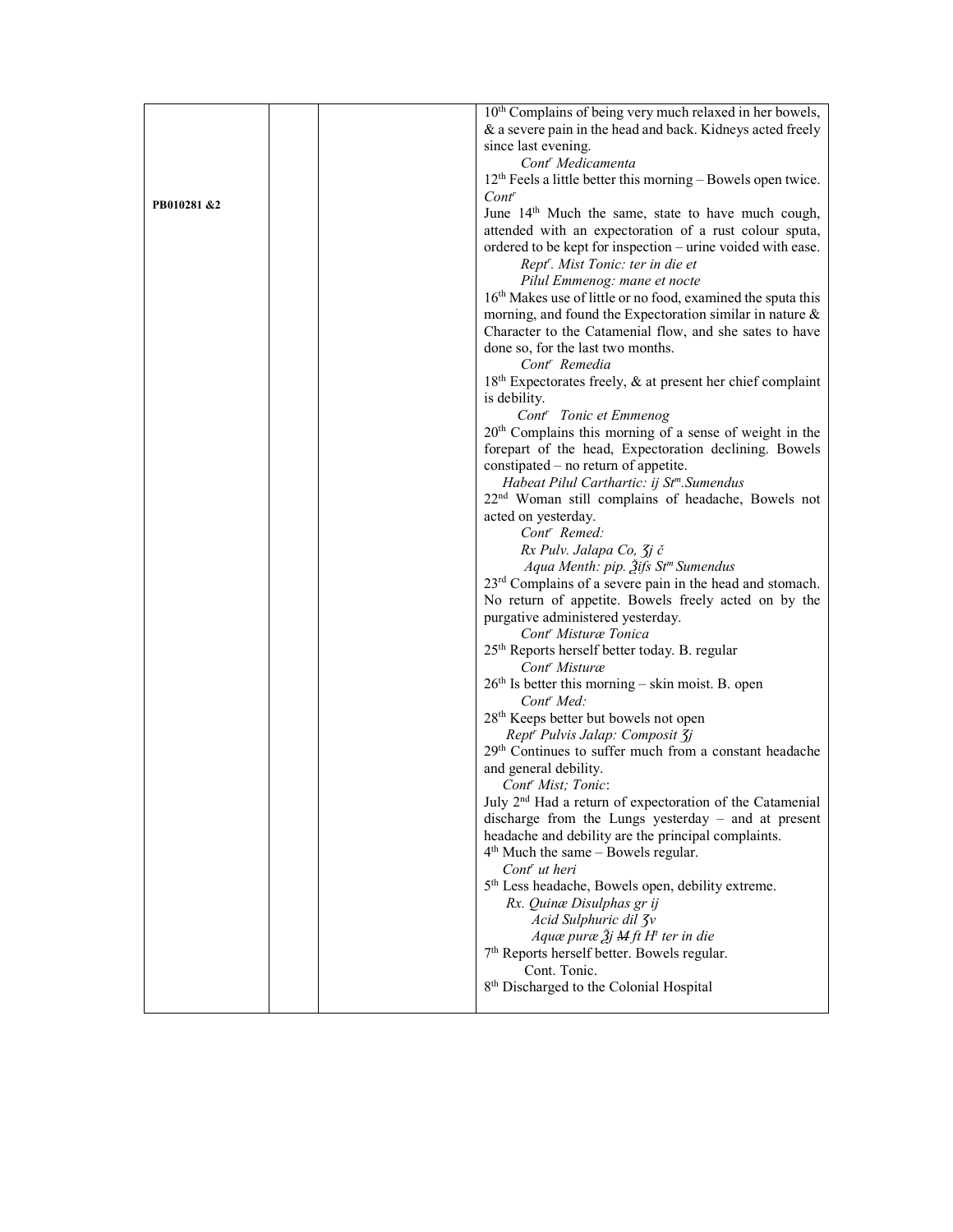| PB010283   |    |                                      |                                                                                                                                   |
|------------|----|--------------------------------------|-----------------------------------------------------------------------------------------------------------------------------------|
| Amenorrhœa | 11 | <b>Ann Perry</b><br>Ætat: 20 Convict | The subject of this case is a young woman of spare and                                                                            |
|            |    | $1st$ June 1852                      | delicate frame of a Scrofulous diathesis, presented herself<br>for medical treatment for "Amenorrhœa" of thirteen                 |
|            |    | at Sea                               | months standing, aspect pale and sharp, and very much                                                                             |
|            |    | Discharged to the                    | debilitated. Pulse feeble, skin rather dry. Tongue white                                                                          |
|            |    | Col <sup>l</sup> Hospital            | and furred. Bowels said to be regular.                                                                                            |
|            |    |                                      | Rx Pilul: Aloes: Composit: gr v ft Pil ter in dei<br>Sumendus                                                                     |
|            |    |                                      | 2 <sup>nd</sup> Continues the same as yesterday without any change.                                                               |
|            |    |                                      | Cont Pil Aloes. Co. ut heri                                                                                                       |
|            |    |                                      | 4 <sup>th</sup> This poor girl has been frequently purged during the                                                              |
|            |    |                                      | last twenty-four hours. To have                                                                                                   |
|            |    |                                      | Mistura Cretæ Ѯifs ter in die<br>5 <sup>th</sup> Less purged. Cont: Mist: Cretæ                                                   |
|            |    |                                      | 7 <sup>th</sup> Bowels still relaxed. Catamenia not appeared as yet.                                                              |
|            |    |                                      | Habeat                                                                                                                            |
|            |    |                                      | Haustus Rhei Žj č                                                                                                                 |
|            |    |                                      | Tincturæ Opii m x ter in die                                                                                                      |
|            |    |                                      | June 10 <sup>th</sup> Is better again in the bowels, but very weak.<br>Rx. Misturæ Gentian $\tilde{\mathfrak{Z}}$ j ter in die S. |
|            |    |                                      | $11th$ Woman's present complaint is merely debility – no                                                                          |
|            |    |                                      | return of Catamenial discharge. Bowels normal,                                                                                    |
|            |    |                                      | Cont <sup>r</sup> Misturæ Tonica                                                                                                  |
|            |    |                                      | 14 <sup>th</sup> Is a little better in her general health.<br><i>Idem</i>                                                         |
|            |    |                                      | 16 <sup>th</sup> Much the same as last report. B. regular.                                                                        |
|            |    |                                      | Idem                                                                                                                              |
|            |    |                                      | 22 <sup>nd</sup> Complains of pain over the region of the abdomen                                                                 |
|            |    |                                      | and continues weak.                                                                                                               |
|            |    |                                      | <i>Idem</i><br>23 <sup>rd</sup> Complains of having been very loose in her bowels.                                                |
|            |    |                                      | To have $\tilde{J}j$ Mistura Creta č Tinct opii m v after every                                                                   |
|            |    |                                      | liquid motion.                                                                                                                    |
|            |    |                                      | Vespere. Had an attack of rigors, followed by pyrexia,                                                                            |
|            |    |                                      | great heat of surface, especially over the Pectoral region,<br>face flushed. Pulse frequent. To have                              |
|            |    |                                      | Hydrarg Chlorid: gr ij č                                                                                                          |
|            |    |                                      | Ant: Potass: Tart: $gr \frac{1}{2}$ om; $4^{tis}$ horis in nocte                                                                  |
|            |    |                                      | June 24 <sup>th</sup> Complains of a severe pain in the abdomen, and                                                              |
| PB010284   |    |                                      | head, eyes injected, has a dull pain over chest $\&$ is<br>troubled with cough and expectoration, the latter being                |
|            |    |                                      | muco-purulent – is very weak and much reduced,                                                                                    |
|            |    |                                      | respiration frequent. Pulse frequent<br>quick<br>and                                                                              |
|            |    |                                      | compressible – skin hot and dry. Tongue furred white –                                                                            |
|            |    |                                      | and little or no appetite.<br>Cont: Med:                                                                                          |
|            |    |                                      | 25 <sup>th</sup> Still continues the pain in the abdomen, is troubled                                                             |
|            |    |                                      | very much with cough & expectoration. Bowels relaxed.                                                                             |
|            |    |                                      | To have a farinaceous diet and a little wine.                                                                                     |
|            |    |                                      | Mist. Cretæ $3j$ ter die                                                                                                          |
|            |    |                                      | Pulv: Doveri gr viij H.S.<br>28 <sup>th</sup> Cough very troublesome, expectoration viscid.                                       |
|            |    |                                      | Bowels very loose.                                                                                                                |
|            |    |                                      | Cont: Med:                                                                                                                        |
|            |    |                                      | 29th Much the same as last report. Bowels open only twice.                                                                        |
|            |    |                                      | Rx Vin: Ant: pot: Tart. m xv<br>Spt æther Nit: m xx                                                                               |
|            |    |                                      | Tinct: Opii: m vj                                                                                                                 |
|            |    |                                      | Mucilage Acre Zij                                                                                                                 |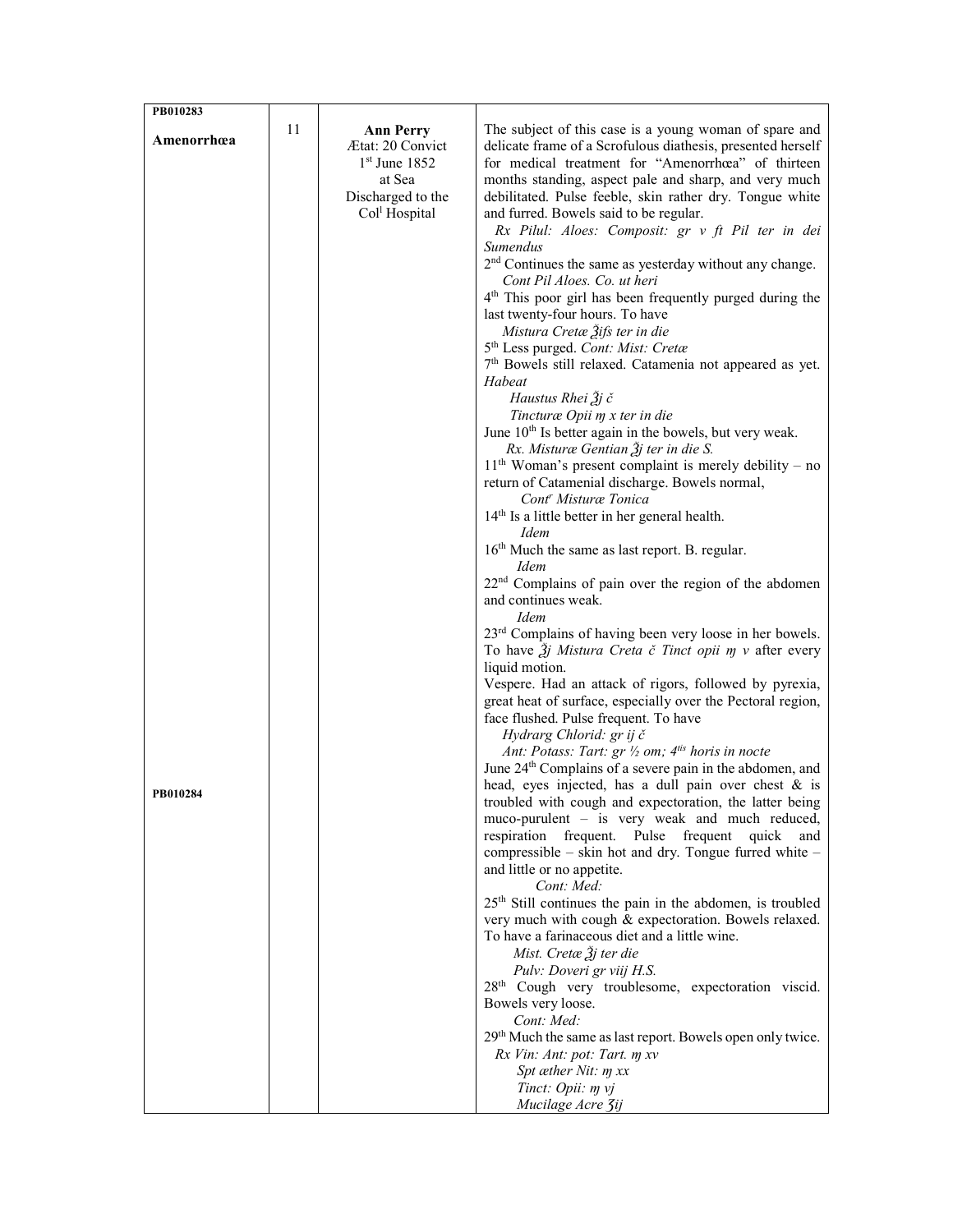|            |    |                                                                                                             | Mist: Camphora 3vj M ft Haust. Omni tertis horis<br>June $30th$ Much the same. Bowels open twice – appetite<br>continues to be very bad.<br>Cont. Mist: pro tussi<br>July 1 <sup>st</sup> Cough less troublesome. B. open twice during the<br>last twenty four hours.<br><b>Cont Mist Tussi</b><br>3 <sup>rd</sup> No particular change for the better.<br>Cont: ut antea<br>4 <sup>th</sup> The same<br>Cont:<br>5 <sup>th</sup> This poor girl is very weak, the cough and<br>expectoration very troublesome, particularly at night,<br>general aspect pallid, lips livid - skin covered with a<br>clammy sweat & attended with the other symptoms of<br>"Phthisis".<br>Cont. Remed:<br>$6th$ Remains poorly – Bowels open only once yesterday.<br>Cont <sup>r</sup> .<br>7 <sup>th</sup> Continues much the same, appetite very indifferent.<br>Cont.<br>8 <sup>th</sup> Idem Cont <sup>r</sup> .<br>Vespere. Discharged to the Colonial Hospital                                                                                                                                                                                                                                                                                                                                                                                                                                                                                                                                                                                                                                                                                                                       |
|------------|----|-------------------------------------------------------------------------------------------------------------|----------------------------------------------------------------------------------------------------------------------------------------------------------------------------------------------------------------------------------------------------------------------------------------------------------------------------------------------------------------------------------------------------------------------------------------------------------------------------------------------------------------------------------------------------------------------------------------------------------------------------------------------------------------------------------------------------------------------------------------------------------------------------------------------------------------------------------------------------------------------------------------------------------------------------------------------------------------------------------------------------------------------------------------------------------------------------------------------------------------------------------------------------------------------------------------------------------------------------------------------------------------------------------------------------------------------------------------------------------------------------------------------------------------------------------------------------------------------------------------------------------------------------------------------------------------------------------------------------------------------------------------------------------------------------|
| PB010285   |    |                                                                                                             |                                                                                                                                                                                                                                                                                                                                                                                                                                                                                                                                                                                                                                                                                                                                                                                                                                                                                                                                                                                                                                                                                                                                                                                                                                                                                                                                                                                                                                                                                                                                                                                                                                                                            |
| Amenorrhœa | 12 | Harriet Hewins<br>Ætat. 22 Convict<br>$17th$ June 1852<br>at Sea<br>Transferred to the<br>Colonial Hospital | This young woman of a full plethoric habit of body, and<br>of a Leuco-phlegmatic Temperament, has suffered on<br>several occasions with disordered bowels and stomach<br>and "Dysmenorrhœa" was readmitted on the above date<br>with "Amenorrhœa", complaining of much pain in the<br>Hypogastrium,<br>constant headache, with vertigo<br>particularly on stooping - & loss of appetite. Pulse full and<br>soft. Tongue slightly furred. Bowels said to be regular. To<br>have<br>Pilul Aloes Composit: gr v ter in die<br>18th Complains of pain over the Epigastrium. Tongue<br>furred. Pulse natural.<br>Cont. Pil ut heri<br>19th Much the same, pain of stomach no better, appetite<br>very indifferent – no appearance of the Catamenial flow.<br>Misturæ Gentian $\tilde{A}$ j ter die<br>Cont. Pilul: hâc nocte<br>Vespere. Much the same as on morning visit. To have the<br>pill at bed time.<br>June 20 <sup>th</sup> Is no better. Tongue furred.<br>Rept'. Mist. Gentian č Mag. Sulph 3fs Sing: dos:<br>21 <sup>st</sup> This girl had several severe Hysterical attacks<br>yesterday, this morning still complains of pain in the<br>stomach. Tongue white and loaded, countenance anxious,<br>& seems to be suffering mentally.<br>Rept. Mist: Tonic et<br>Appl: Empl: Lyttæ Pars dolente<br>22 <sup>nd</sup> States the pain of stomach to be much worse,<br>countenance remains anxious. Tongue foul. Bowels freely<br>acted on – the blister rose but very indifferently.<br>Cont. Med:<br>23 <sup>rd</sup> The girl is rather better this morning<br>Idem<br>24 <sup>th</sup> Girl keeps better, but now complains of abdominal<br>pain. Tongue loaded. |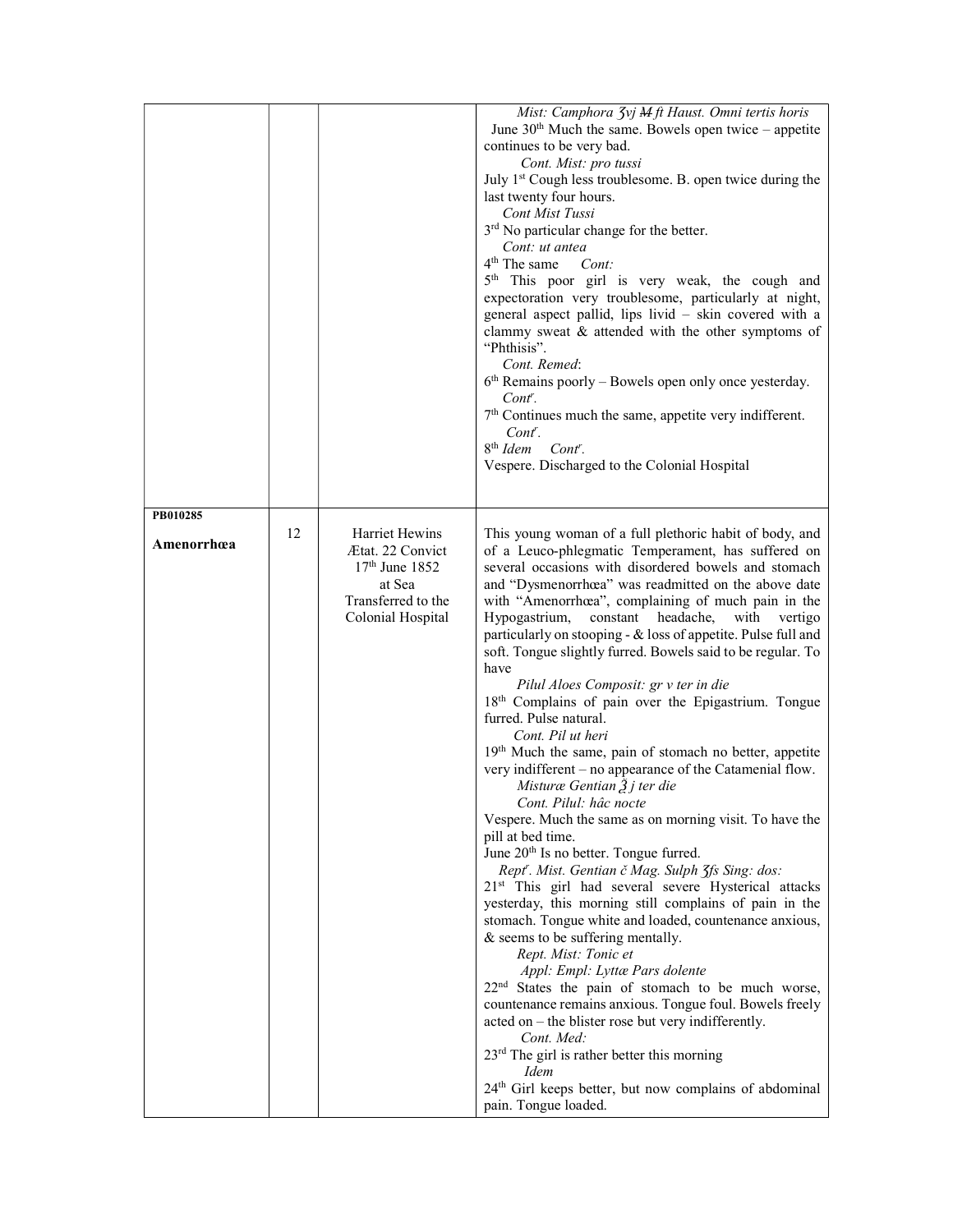| PB010286 |    |                                                                                                                        | <b>Idem</b><br>26th Had continued attacks of Convulsive Hysteria,<br>requiring very much care and attention to bring her out of<br>them, the means resorted to were frictions, hot<br>applications and the administration off stimulants viz,<br>Ammonia, Tea Lavandula Co. &c this morning she has<br>much Vertigo, & complains of debility, Tongue furred<br>white.<br>Cont: Mist: bis in die<br>June 27 <sup>th</sup> Had a return of the convulsions last evening, but<br>is better this morning.<br><b>Idem</b><br>28 <sup>th</sup> Keeps better. Bowels free.<br><b>Idem</b><br>29 <sup>th</sup> Girl complains of pain in the region of the Heart, &<br>has headache & nausea. B. free<br><i>Idem</i><br>30 <sup>th</sup> Had another return of Hysterical convulsions which<br>lasted for upwards of two hours, requiring much care to<br>bring her round. She is now better $-$ countenance dull,<br>eyes heavy.<br>Cont. ut heri<br>July 1st Feels very unwell this morning, has a severe<br>headache and giddiness - and a sense of feeling as if she<br>was going to have another attack.<br><b>Idem</b><br>2 <sup>nd</sup> Girl had another attack of Convulsions yesterday<br>morning soon after my visit, which last some hours<br>together. She is now better again. Tongue loaded. Bowels<br>free. Idem<br>3 <sup>rd</sup> She is extremely weak, in other respects much as usual.<br>Idem<br>4 <sup>th</sup> Is better today, but had another attack of convulsions<br>yesterday, but of much shorter duration than usual, and it<br>came on at a later hour in the day. Idem<br>July 5 <sup>th,</sup> She had again a return of the Convulsions<br>yesterday, and feels very sore and unwell this morning,<br>but otherwise better. Bowels open.<br><i>Idem</i><br>$6th$ Girl rather better this morning, no return of convulsions<br>yesterday.<br>Idem<br>7 <sup>th</sup> Is better this morning, but had another attack of<br>Hysterical convulsions which lasted some hours. Idem<br>8 <sup>th</sup> Keeps as usual. Idem<br>Vespere. At 4 o'clock. Transferred to the Colonial<br>Hospital. |
|----------|----|------------------------------------------------------------------------------------------------------------------------|---------------------------------------------------------------------------------------------------------------------------------------------------------------------------------------------------------------------------------------------------------------------------------------------------------------------------------------------------------------------------------------------------------------------------------------------------------------------------------------------------------------------------------------------------------------------------------------------------------------------------------------------------------------------------------------------------------------------------------------------------------------------------------------------------------------------------------------------------------------------------------------------------------------------------------------------------------------------------------------------------------------------------------------------------------------------------------------------------------------------------------------------------------------------------------------------------------------------------------------------------------------------------------------------------------------------------------------------------------------------------------------------------------------------------------------------------------------------------------------------------------------------------------------------------------------------------------------------------------------------------------------------------------------------------------------------------------------------------------------------------------------------------------------------------------------------------------------------------------------------------------------------------------------------------------------------------------------------------------------------------------------------------------------------------------------------------------------------------------------------|
| Anasarca | 13 | <b>Ann Scholes</b><br><b>Ætat: 33 Convict</b><br>$23rd$ June 1852<br>at Sea<br>Transferred to the<br>Colonial Hospital | The subject of this case is a woman of broken down<br>constitution evidently from in temperament habits, of a<br>Leuco-phlegmatic Temperament, was under medical<br>treatment on different occasions for relaxed bowels, now<br>presented herself to me suffering from "Anasarca", the<br>lower extremities are very much swollen, particularly the<br>feet and ankles, the swelling is more perceptible after Sun<br>Set, surface tense, shining and pitting on pressure, skin dry<br>and parched, countenance sallow. Pulse quick & feeble,                                                                                                                                                                                                                                                                                                                                                                                                                                                                                                                                                                                                                                                                                                                                                                                                                                                                                                                                                                                                                                                                                                                                                                                                                                                                                                                                                                                                                                                                                                                                                                       |
| PB010287 |    |                                                                                                                        | Tongue furred. Bowels confined - ordered pressure by<br>means of bandages and rest - To have                                                                                                                                                                                                                                                                                                                                                                                                                                                                                                                                                                                                                                                                                                                                                                                                                                                                                                                                                                                                                                                                                                                                                                                                                                                                                                                                                                                                                                                                                                                                                                                                                                                                                                                                                                                                                                                                                                                                                                                                                        |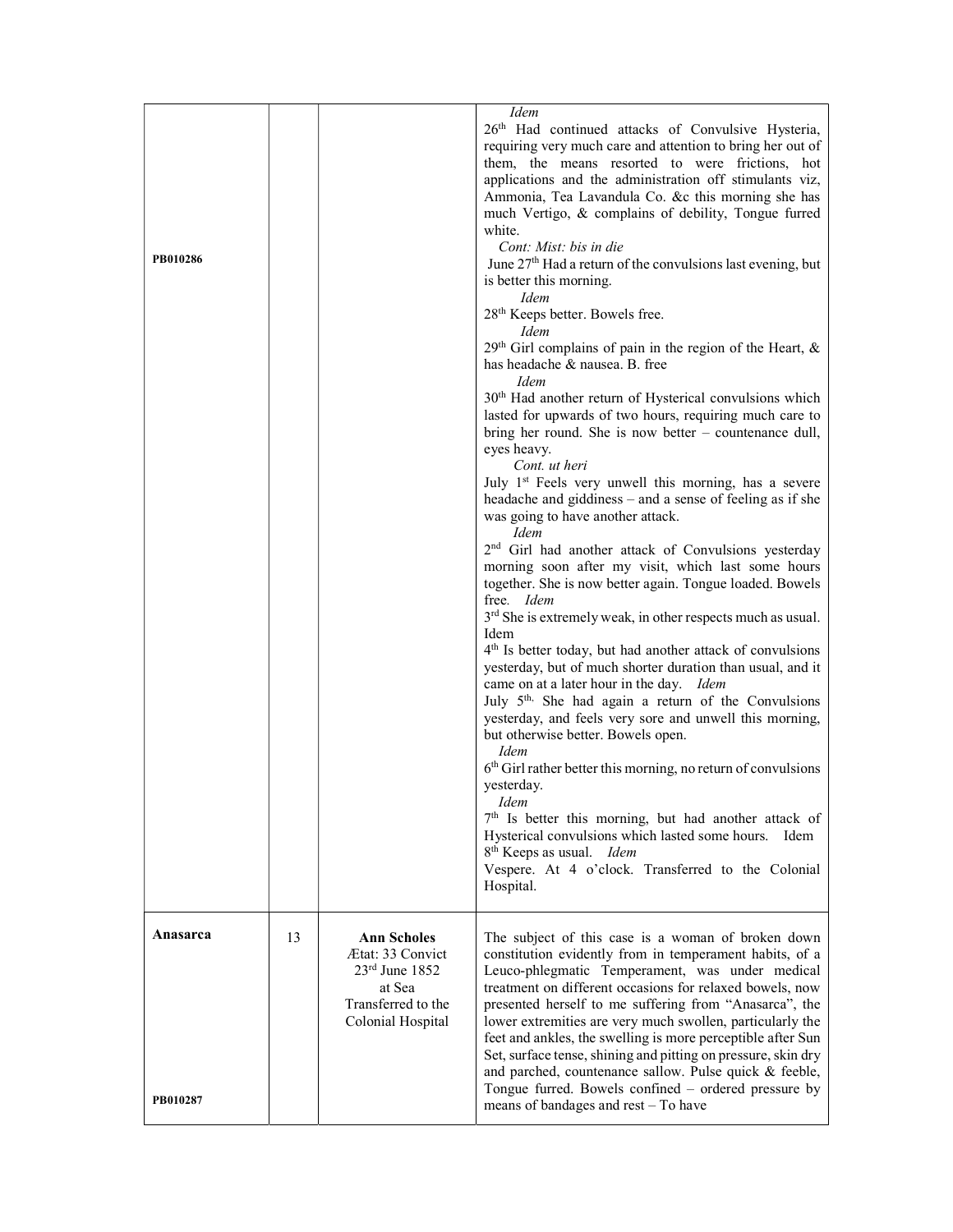| Tinct. Scillæ m x                                                    |
|----------------------------------------------------------------------|
| $Spt$ æther: nitr: $m$ xv                                            |
| Liq' Ammon Acct. Ziij                                                |
| Potass: Carbon; gr xv                                                |
| Mist Camphoræ $\tilde{A}$ j ter in die                               |
| Rx Potass Bicarb: 3 <i>j</i> in                                      |
| Aquæ fervent $ot j$                                                  |
| Lacchari gr v M ft Potus Communis                                    |
|                                                                      |
| 24 <sup>th</sup> Swelling much less, voided her urine, but scanty &  |
| high coloured. Bowels not very free.                                 |
| Cont <sup>r</sup> Omni                                               |
| 26 <sup>th</sup> Improving, though the kidneys are not acted on      |
| freely. Bowels free.                                                 |
| $Cont^r$                                                             |
| 28 <sup>th</sup> Woman complains of much pain in the Umbilical       |
| region, and headache, urine scanty. Bowels free.<br><i>Idem</i>      |
| 29 <sup>th</sup> Is much better this morning, urine somewhat         |
| increased in quantity, and the œdema is diminishing.                 |
| <i>Idem</i>                                                          |
| 30 <sup>th</sup> Woman is very much better, her principal complaint  |
| at present is debility. To have some Spirit. Holland:                |
| etiam                                                                |
| Mist: Tonic $\tilde{A}$ j ter in die                                 |
| Omit Mist: Diuretics.                                                |
| July 1 <sup>st</sup> Improving. Cont' Remedia                        |
| 2nd Is better today but has pain in the lumbar regions,              |
|                                                                      |
| and passes with pain but little urine.<br><i>Idem</i>                |
|                                                                      |
| 3 <sup>rd</sup> Is much distressed with purging and is very weak.    |
| Has femoral hernia of long standing.                                 |
| Rx Rhei rad Cont. gr v                                               |
| Magnes: Carbon: gr x                                                 |
| Gingiberis rad Cont gr iij                                           |
| Tinct Opii m x č                                                     |
| Aquæ 3ifs M ft Haust: ter in die                                     |
| 4 <sup>th</sup> Was frequently purged during the last 24 hours and   |
| complains of some abdominal pain.                                    |
| Cont <sup>r</sup> ut Supra                                           |
| $7th$ Kept pretty well for the last two days, but is now             |
| again purged frequently. Tongue red, urine scanty,                   |
| appetite tolerably fair. Idem                                        |
| 8 <sup>th</sup> Is better today. Cont. Med:                          |
| <b>Qth</b><br>Idem<br><b>Idem</b>                                    |
| 12 <sup>th</sup> Improving. Bowels regular.                          |
| Cont. Tonic                                                          |
| 14 <sup>th</sup> Not being quite well as yet, was Transferred to the |
| Colonial Hospital.                                                   |
|                                                                      |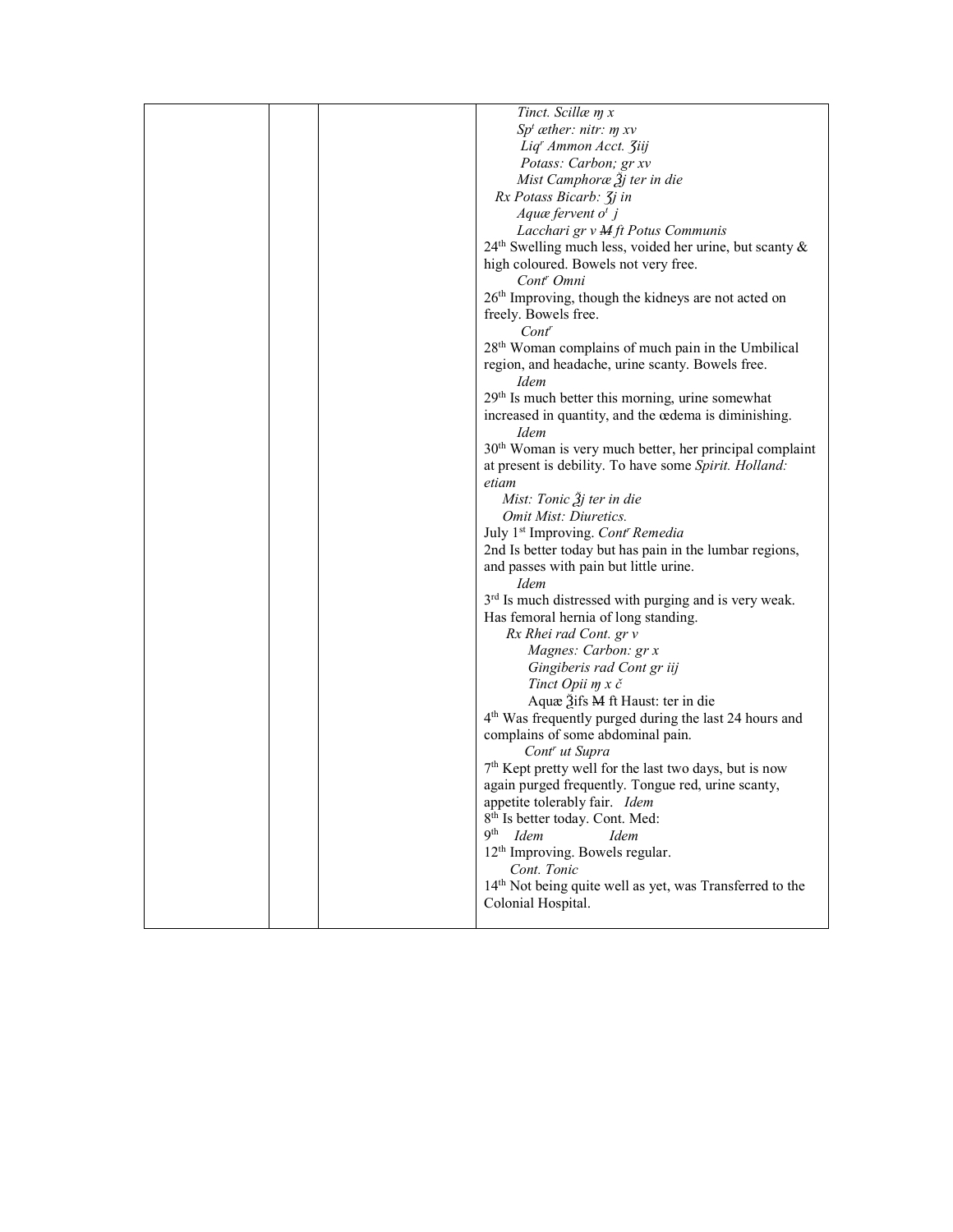#### PB010288

### A Nosological Synopsis of the Sick Book kept during the Period of this Journal, in conformity with the 30<sup>th</sup> Article of the Surgeons' Instructions.

|                                                  |                     | <b>Numbers</b>        |                         |                |           |           |                                                         |
|--------------------------------------------------|---------------------|-----------------------|-------------------------|----------------|-----------|-----------|---------------------------------------------------------|
| <b>Diseases</b><br><b>Nosologically arranged</b> | <b>Total</b>        | Discharged to<br>Duty | Sent to the<br>Hospital | Died on board  | Invalided | Remaining | Nos. of such Cases<br>as are detailed in<br>the Journal |
| Pyrexiae                                         |                     |                       |                         |                |           |           |                                                         |
| Ord. I. Febres.                                  |                     |                       |                         |                |           |           |                                                         |
| Internulleates Quotutiana                        |                     |                       |                         |                |           |           |                                                         |
| Tertiana                                         |                     |                       |                         |                |           |           |                                                         |
| Continua Synochus                                |                     |                       |                         |                |           |           |                                                         |
| Typhus                                           |                     |                       |                         |                |           |           |                                                         |
| Ord. II. Phlegmasiae.                            |                     |                       |                         |                |           |           |                                                         |
| Phlogosis                                        | 16                  | 16                    |                         |                |           |           |                                                         |
| Pneumonia Hepatitis Acut.                        | 1                   | 1                     |                         |                |           |           |                                                         |
| Rheumatismus                                     | 3                   | 3                     |                         |                |           |           |                                                         |
| Gastriitis                                       | $\mathbf{1}$        | $\,1$                 |                         |                |           |           | 1                                                       |
| <b>Otitis</b>                                    | $\overline{2}$      | $\overline{c}$        |                         |                |           |           |                                                         |
| <b>Bronchitis</b>                                | $\overline{2}$<br>5 | $\overline{2}$<br>5   |                         |                |           |           |                                                         |
| Cyanche Ton:<br>Ord. III. Exanthemata.           |                     |                       |                         |                |           |           |                                                         |
|                                                  |                     |                       |                         |                |           |           |                                                         |
| Variola<br>Rubeola                               |                     |                       |                         |                |           |           |                                                         |
| Erysipelas                                       | 1                   |                       | 1                       |                |           |           |                                                         |
| Vaccina                                          |                     |                       |                         |                |           |           |                                                         |
| Ord. IV. Haemorrhagiae                           |                     |                       |                         |                |           |           |                                                         |
| Haemoptysis                                      |                     |                       |                         |                |           |           |                                                         |
| Phthisis incipiens                               |                     |                       |                         |                |           |           |                                                         |
| Phthisis confirmata                              |                     |                       |                         |                |           |           |                                                         |
| Hæmorrhois                                       | 3                   | $\overline{2}$        | 1                       |                |           |           |                                                         |
| Ord. V. Profluvia.                               |                     |                       |                         |                |           |           |                                                         |
| Catarrhus                                        | $70\,$              | 68                    | 1                       | 1              |           |           | 1                                                       |
| Dysenteria                                       | 1                   |                       |                         | $\mathbf{1}$   |           |           | 1                                                       |
| Neuroses.                                        |                     |                       |                         |                |           |           |                                                         |
| Ord. I. Comata.                                  |                     |                       |                         |                |           |           |                                                         |
| Apoplexia                                        |                     |                       |                         |                |           |           |                                                         |
| Ord. II. Adynamiae.                              |                     |                       |                         |                |           |           |                                                         |
| Dyspepsia                                        | $\overline{2}$      | $\mathbf{1}$          | 1                       |                |           |           | 1                                                       |
| Ord. III. Spasmi.                                |                     |                       |                         |                |           |           |                                                         |
| Asthma                                           |                     |                       |                         |                |           |           |                                                         |
| Diarrhoea                                        | $\overline{54}$     | $\overline{51}$       | $\mathbf{1}$            | $\overline{2}$ |           |           | $\overline{2}$                                          |
| Colica                                           |                     |                       |                         |                |           |           |                                                         |
| Angina pect:                                     | $\mathbf{1}$        | $\mathbf{1}$          |                         |                |           |           |                                                         |
| Hysteria                                         | $\mathbf{1}$        | $\mathbf{1}$          |                         |                |           |           |                                                         |
| Ord. Iv. Vesaniae.                               |                     |                       |                         |                |           |           |                                                         |
| Amentia                                          |                     |                       |                         |                |           |           |                                                         |
| Mania                                            |                     |                       |                         |                |           |           |                                                         |
|                                                  |                     |                       |                         |                |           |           |                                                         |